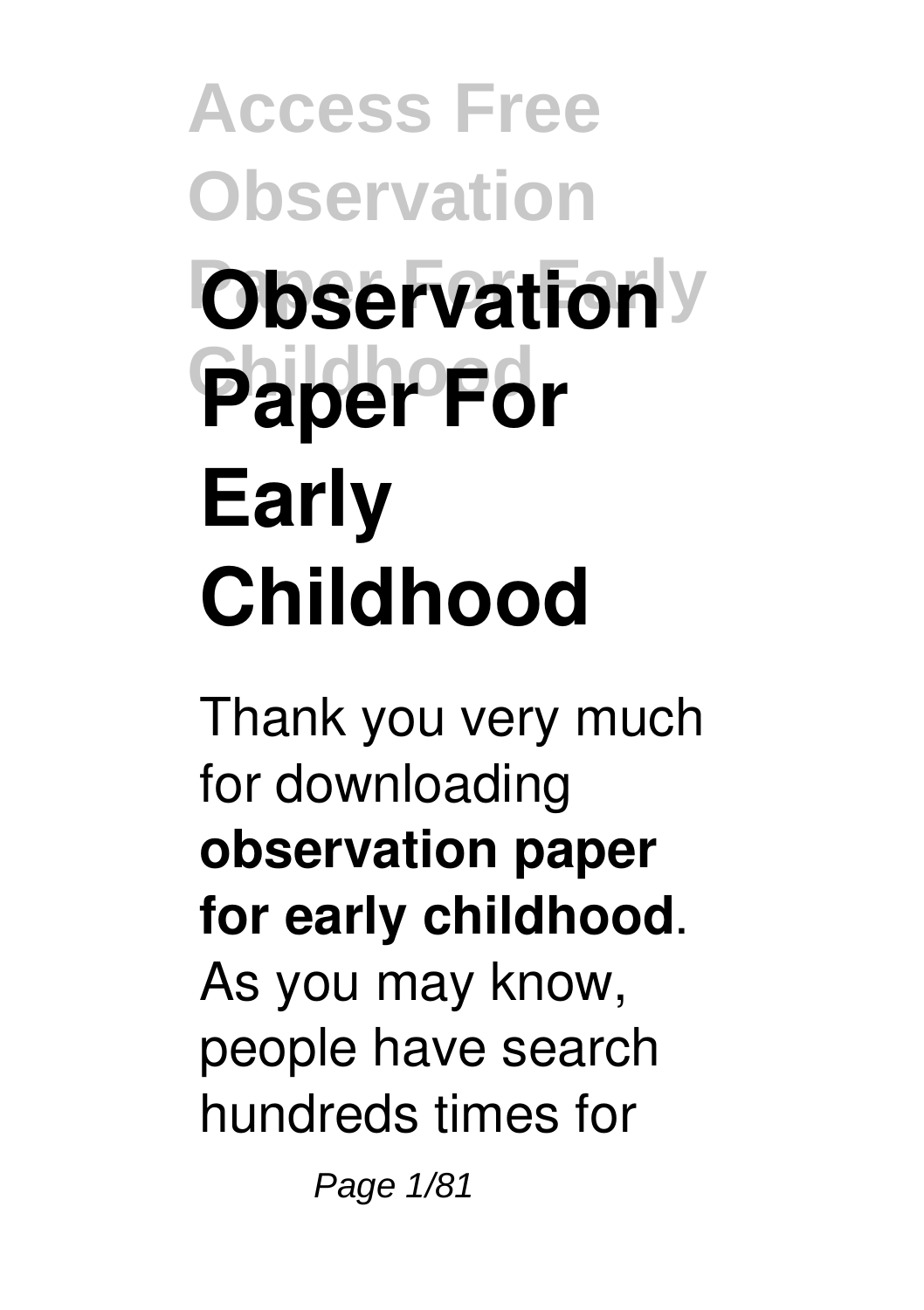## **Access Free Observation**

their favorite novels y like this observation paper for early childhood, but end up in malicious downloads. Rather than enjoying a good book with a cup of coffee in the afternoon, instead they juggled with some harmful bugs inside their laptop.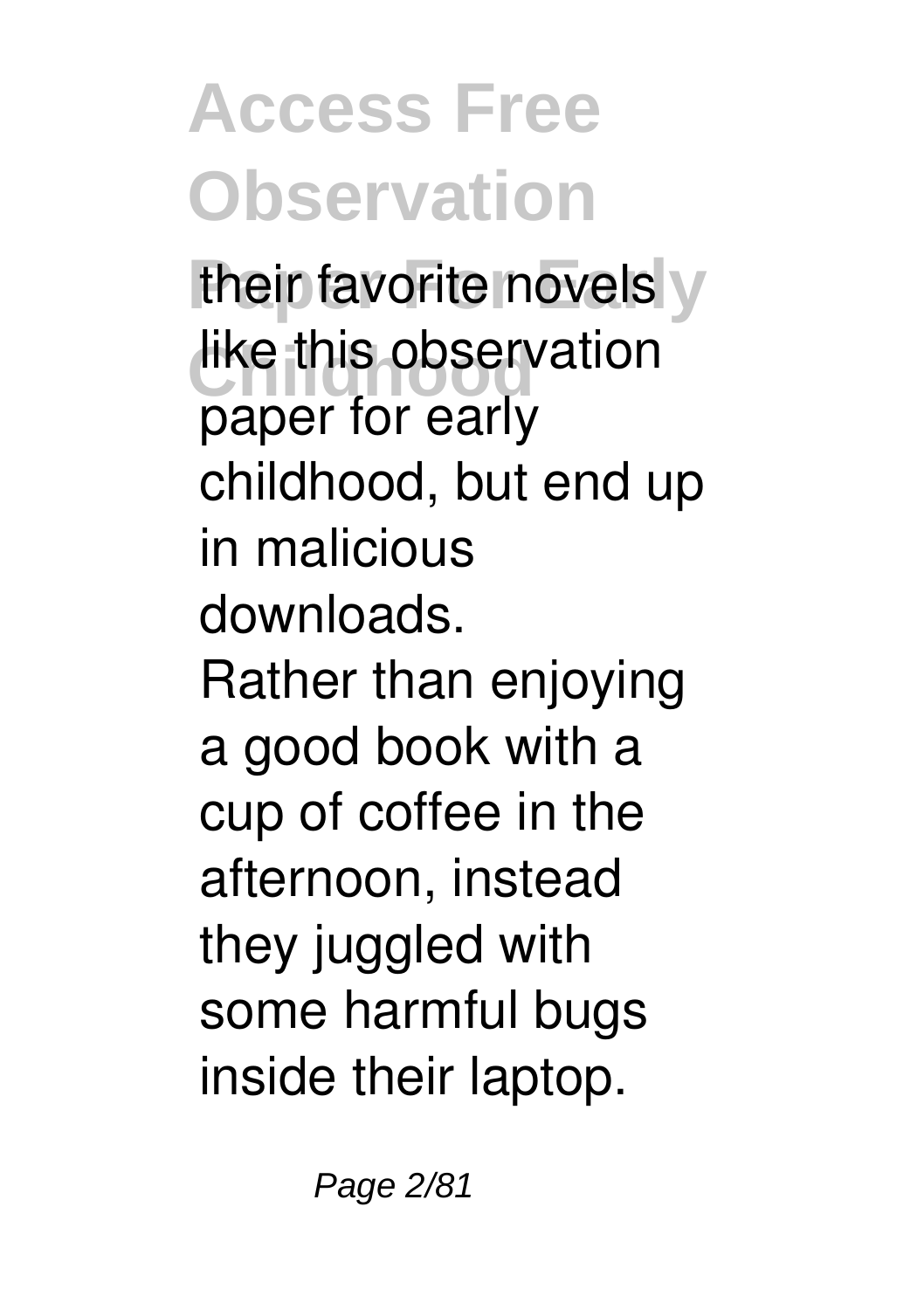**Access Free Observation** observation paper for early childhood is available in our book collection an online access to it is set as public so you can download it instantly. Our digital library spans in multiple countries, allowing you to get the most less latency time to download any of our books like this one. Page 3/81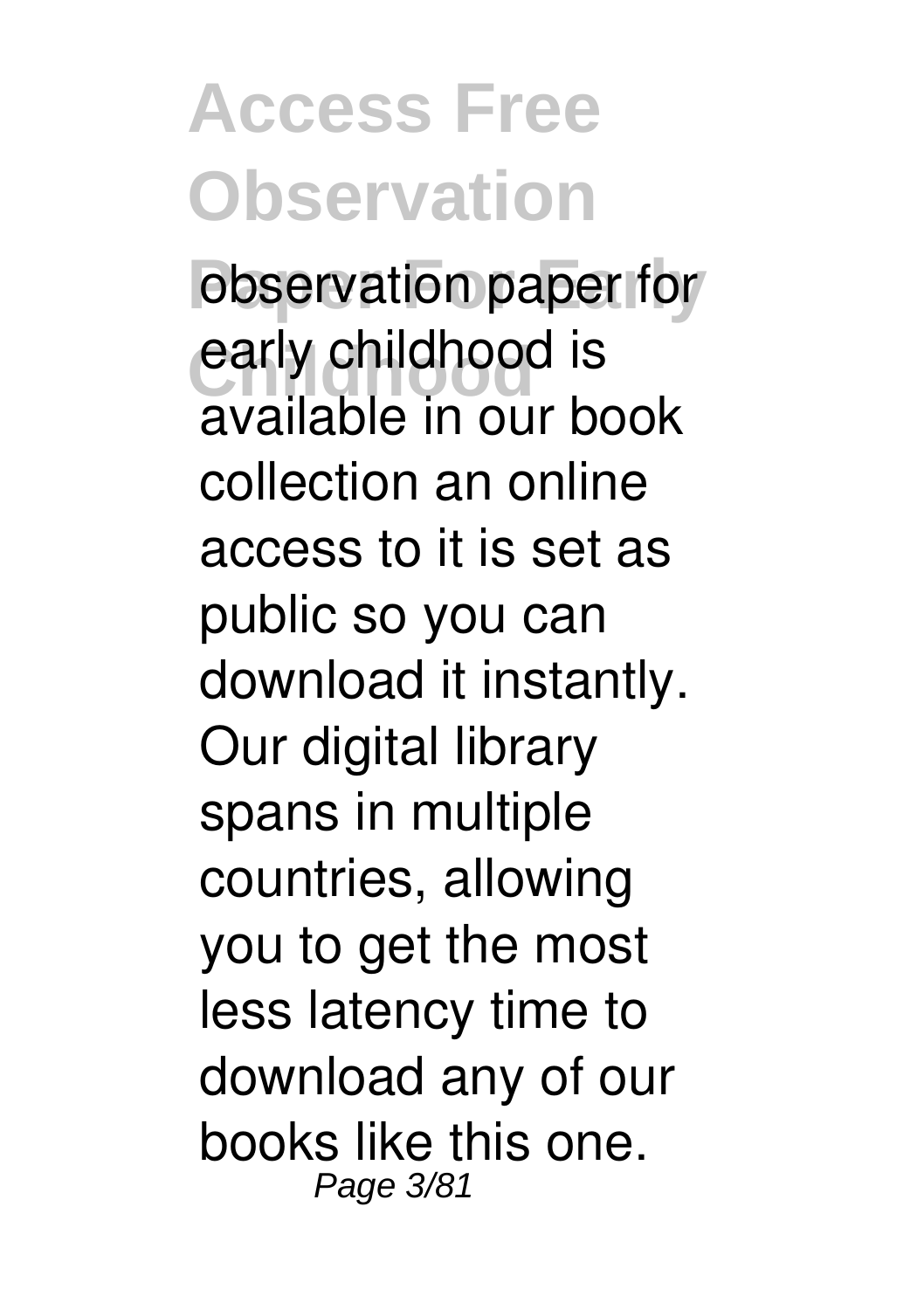**Access Free Observation** Merely said, the arly **observation paper for** early childhood is universally compatible with any devices to read

4C Writing Observations: Documenting a Child's Development Through Observations Writing Observations Part 1 Observation Page 4/81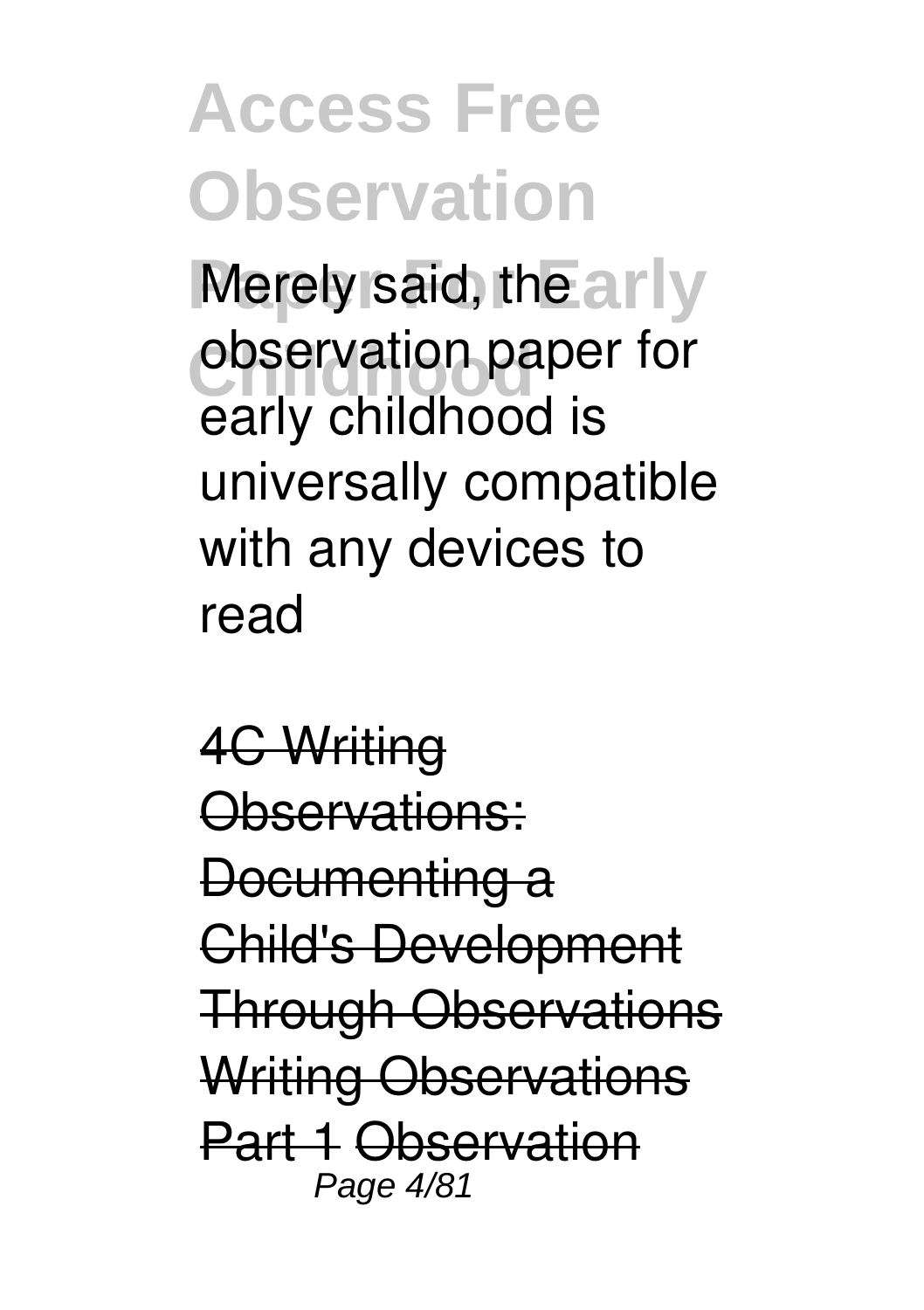**Access Free Observation** techniques in ECE<sup>I</sup>y **Child Observation 7:**<br>CMCNT and TIME EVENT and TIME SAMPLING *EARLY YEARS STUDIES. Child Observation. THE TWO YEAR OLD AT HOME AND NURSERY* **Preschool Observation Paper** *Early Education Enrichment one hour class observation* Page 5/81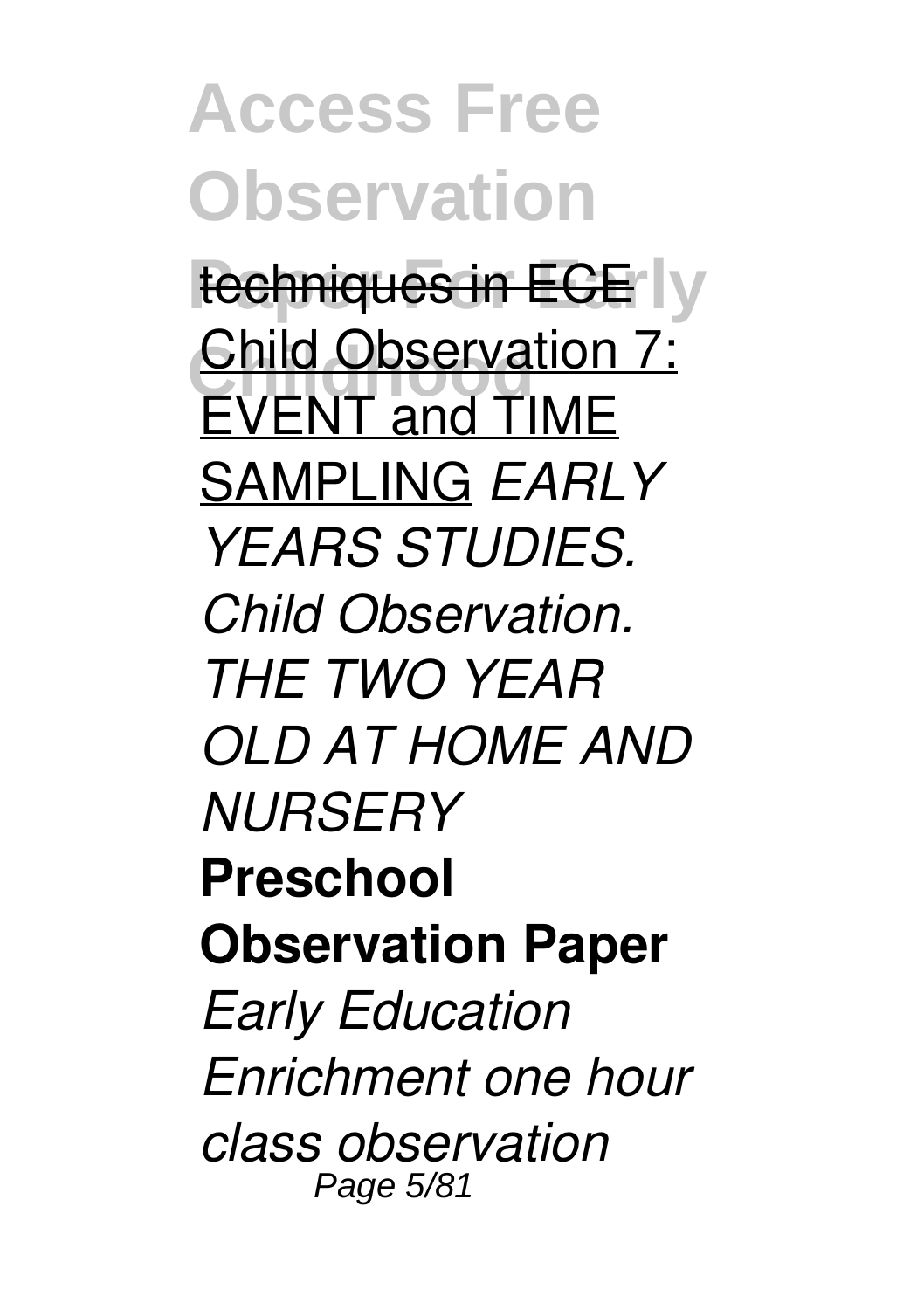**Access Free Observation** *Strategies for* Early **Reading Aloud to** *Young Children Making meaningful observations in a preschool classroom Improving early child development with words: Dr. Brenda Fitzgerald at TEDxAtlanta* Observing Young Children Early Learning Movement Page 6/81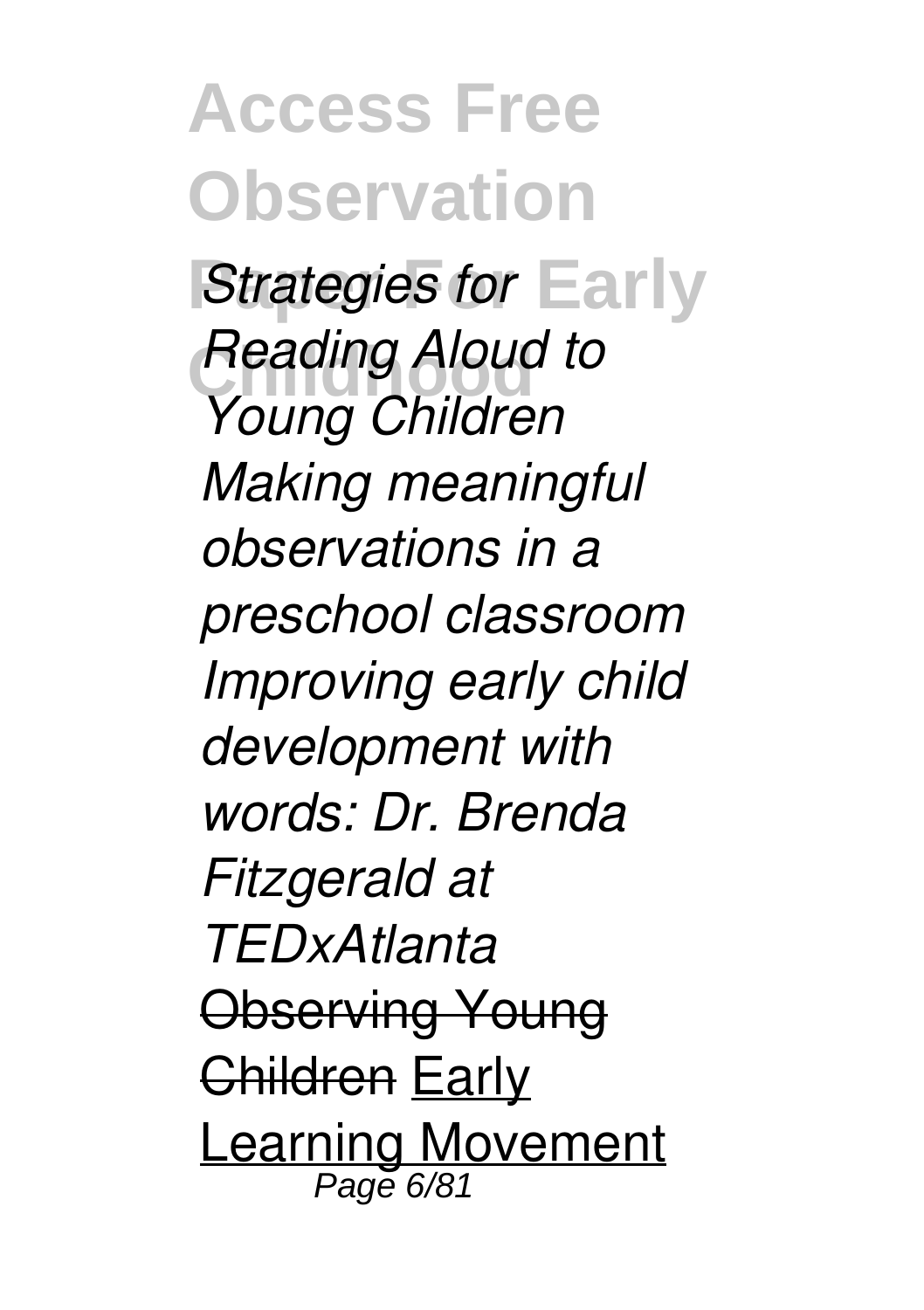**Access Free Observation** and Play Course - IV **Play-based learning** observation examples

3rd observation part 1 *Day Care Observation Video #1*

How to Write a Children's Book in 8 Basic Steps *PORTFOLIO students and teachers output Toddler Observation Video 3* How To Write Page 7/81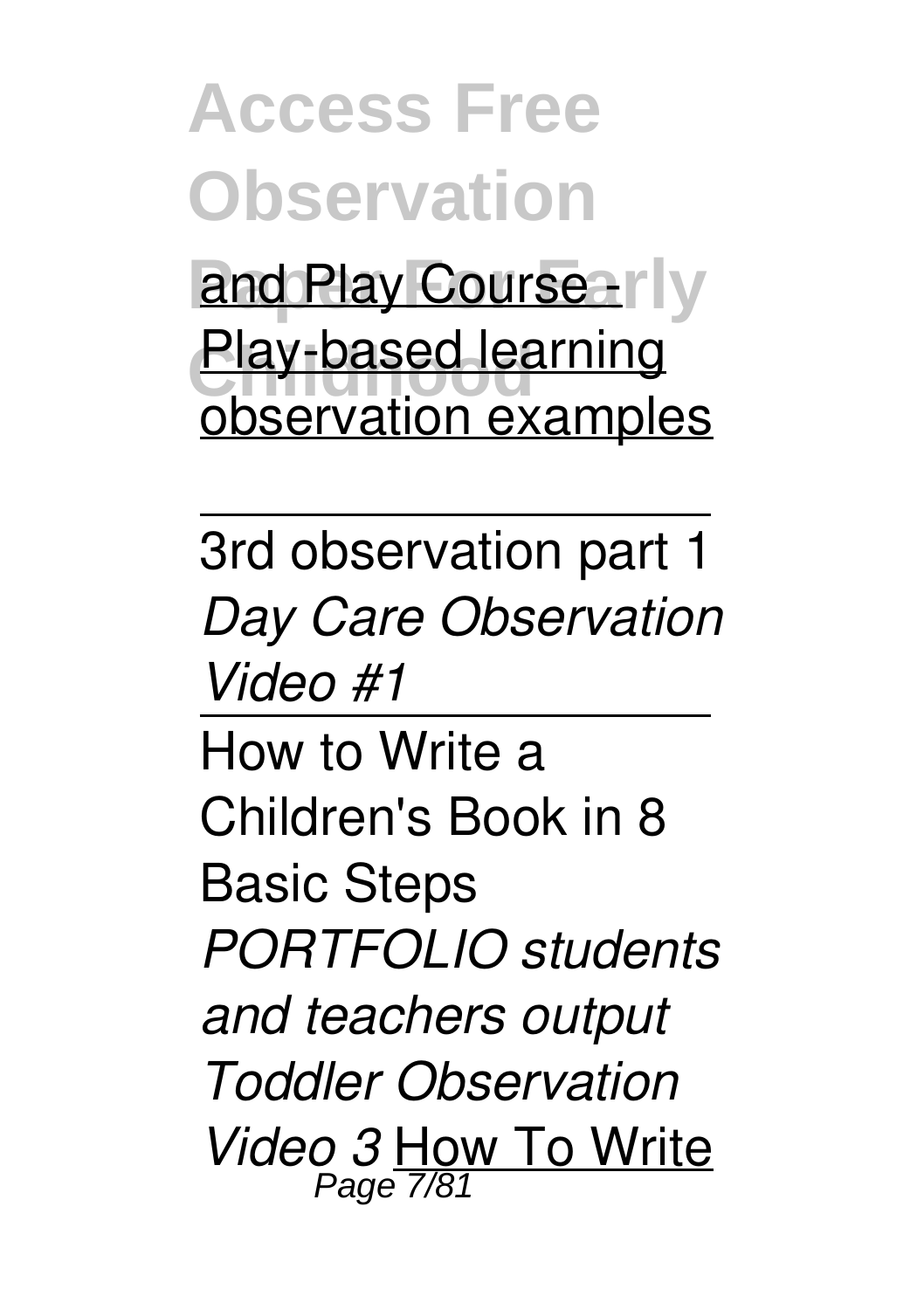**Access Free Observation A Successful Early Children's Book All** *About Me Book For Preschool and Kindergarten* Two Year Old Child Development Stages \u0026 Milestones | Help Me Grow MN Focused Observations Chapter 4 Video 9 Observation, **Screening** Page 8/81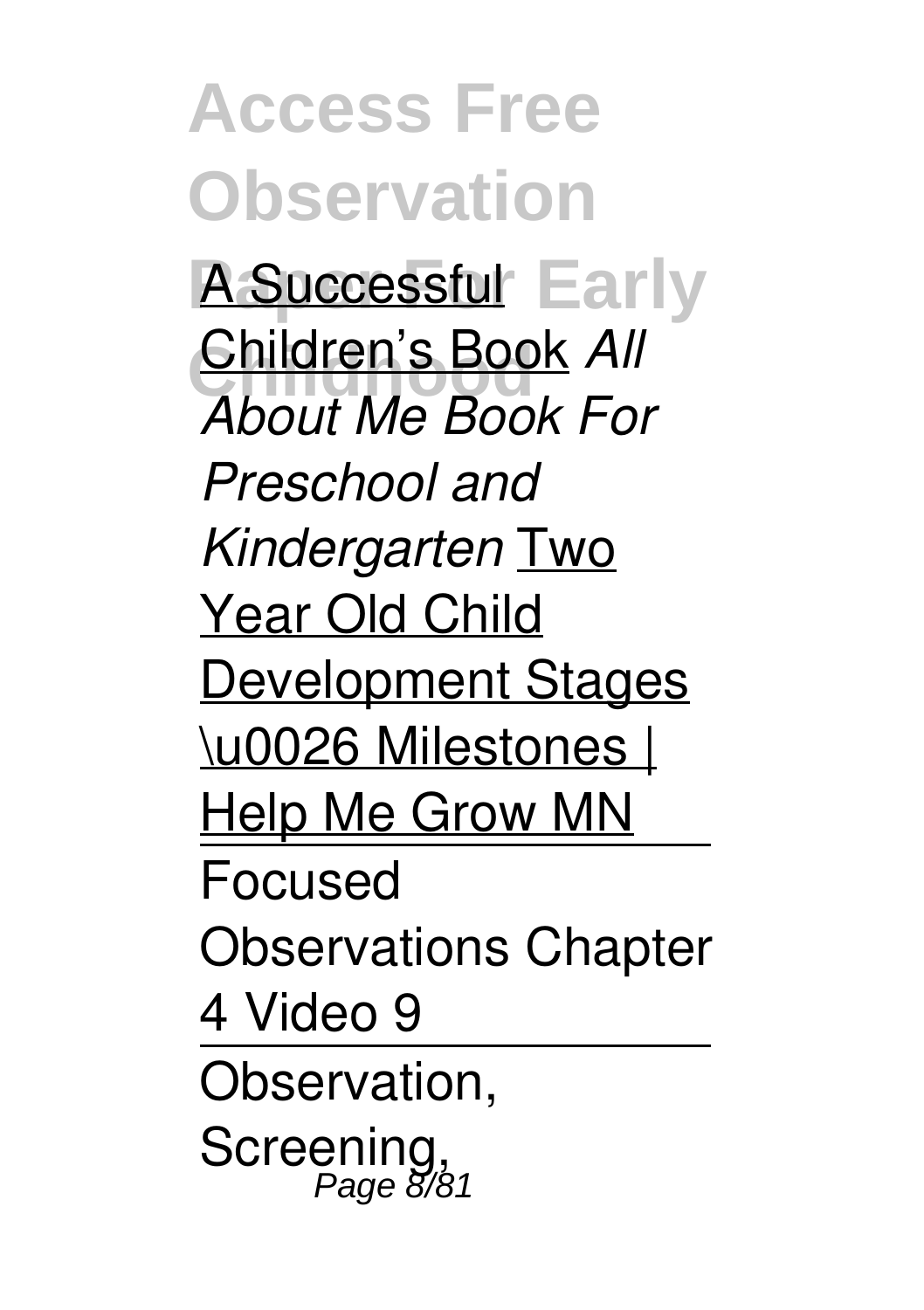**Access Free Observation** Assessment, and rly **Documentation Playing Lego observational video sample, An Introduction to Early Childhood, 3rd ed What is Assessment in Early Childhood Education?** Child Observation Essay CDA Professional Portfolio Binder ? Preschool Child Page 9/81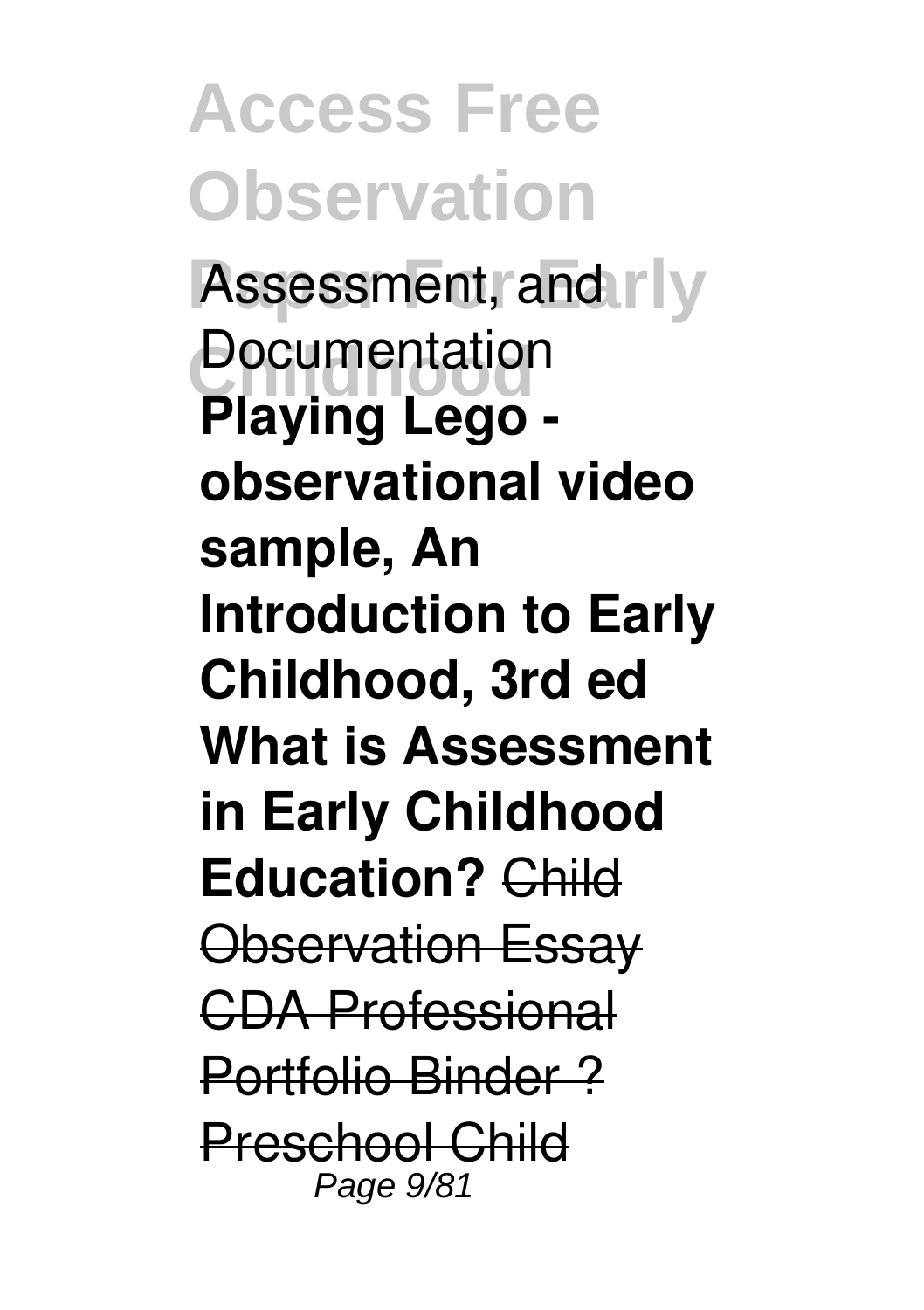**Access Free Observation Pevelopment** Early Associate<br>Prania Facilia Reggio Emilia Approach 1 hour **Collecting** Observations in EYFS Brain Matters documentary | Early Childhood **Development Observation Paper For Early Childhood** Early Childhood Play Observation Paper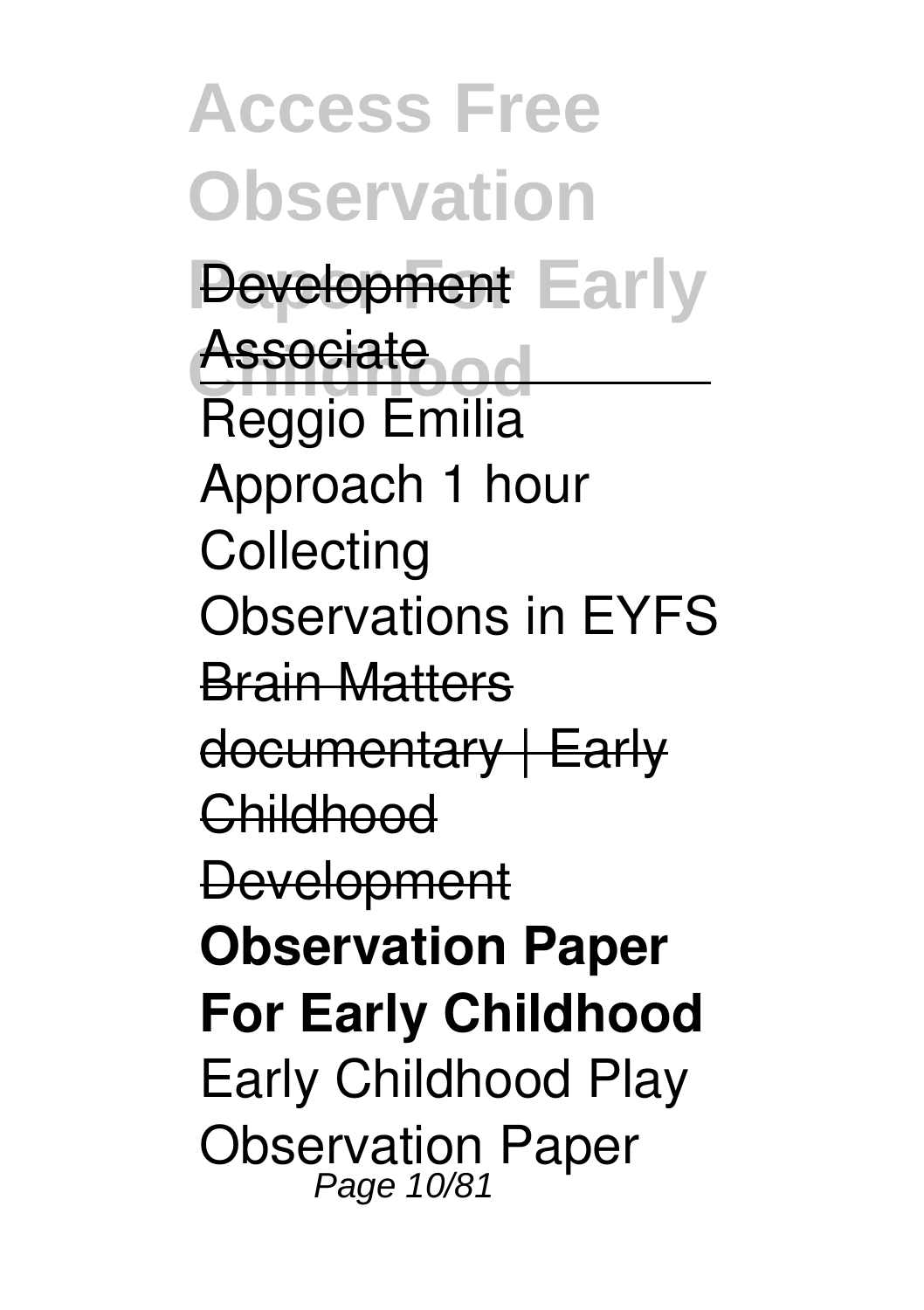**Access Free Observation** 1567 Words | Tarly Pages;<br>Paughamenta **Developmentally** Appropriate Practices ( Dap ) 960 Words | 4 Pages; Development Of Early Childhood Development 3413 Words | 14 Pages; Early Childhood Observation 1139 Words | 5 Pages; The Attachment Theory Essays 1797 Words |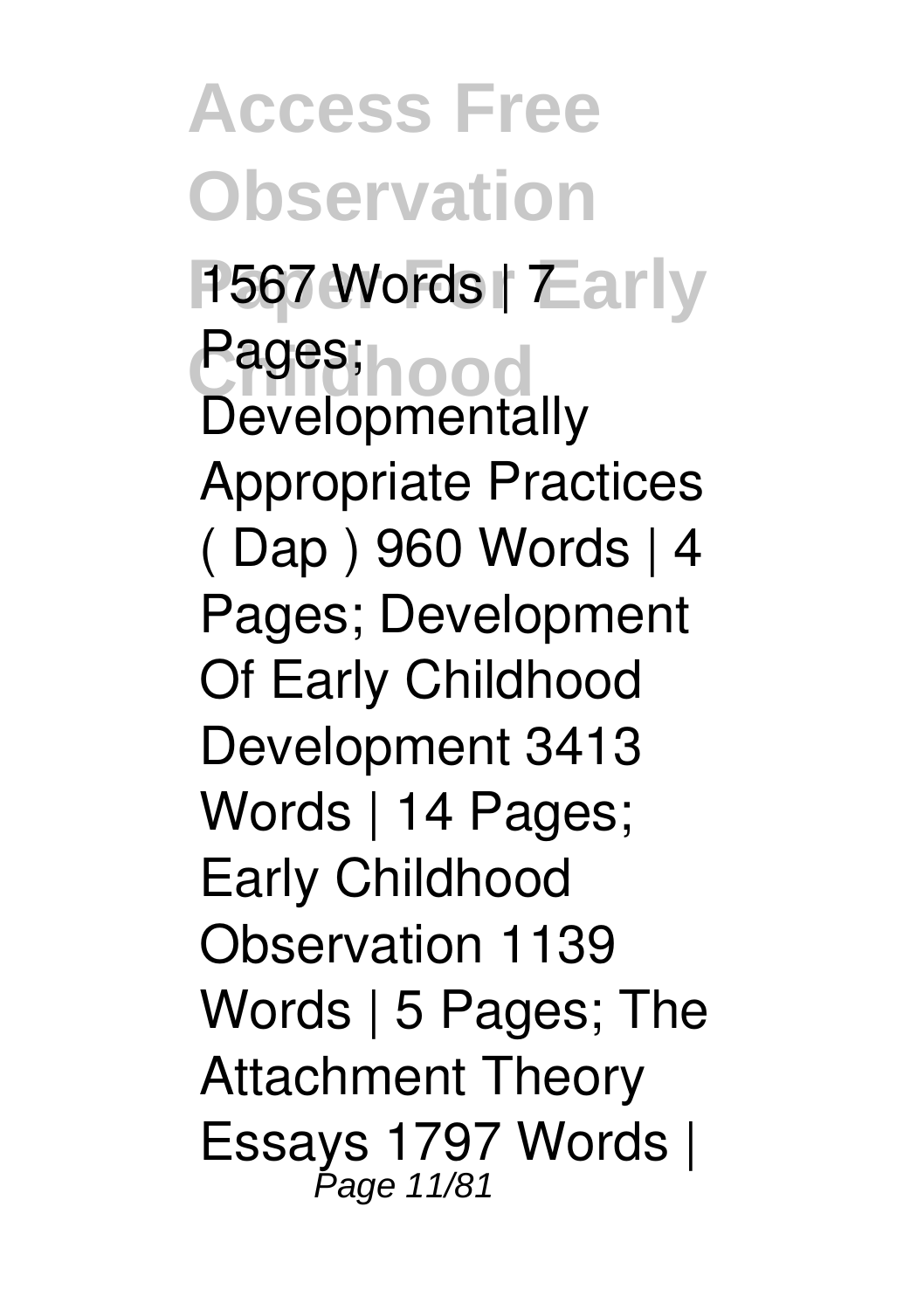**Access Free Observation 8 Pages; Social Andy** Emotional<br>Baudenmont Development : An Important Part Of Early Childhood Essay 1376 Words | 6 Pages

**Early Childhood Observation Paper - 624 Words | Bartleby** Write an Observation Paper on infancy/and early childhood Page 12/81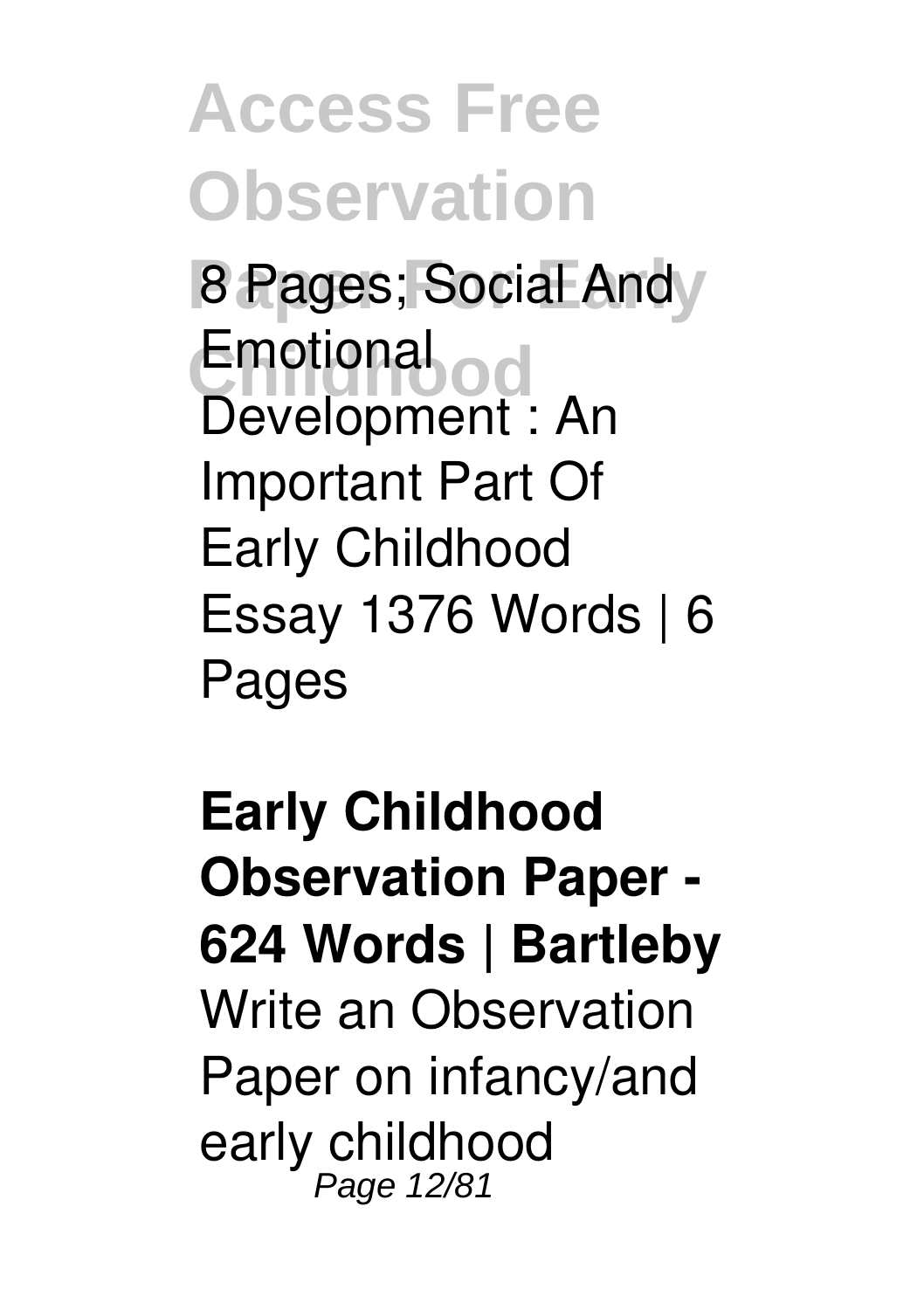**Access Free Observation** development. July 27, **2020 Comments Off** on Write an Observation Paper on infancy/and early childhood development. Uncategorized Assignment-help. You will have two tasks for this assignment: 1) performing the activity or observation looking for aspects of Page 13/81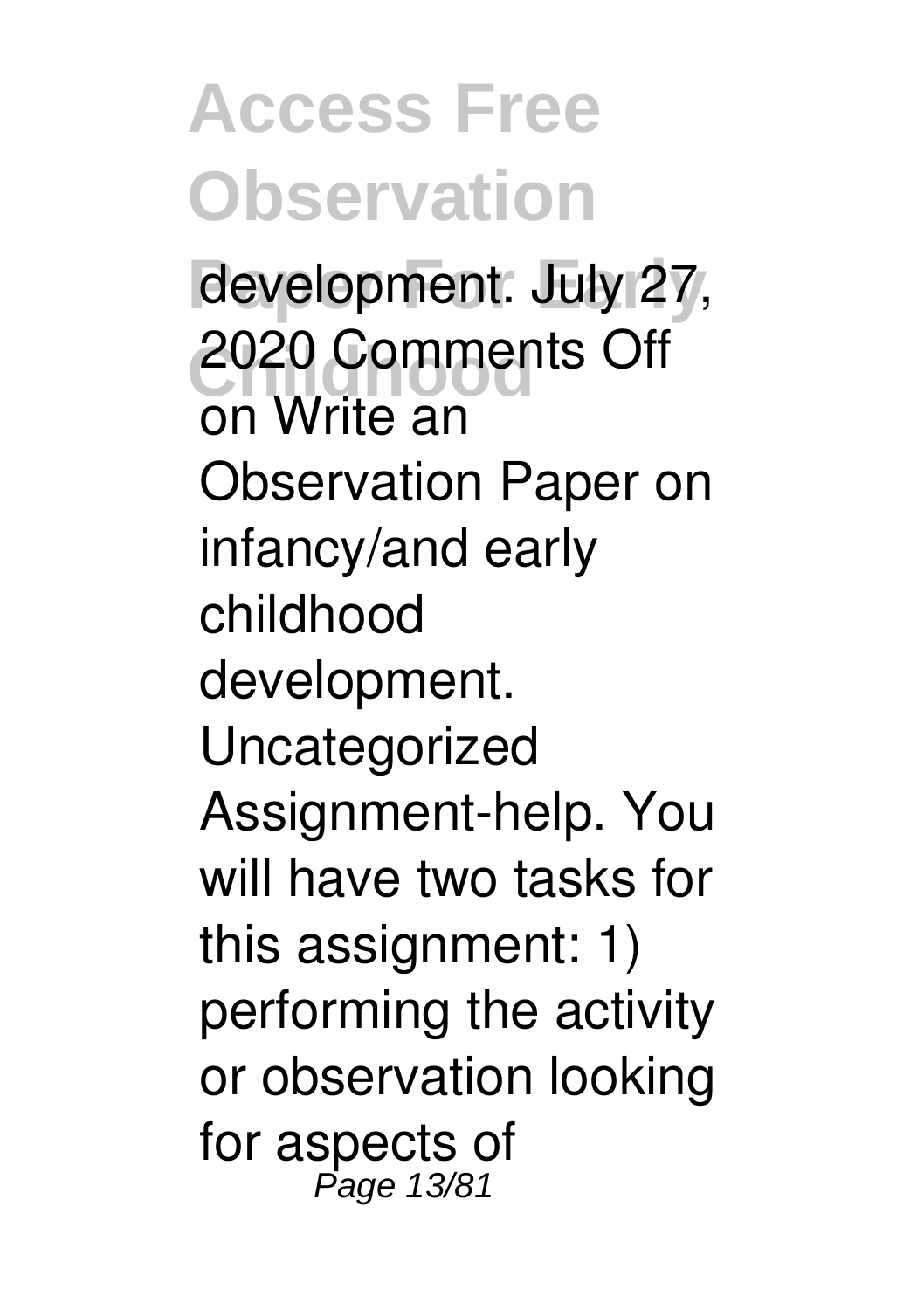**Access Free Observation** physical, cognitive, y **social ...**...

**Write an Observation Paper on infancy/and early childhood ...** While this was a small sample of time into Josephine life, I believe the observation gave great insight into normal development Page 14/81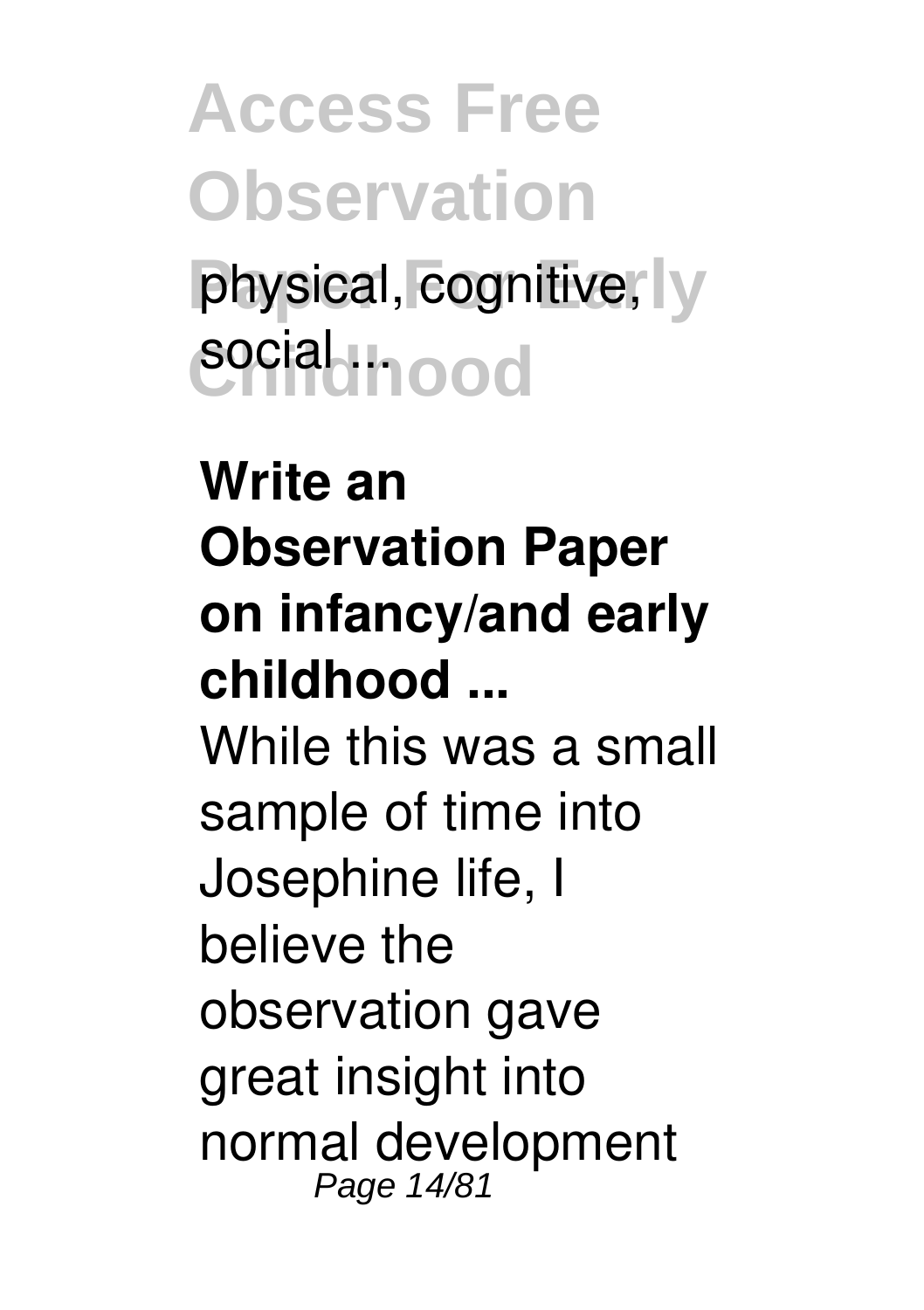**Access Free Observation** of early childhood.r ly **Cite this Early** Childhood Observation Essay APA MLA Harvard Chicago ASA IEEE AMA Early Childhood Observation Essay. (2018, Feb 02).

**Early Childhood Observation Example | Graduateway** Page 15/81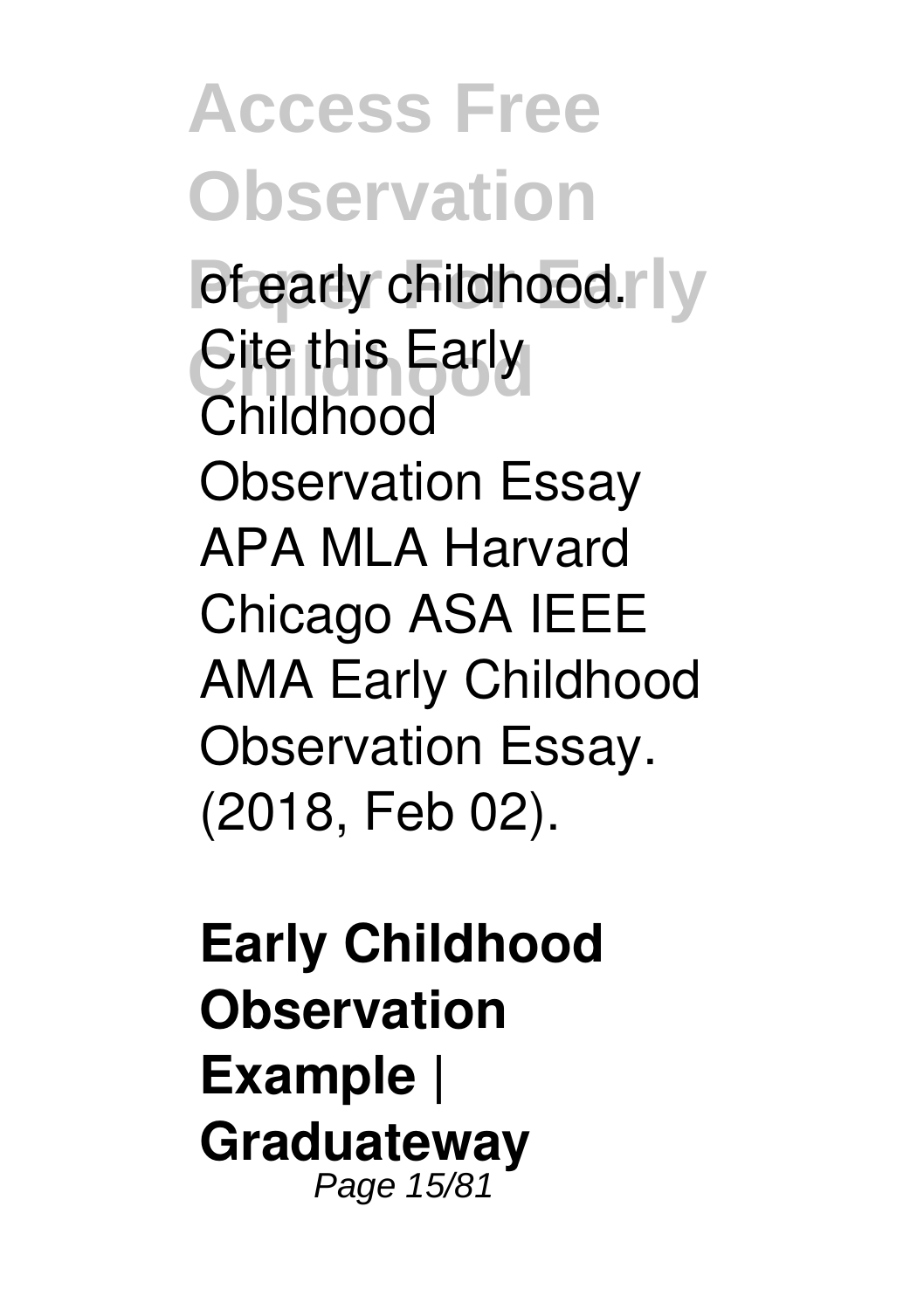### **Access Free Observation**

**Observation Paper:** y **Childhood** Early Childhood Purpose The purpose of this assignment is to observe a child between the ages of 2-16, while reviewing which stages of development they are in. By observing the child it helps retain information correlating with the class by having to go back and<br>Page 16/81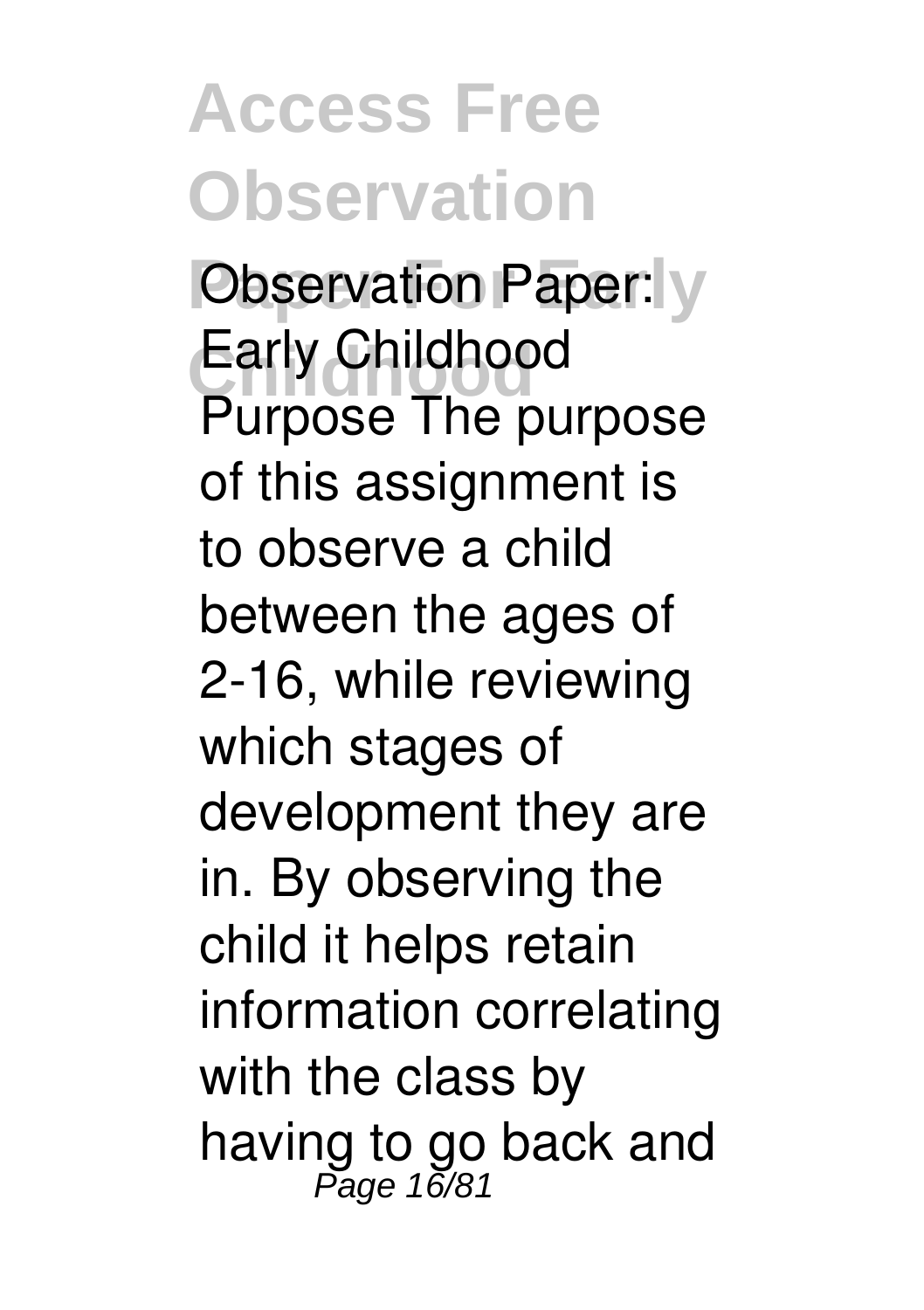**Access Free Observation** remember what wasy discussed.od

**Early Childhood Observation Paper - 1396 Words | Cram** The observation and school day began with the children asked to practice phonic sounds; in this observation the letter O. 'C' (the child) used gestures as well Page 17/81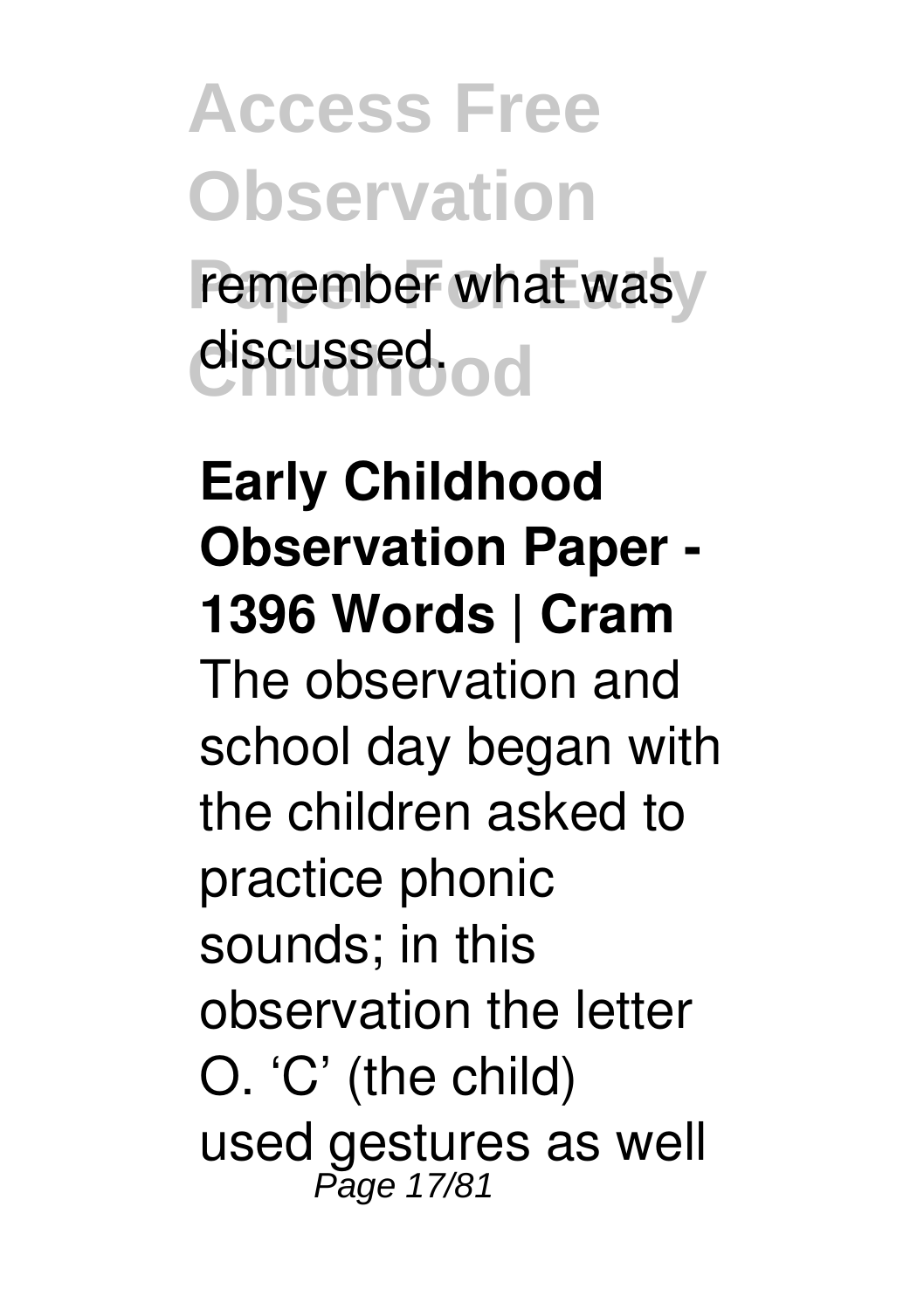**Access Free Observation** as sounds to practice the letter<sub>pood</sub> encouraging 'C' to recognise the sound and value of the letters, however by 4 years and 3 months 'C's language development was such that she could already construct sentences, engage with other children and instigate games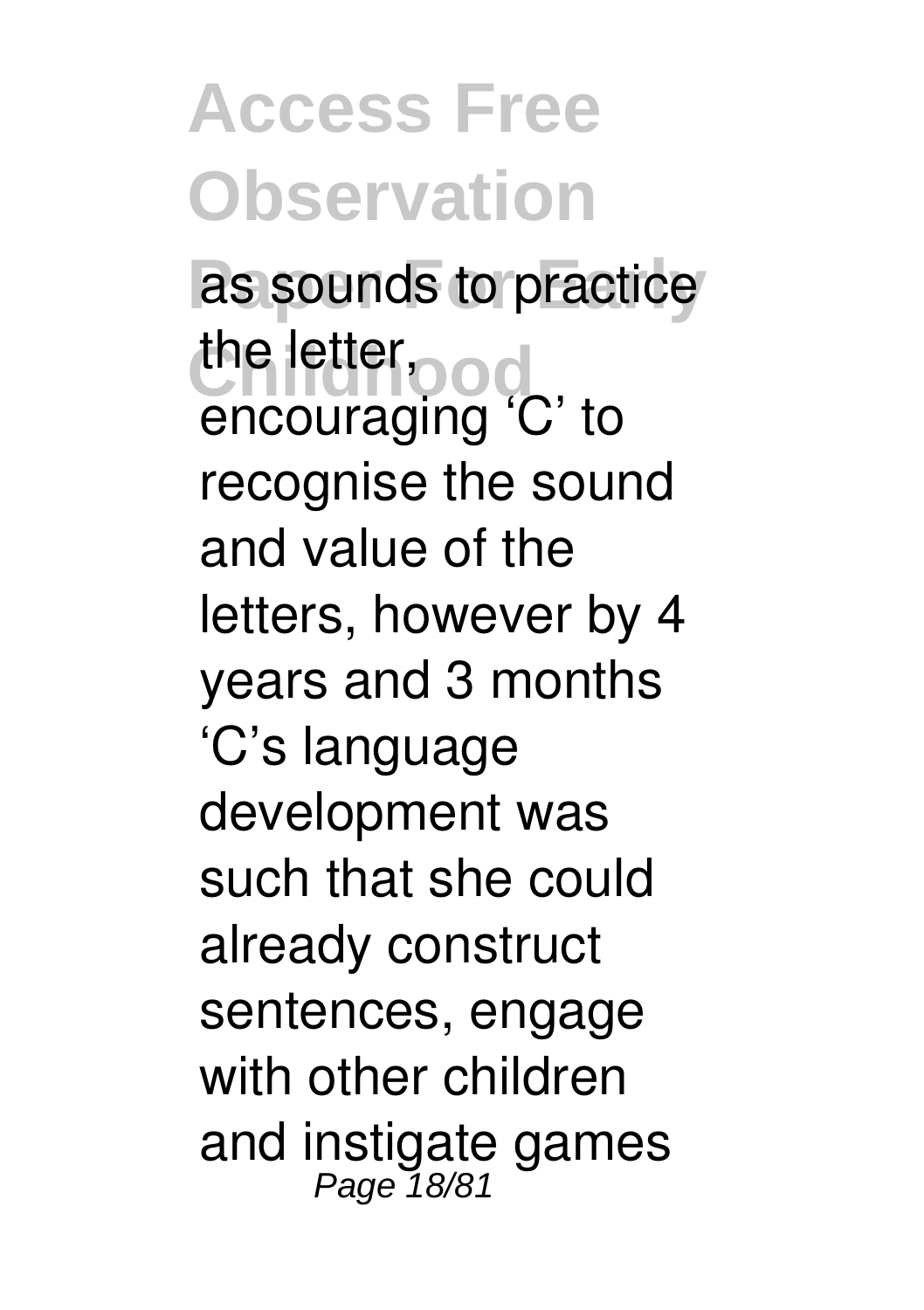**Access Free Observation** and jokes (Pecceci y 2006) This is evidenced with 'C' asking ...

#### **Child Observation Essay - UK Essays | UKEssays** Early Childhood Developement . The years from 2-6 are referred to as early childhood or the preschool years(pg.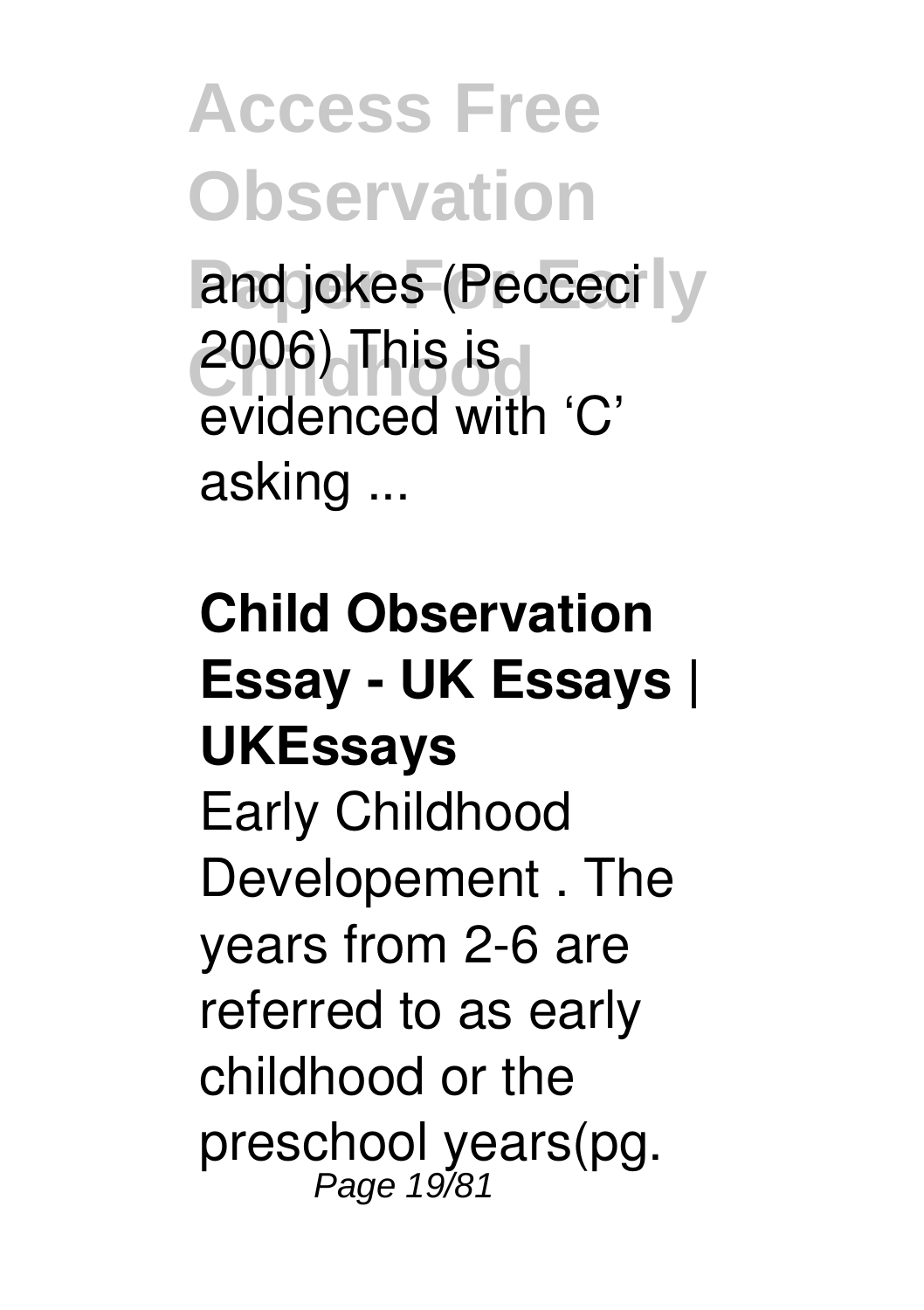**Access Free Observation** 192 Rathus, S. A. rly **Childhood** (2013). Because its been so many years since I've attended preschool I chose to write this paper not on my experiences but on my observations of my son's experience.

**Observation Paper On Early Childhood | Term Paper Warehouse** Page 20/81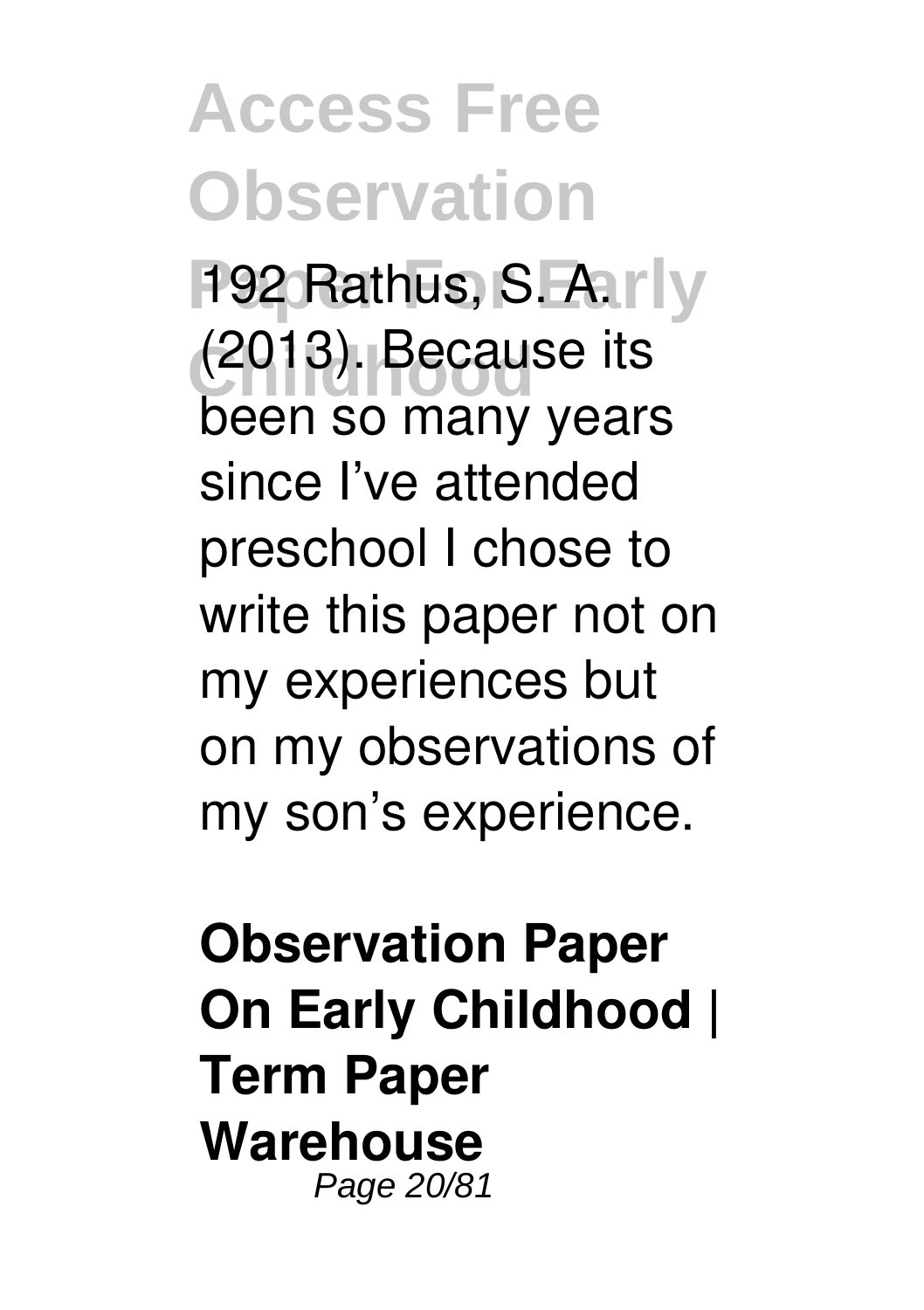**Access Free Observation Sample Observationy Paper for Child** Development. Author: Kimberly Lake. Kimberley has over 20 years of experience as a classroom aide. She has taken collegelevel courses in education and child development. Children are so interesting that it's Page 21/81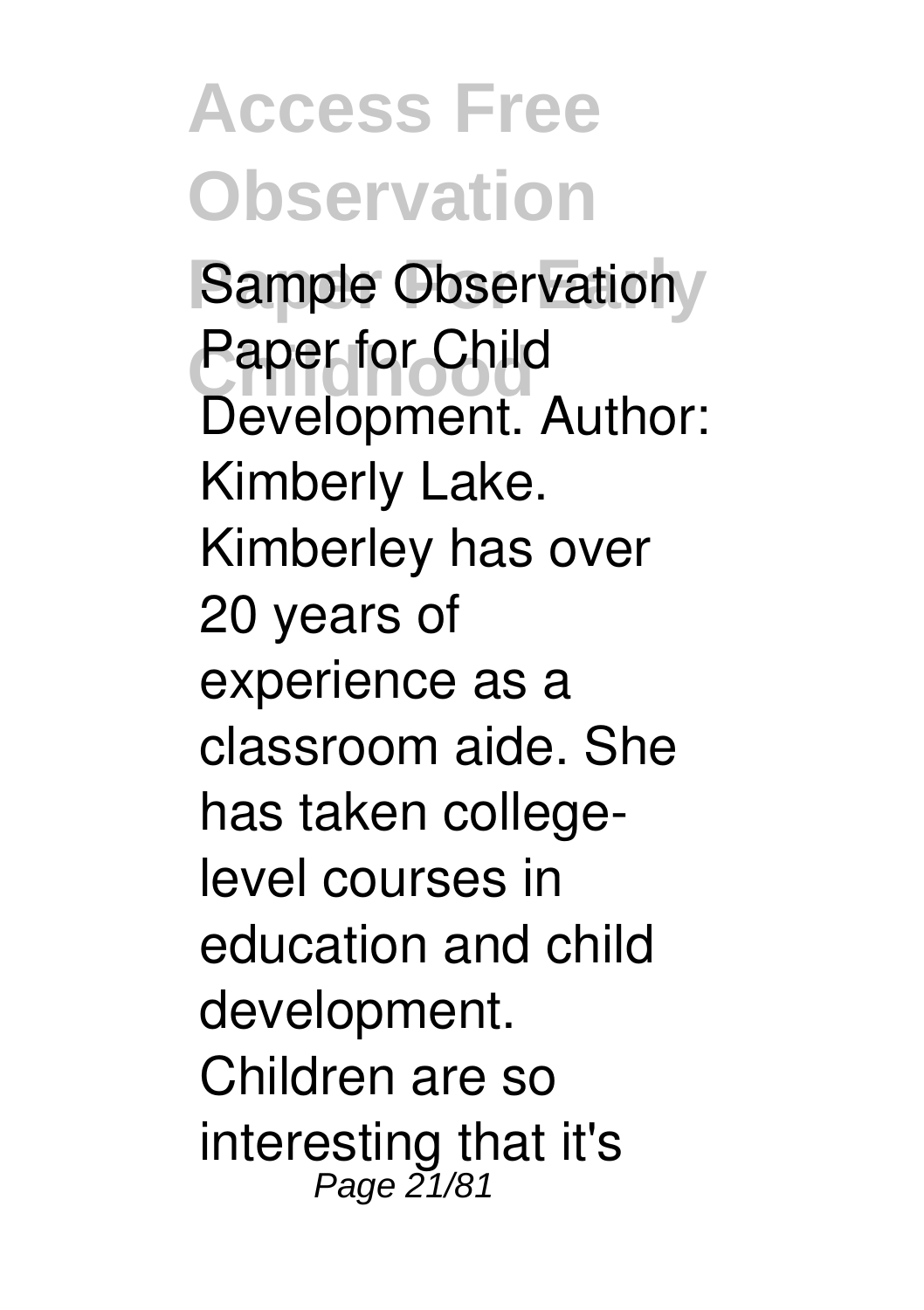# **Access Free Observation** easy to get distracted. Asking the right

questions before you begin an observation will help you stay ...

#### **Sample Observation Paper for Child Development - Owlcation ...** Within this observation child A has demonstrated many skills as he Page 22/81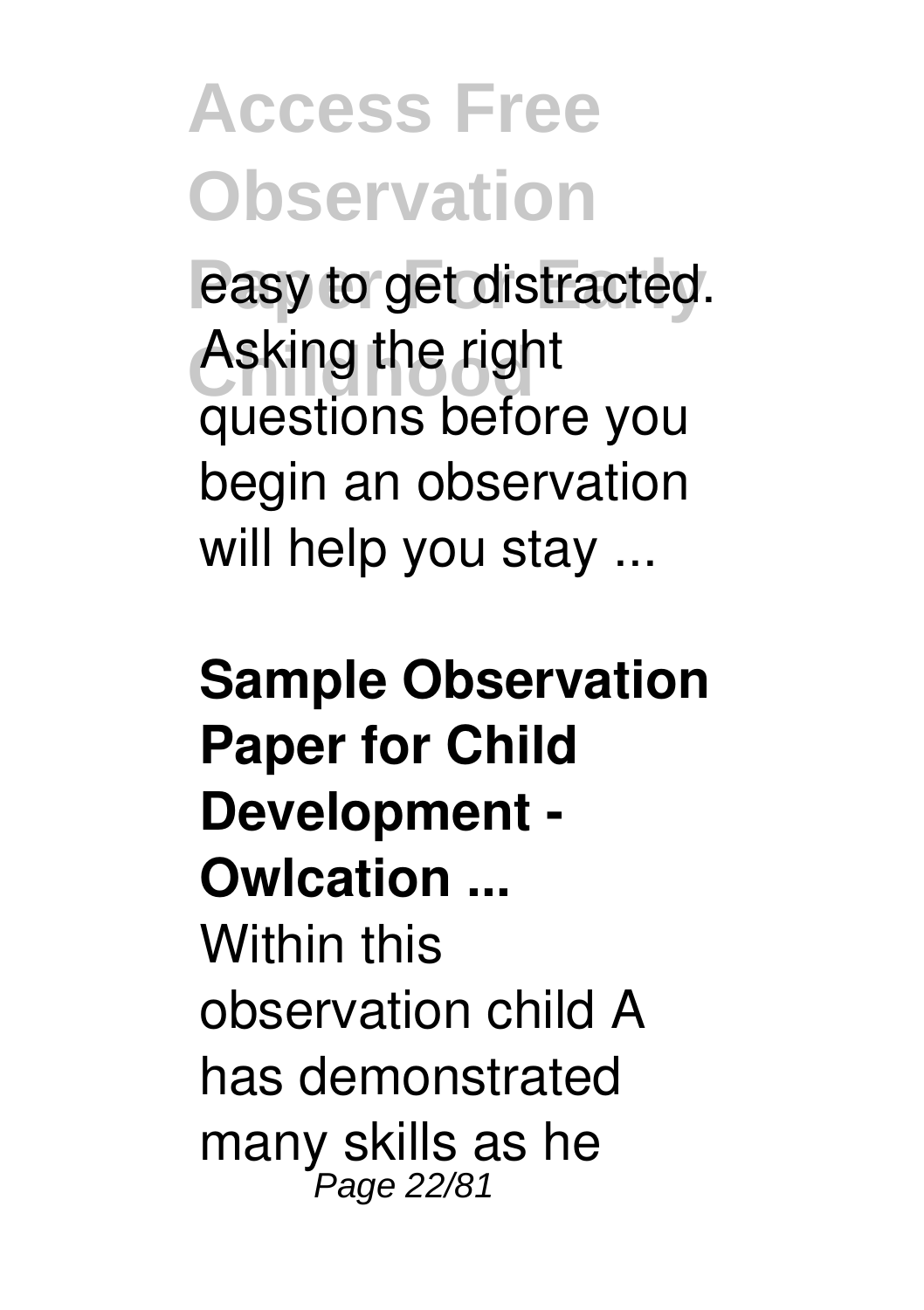**Access Free Observation** becomes active to the use of his body movement whilst playing, he interacts with the environmental materials and people around him. Child A communicates as he shares his thoughts and information through playing with child B and other practitioners. Page 23/81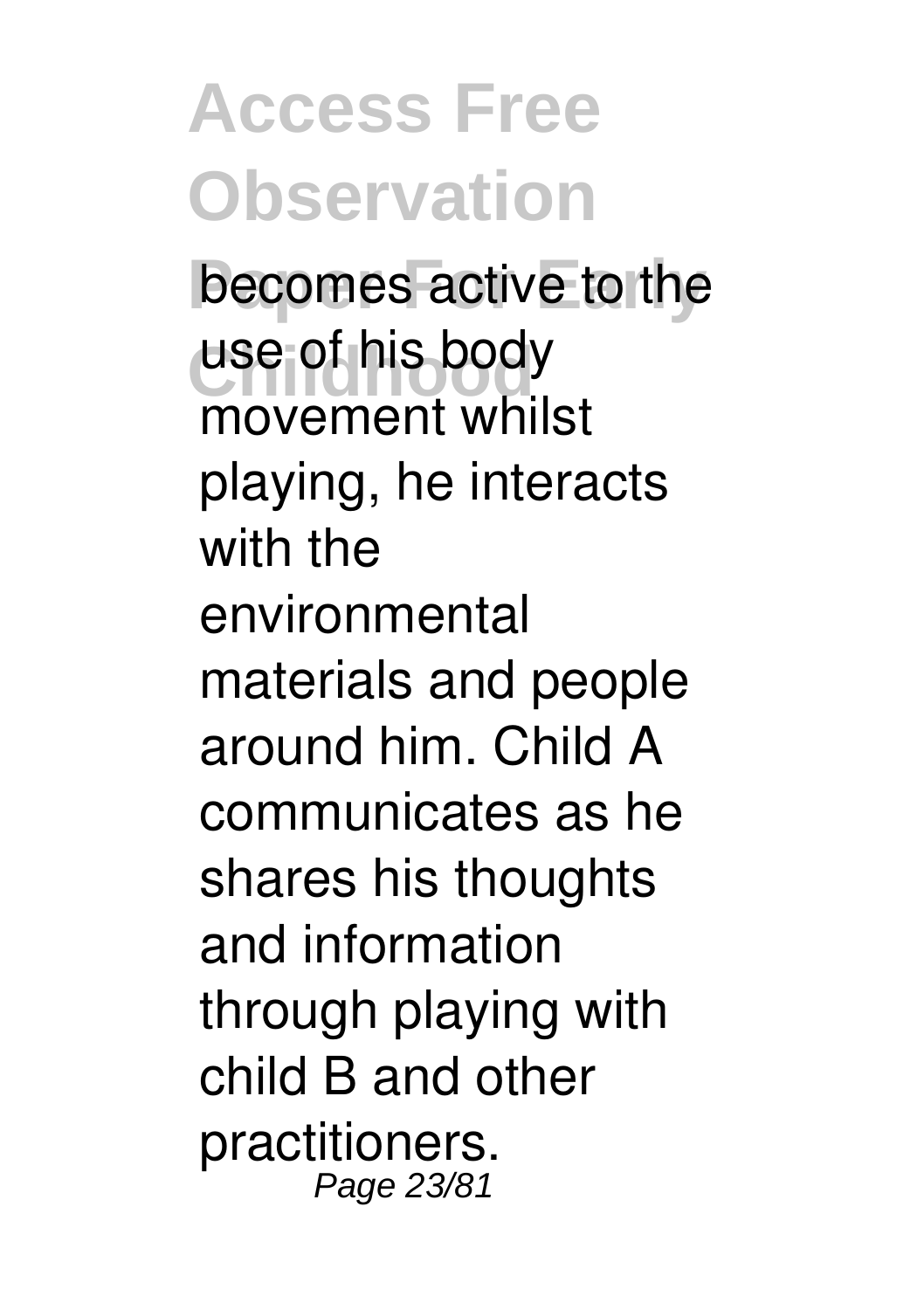**Access Free Observation Paper For Early Childhood Report of Child Example - UK Essays** Observation is taking place in the child's home over the course of two separate afternoons. Chris is a friendly and well spoken child who is small for his age. Chris is the youngest child in his family and Page 24/81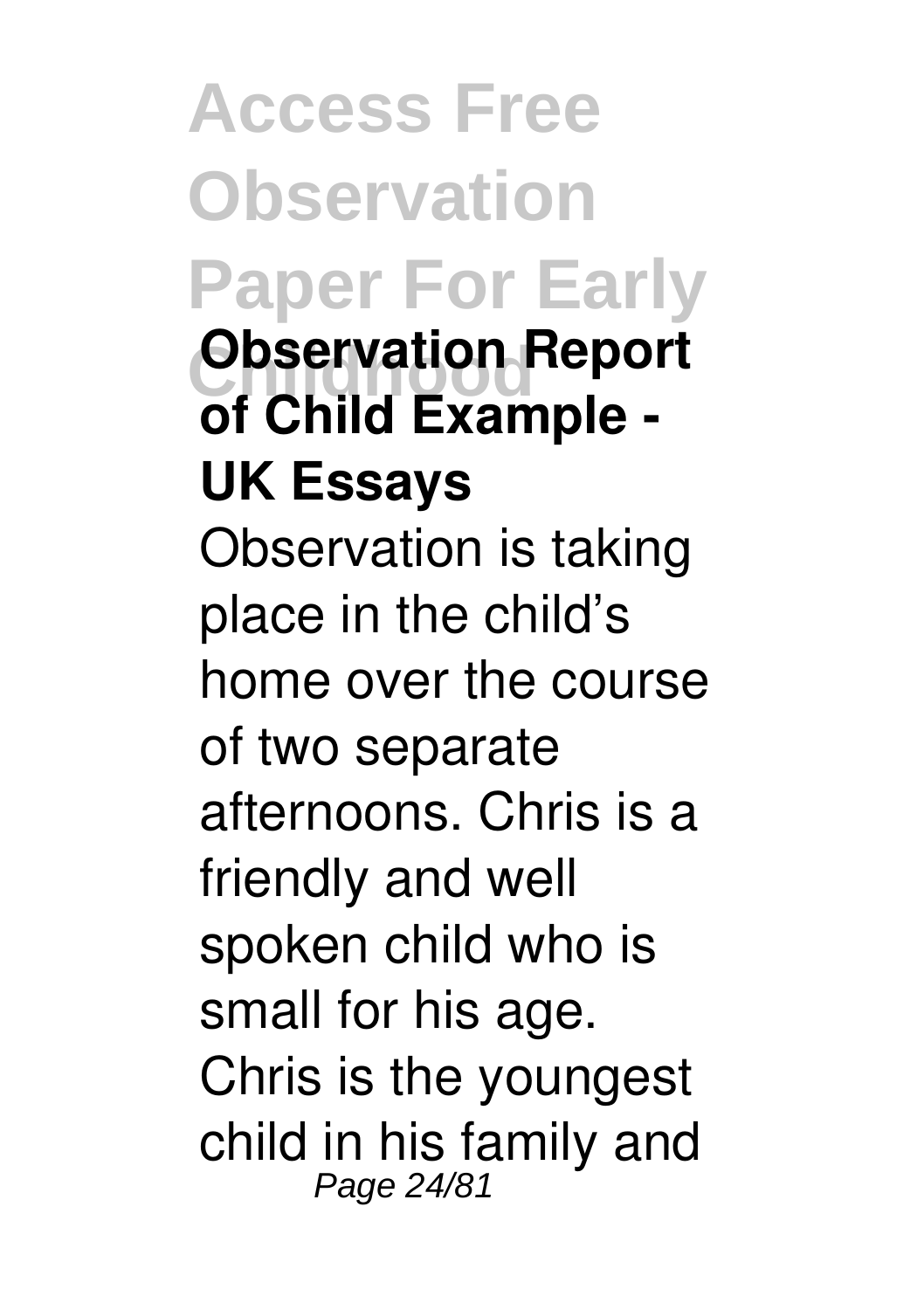**Access Free Observation both observations r** y take place while his siblings are home.

**Child Observation Essay | Bartleby** What is observation in early childhood education? ? Observation in ECE is the process of tracking children's behavior over a period of time. Page 25/81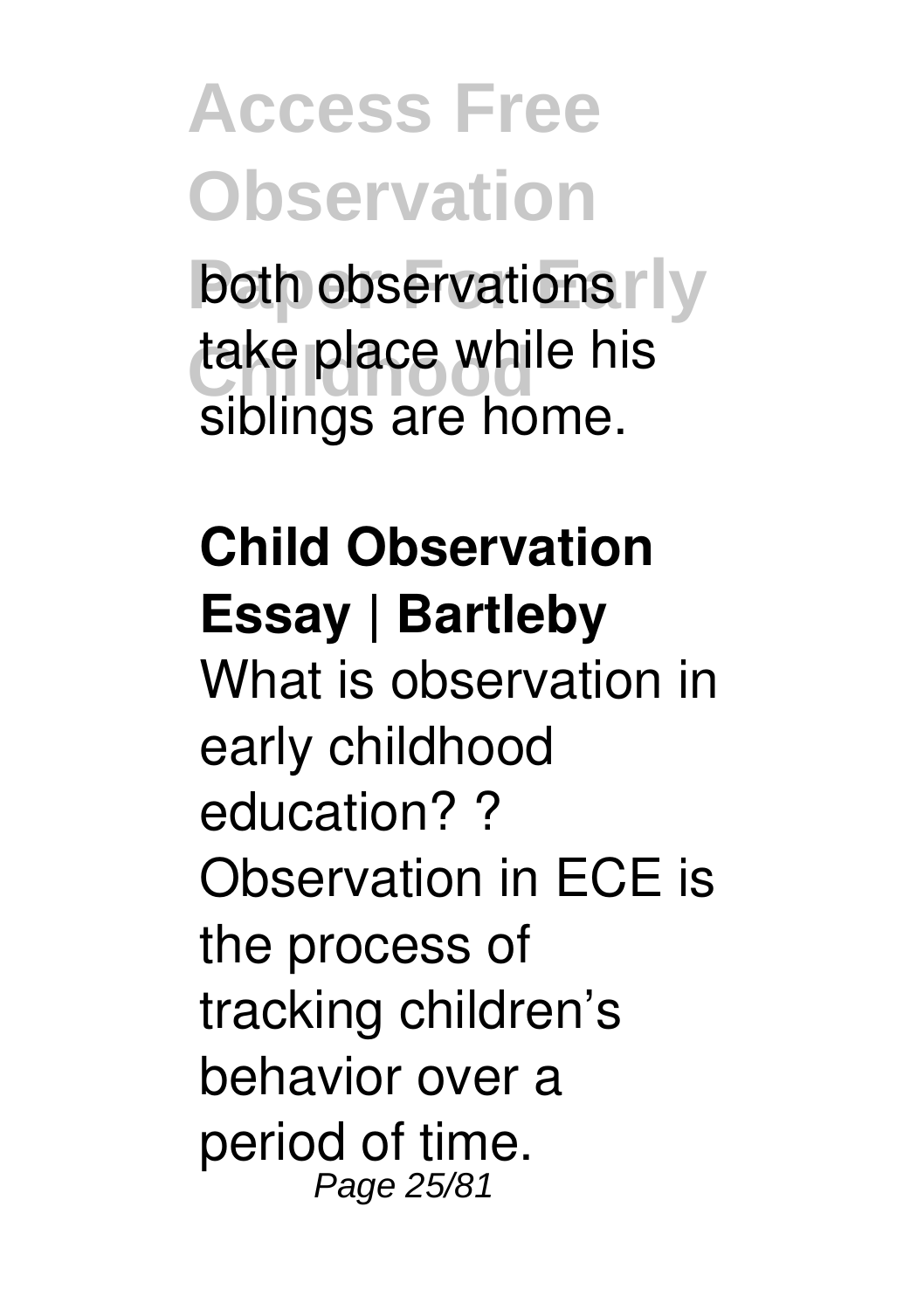**Access Free Observation Through meaningfuly** and detailed documentation, educators are able to see patterns and plan age-appropriate activities, gain insight into how a child thinks about the world, and provide opportunities for educators to change the environment to promote growth and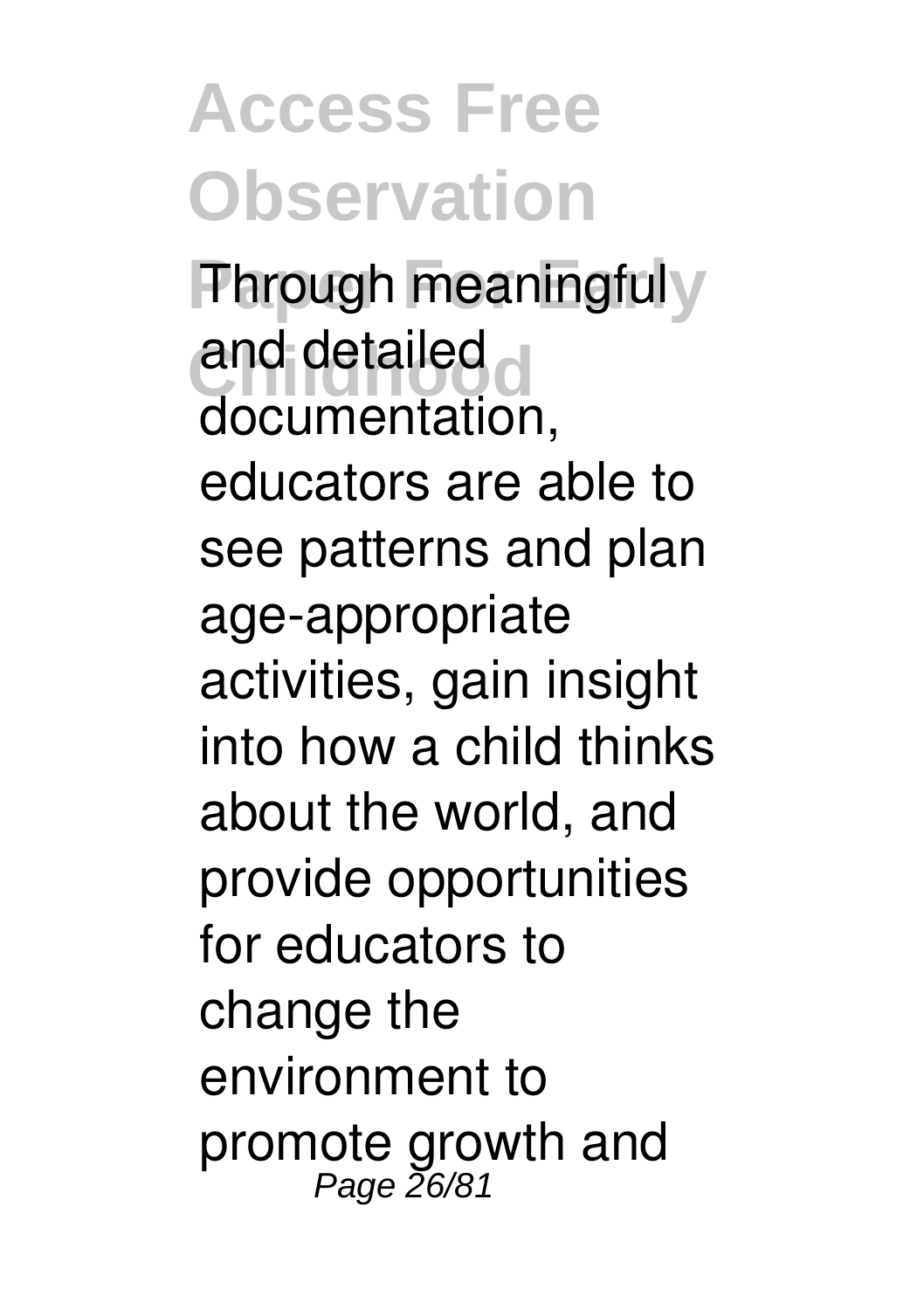**Access Free Observation** development. Early **Childhood The Importance of Observation in Early Childhood Education** Observation of early childhood Observation of the Early Childhood An observation was held in the children"s wing of Tarrant County Junior College. A Page 27/81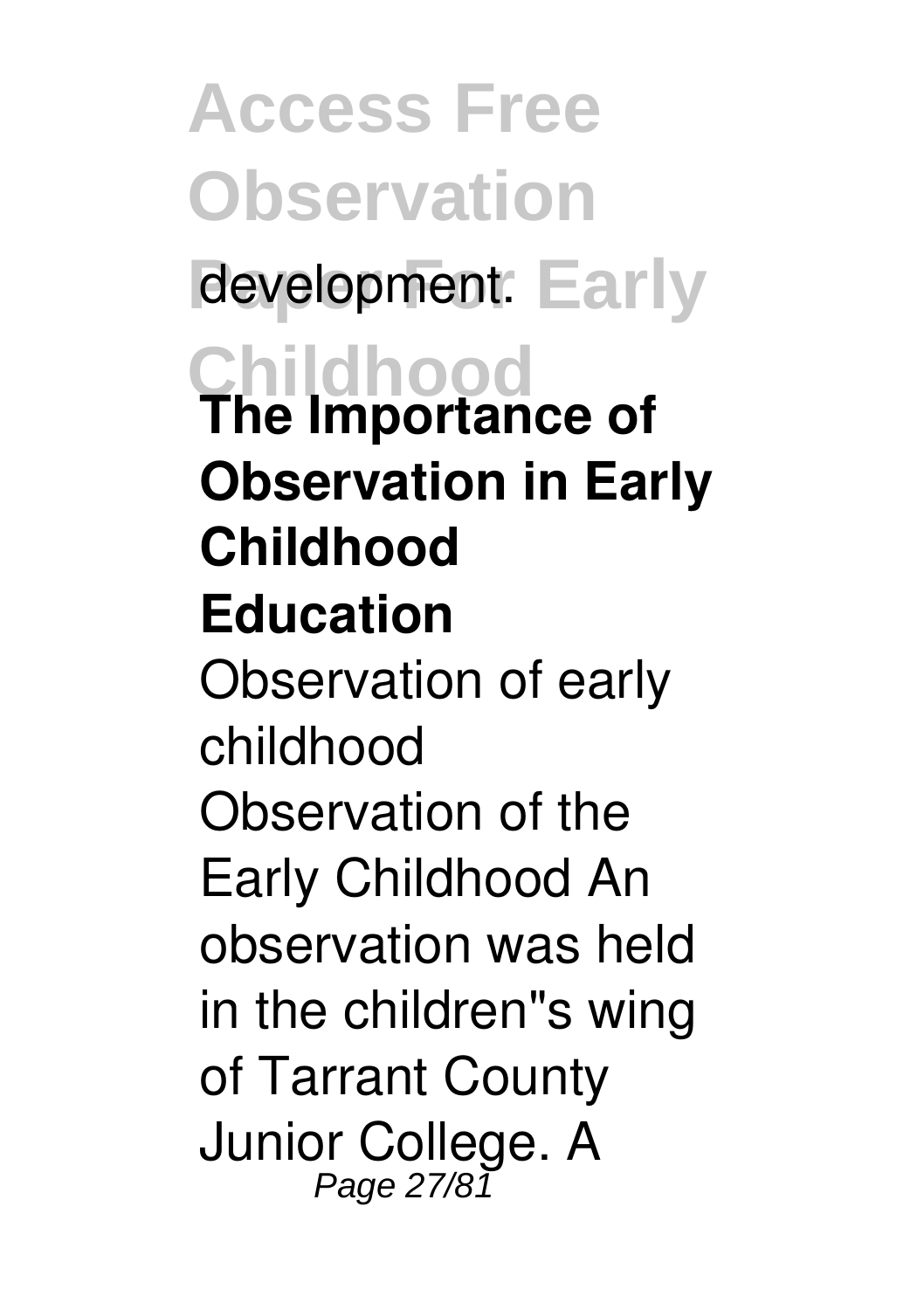**Access Free Observation** variety of children r ly between the ages of two to six were observed in activities ranging from physical and motor to social and cognitive development.

**Observation Of Early Childhood - Essay UK** Observing Children. Time observation Page 28/81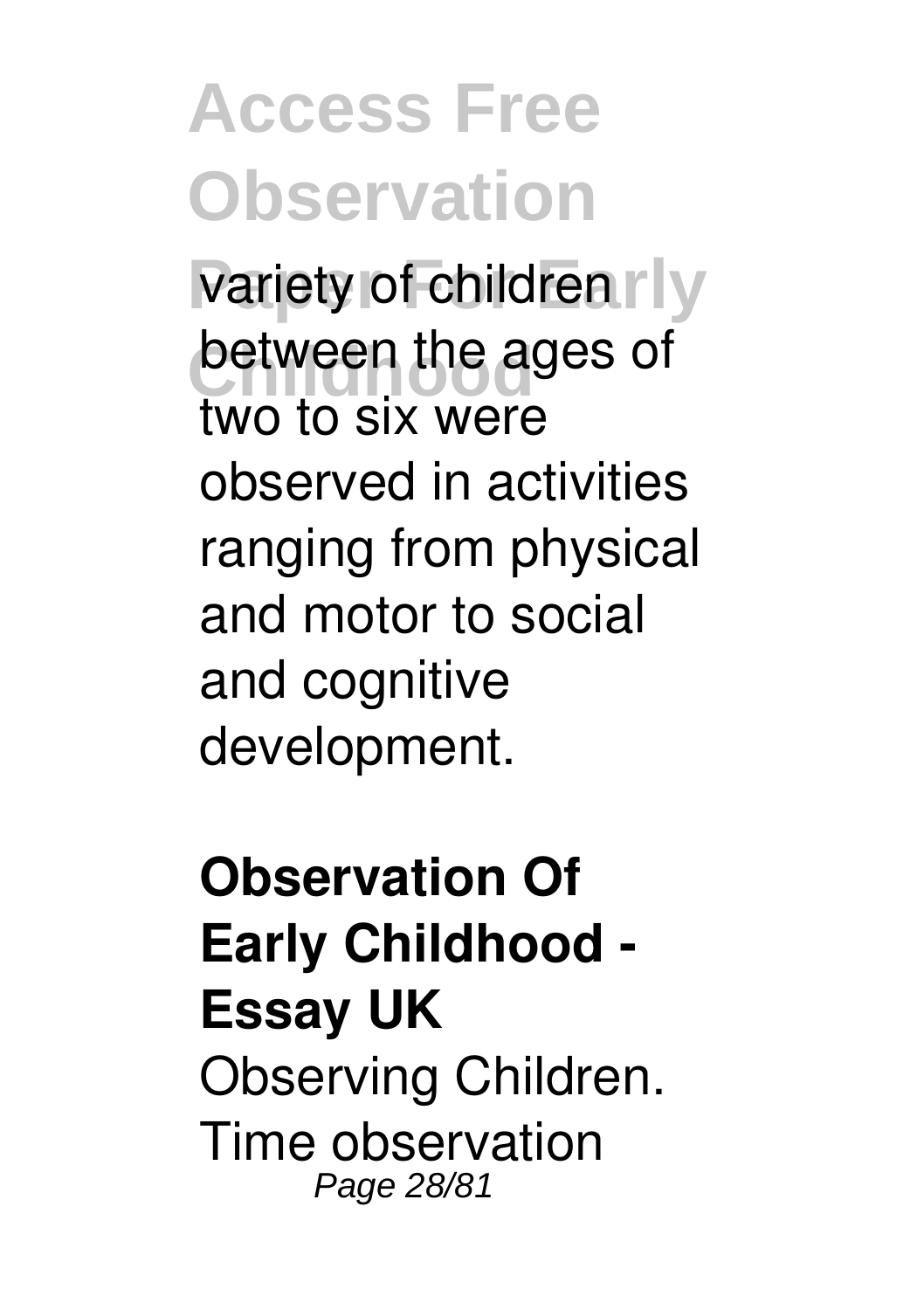### **Access Free Observation**

finished: 9.45 Method: **Narrative. Number of** children: 5.Number of Adults: 2. Date: October 2009. Background: Child O is an only child from a single parent family and spends a lot of time with his mother and grandmother. He also suffers from a disorder which is supposed to infringe Page 29/81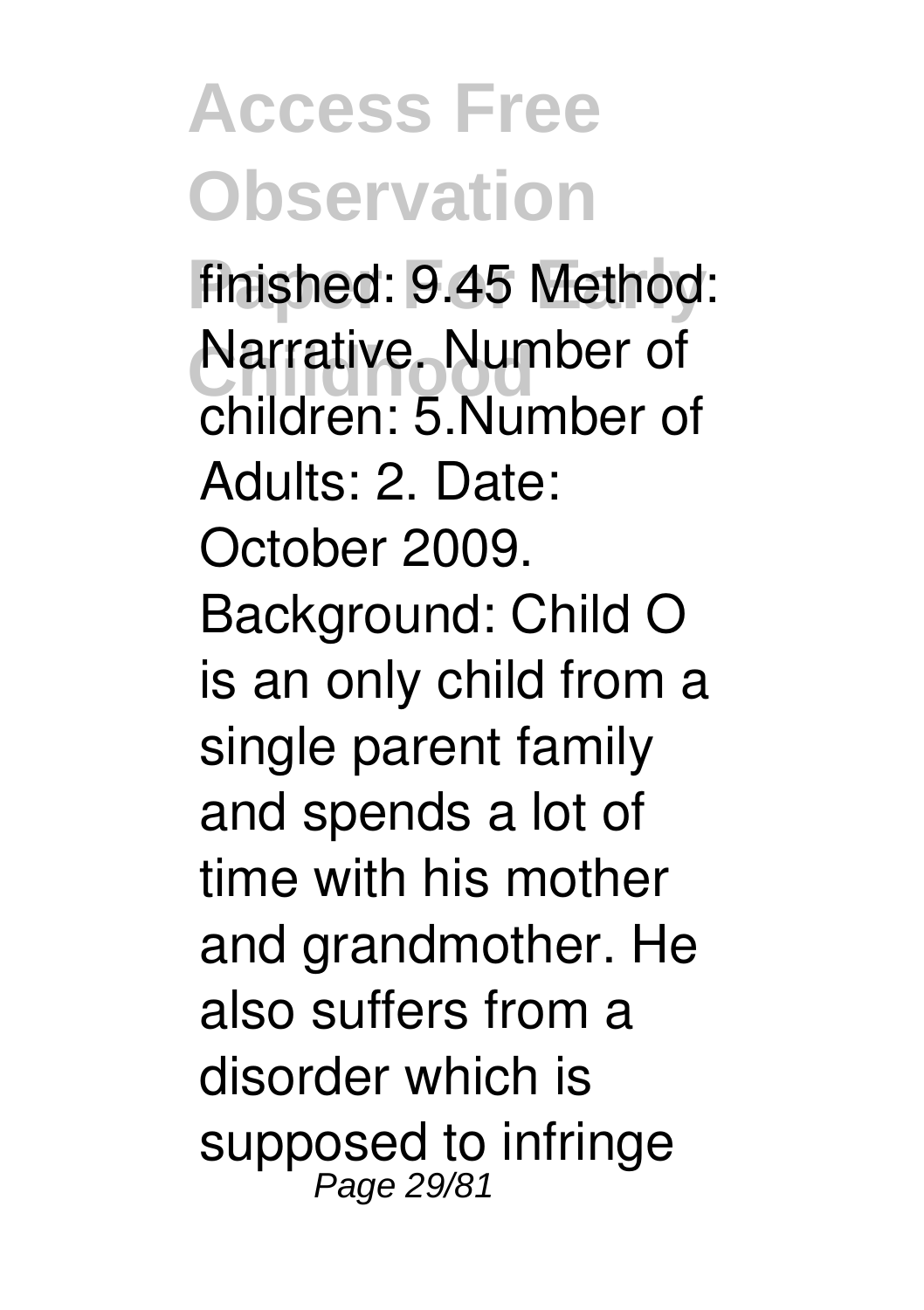**Access Free Observation** upon his social Early development.

**Observing Children Cutting Out With Scissors Free Essays** Read this essay on Early Childhood Observation (Copied). Come browse our large digital warehouse of free sample essays. Get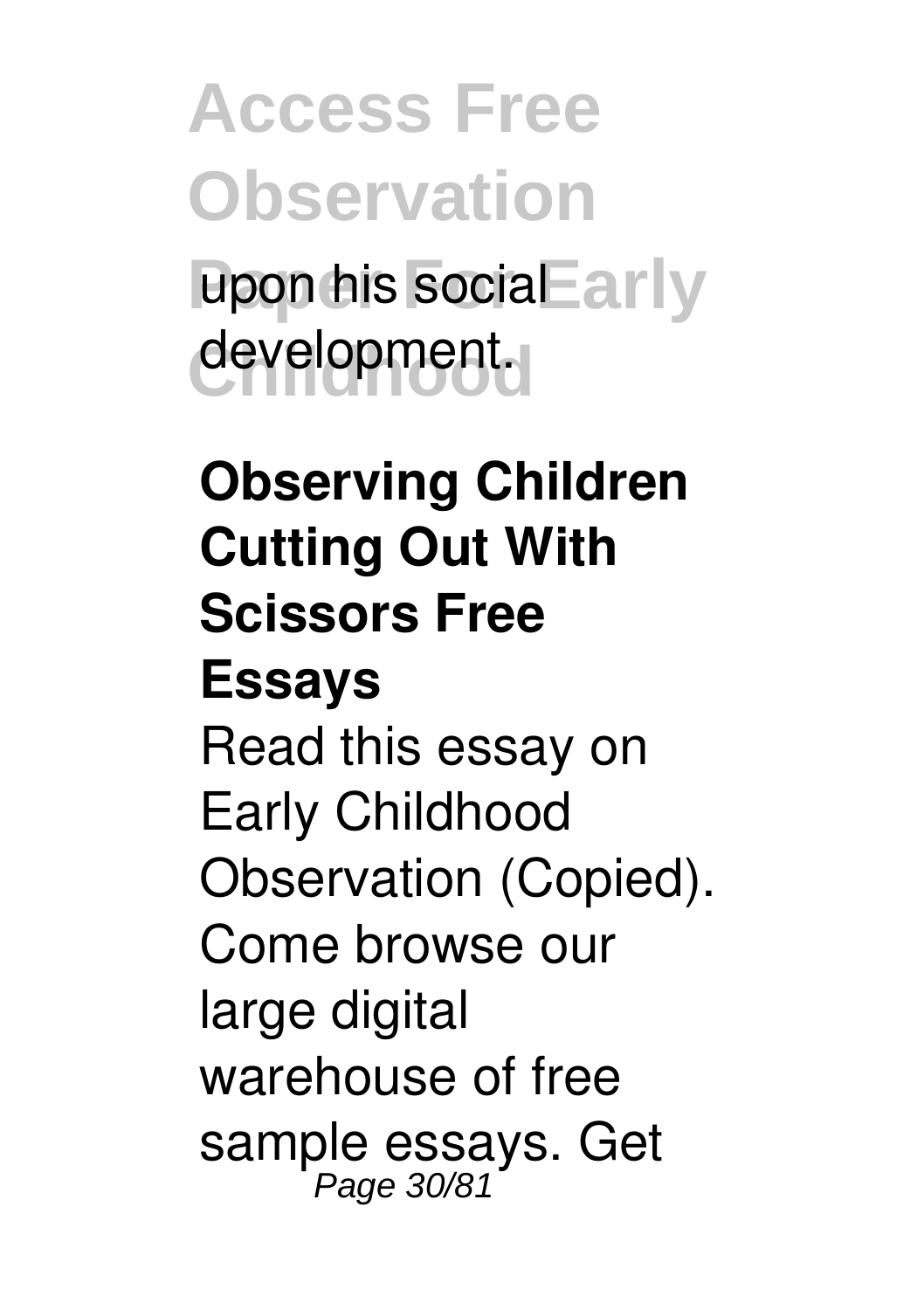### **Access Free Observation**

the knowledge you | y need in order to pass your classes and more. Only at TermPa perWarehouse.com"

**Early Childhood Observation (Copied) - Term Paper** OBSERVATION OF YOUNG CHILDREN "By observation, we mean closely watch,<br>Page 31/81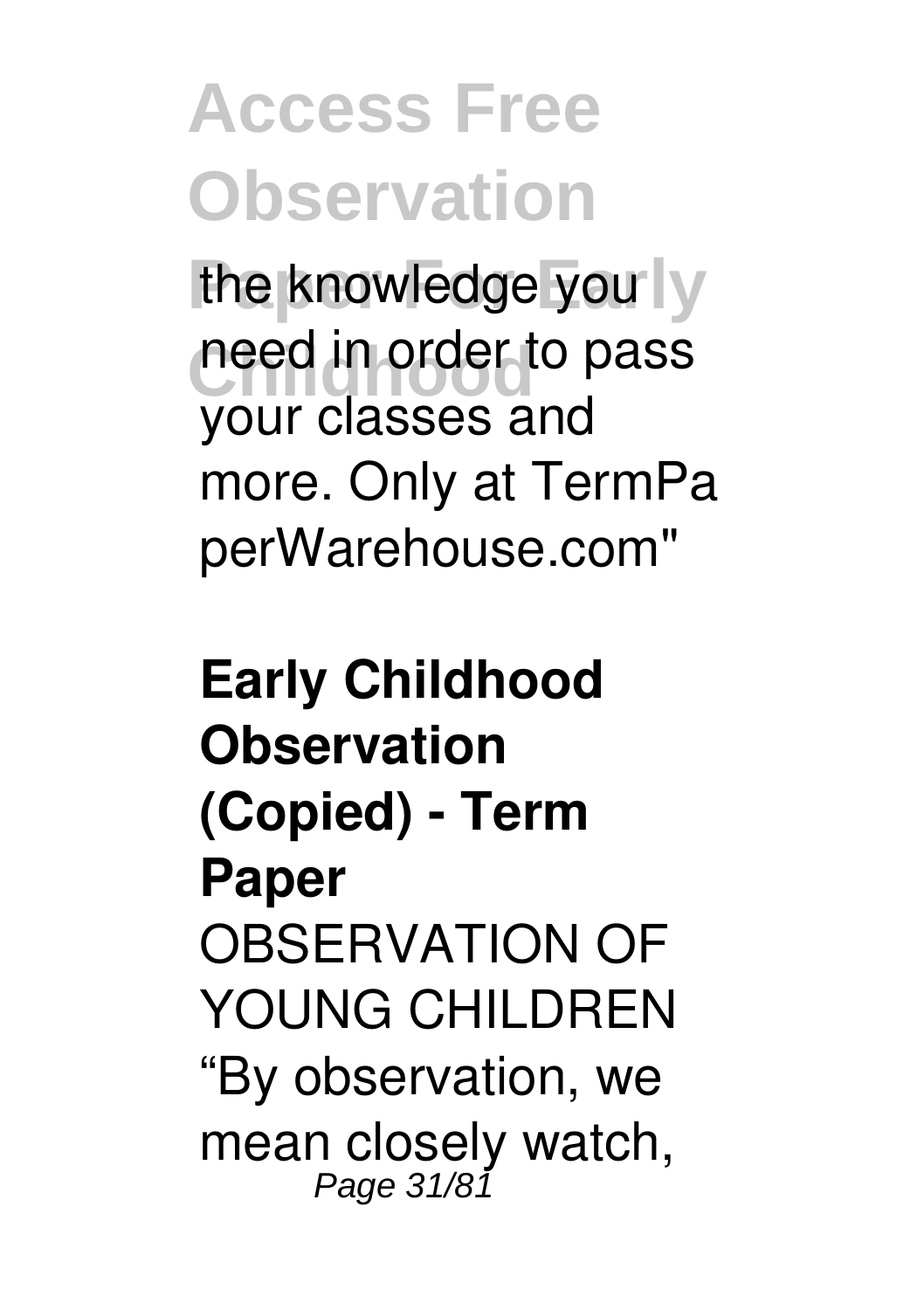### **Access Free Observation**

listen to and generally attend to what a child is doing, and record your findings as accurately and objective as possible". Reasons why observations are so important: To ensure normative development

**Observation Techniques In Early** Page 32/81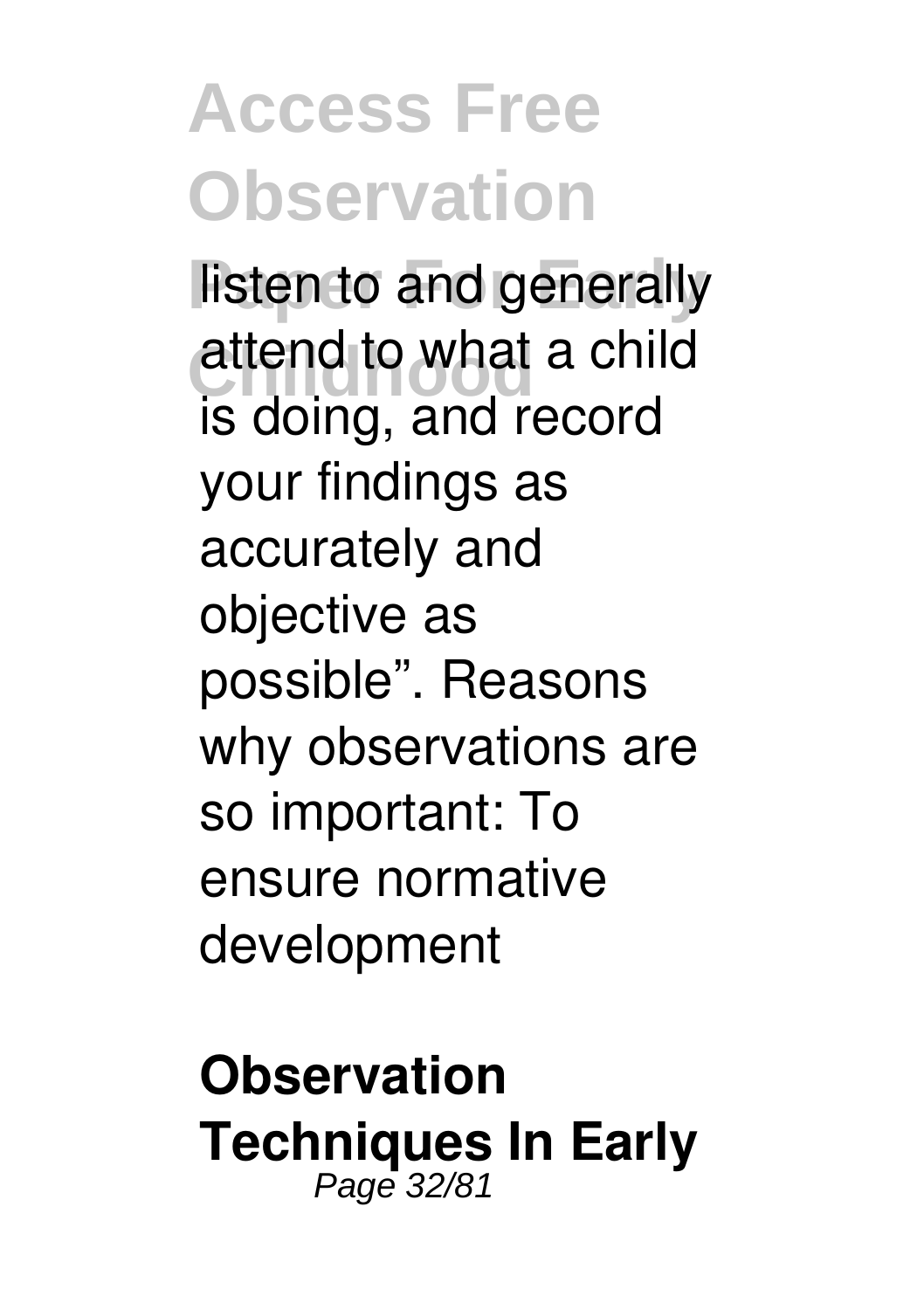**Access Free Observation Childhood and arly Childhood Education ...** Early childhood development is crucial to how a person develops later on in life. Reasons for a how a person acts, behaves, and thinks can be traced back to their childhood circumstances and environment. Parents also play a very<br>Page 33/81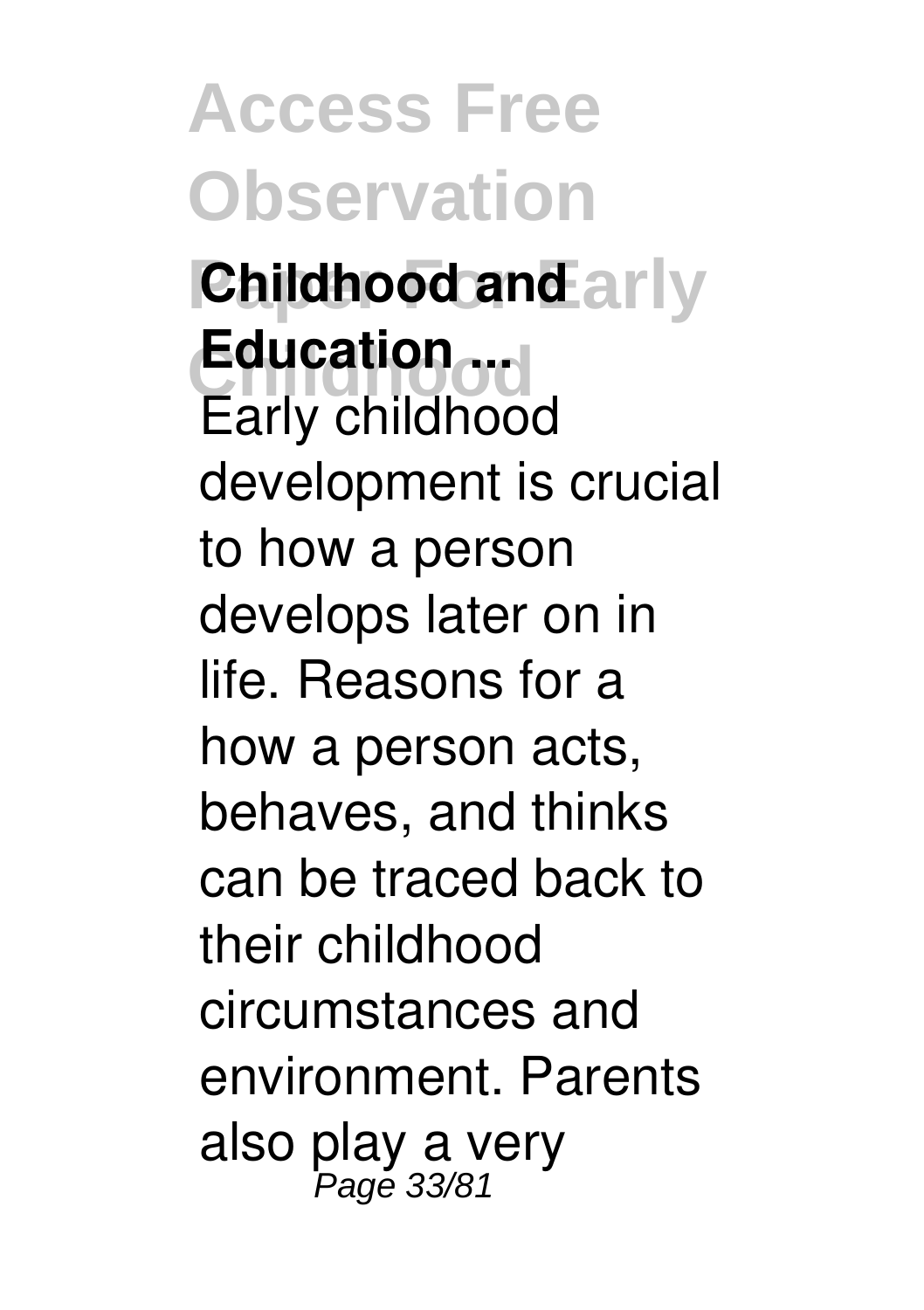**Access Free Observation** important role in arly child's development.

#### **Conclusion - Early Childhood Development**

· Practice a variety of observation methods to document the experiences and learning of young children · Identify how relevant legislation, provincial and Page 34/81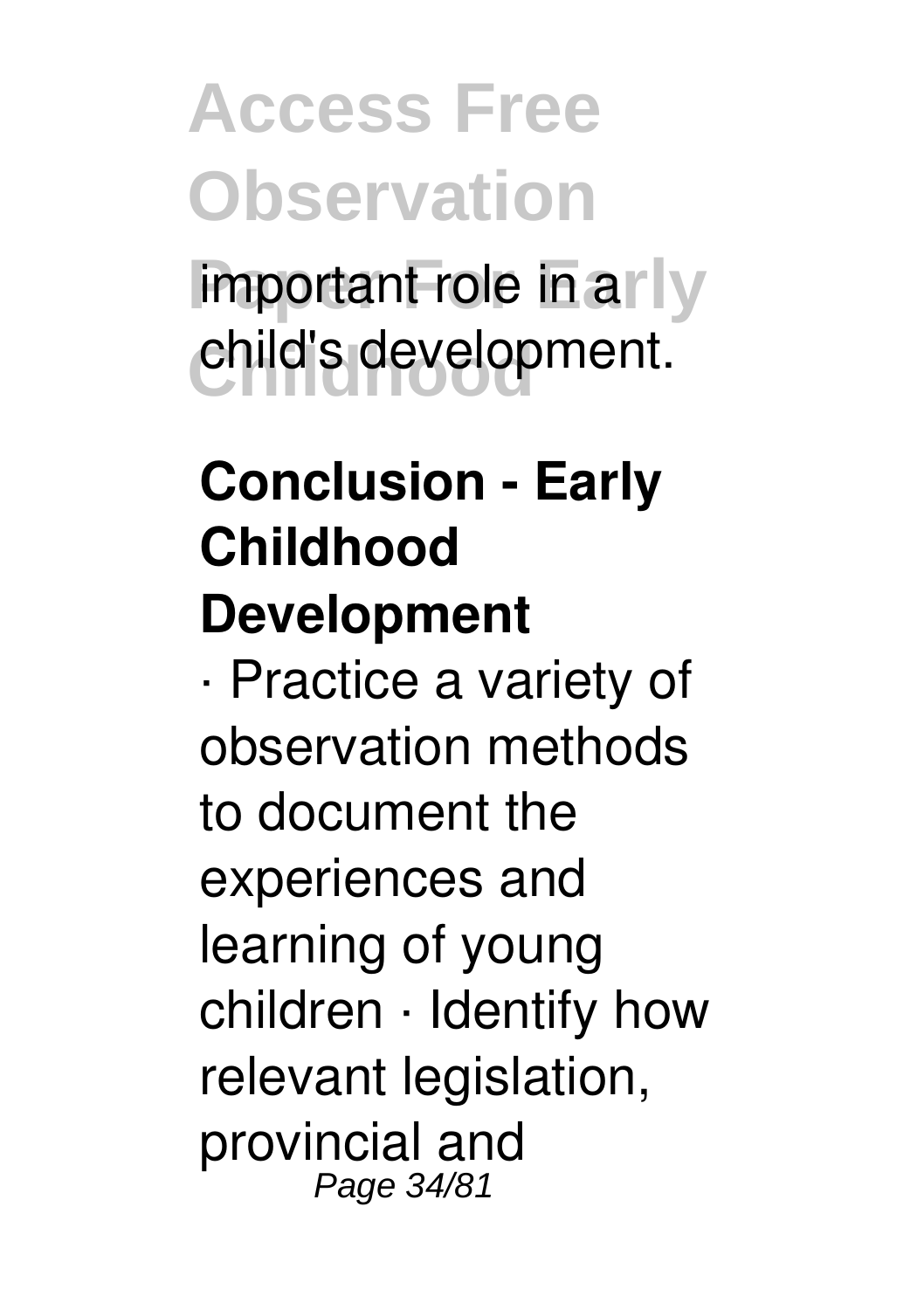### **Access Free Observation**

regulatory documents relate to observation and pedagogical documentation. · Your professor will provide you with a series of completed ...

#### **Educ12375 Observation in Early Childhood** Flag this paper! Early childhood is a time of dramatic and major Page 35/81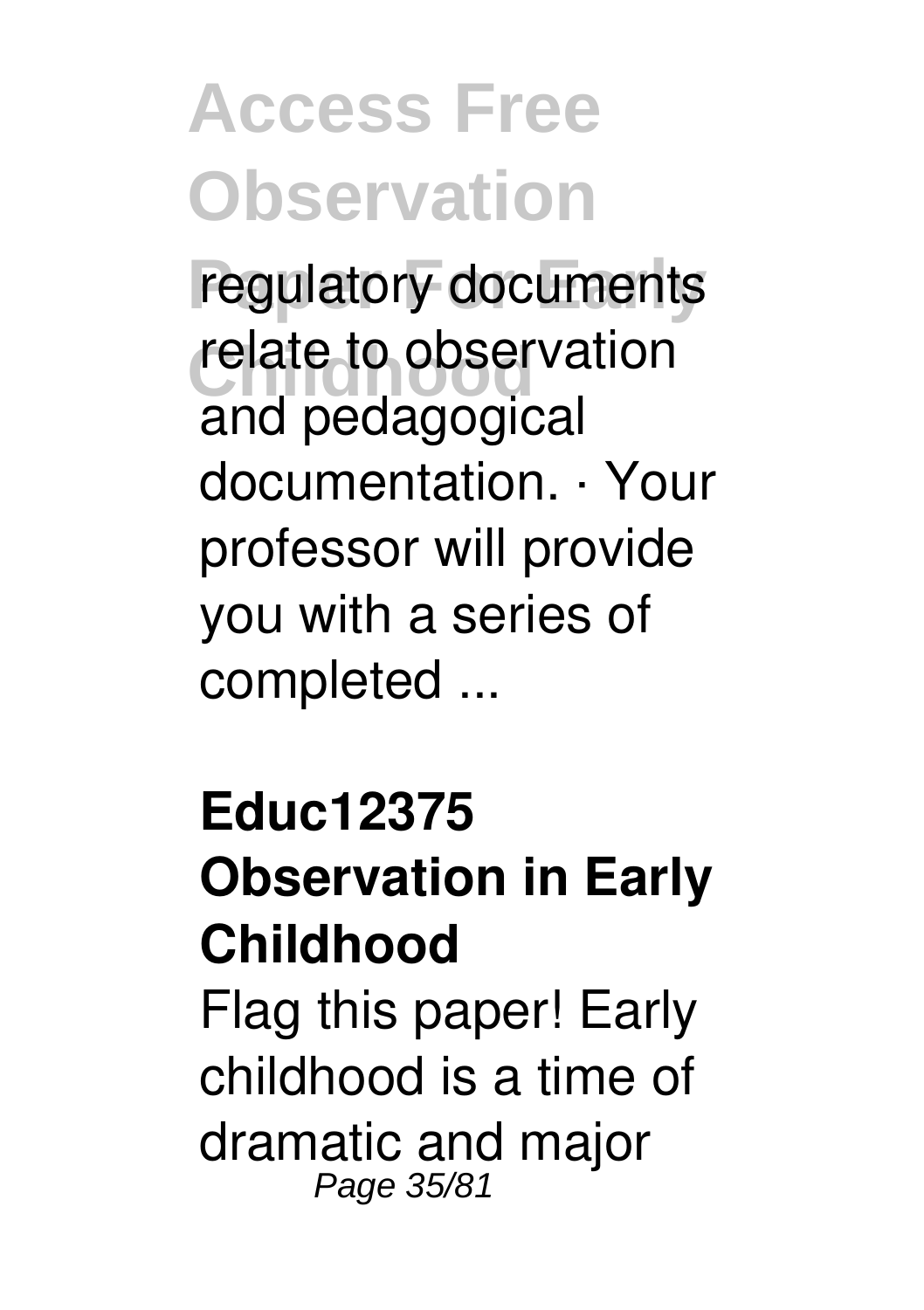### **Access Free Observation**

changes for children, roughly aged between 2-6 years old, they move from an infant/toddler to a preschool and school aged children. The changes it brings span developmental areas including physical, emotional, and cognitive.

#### **FREE Observation -**

Page 36/81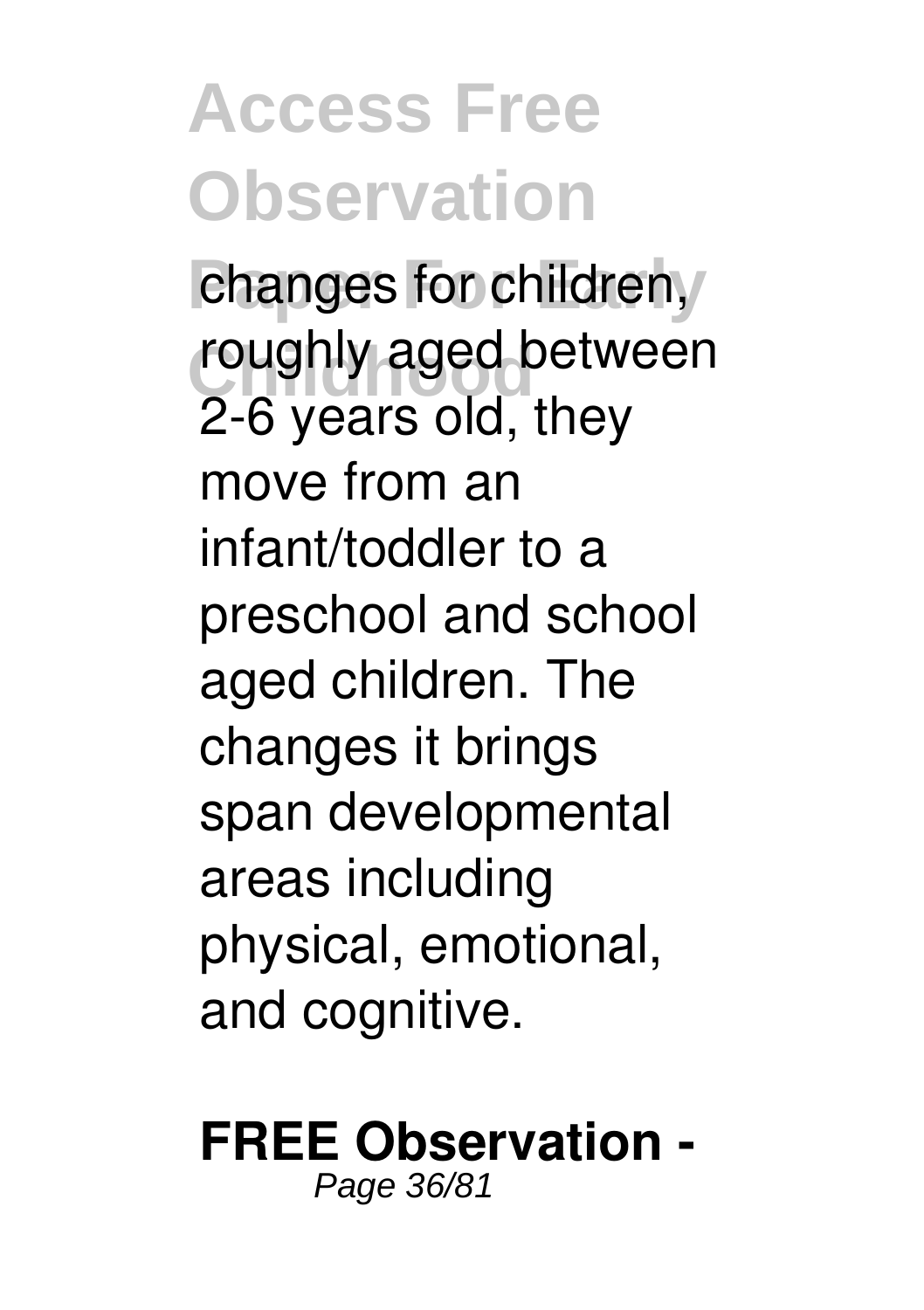**Access Free Observation Early Childhood** rly Essay<br>Fil<sup>ter</sup> Tungod File Type PDF Sample Early Childhood Observation Paper way is by collecting the soft file of the book. Taking the soft file can be saved or stored in computer or in your laptop. So, it can be more than a baby book that you Page 37/81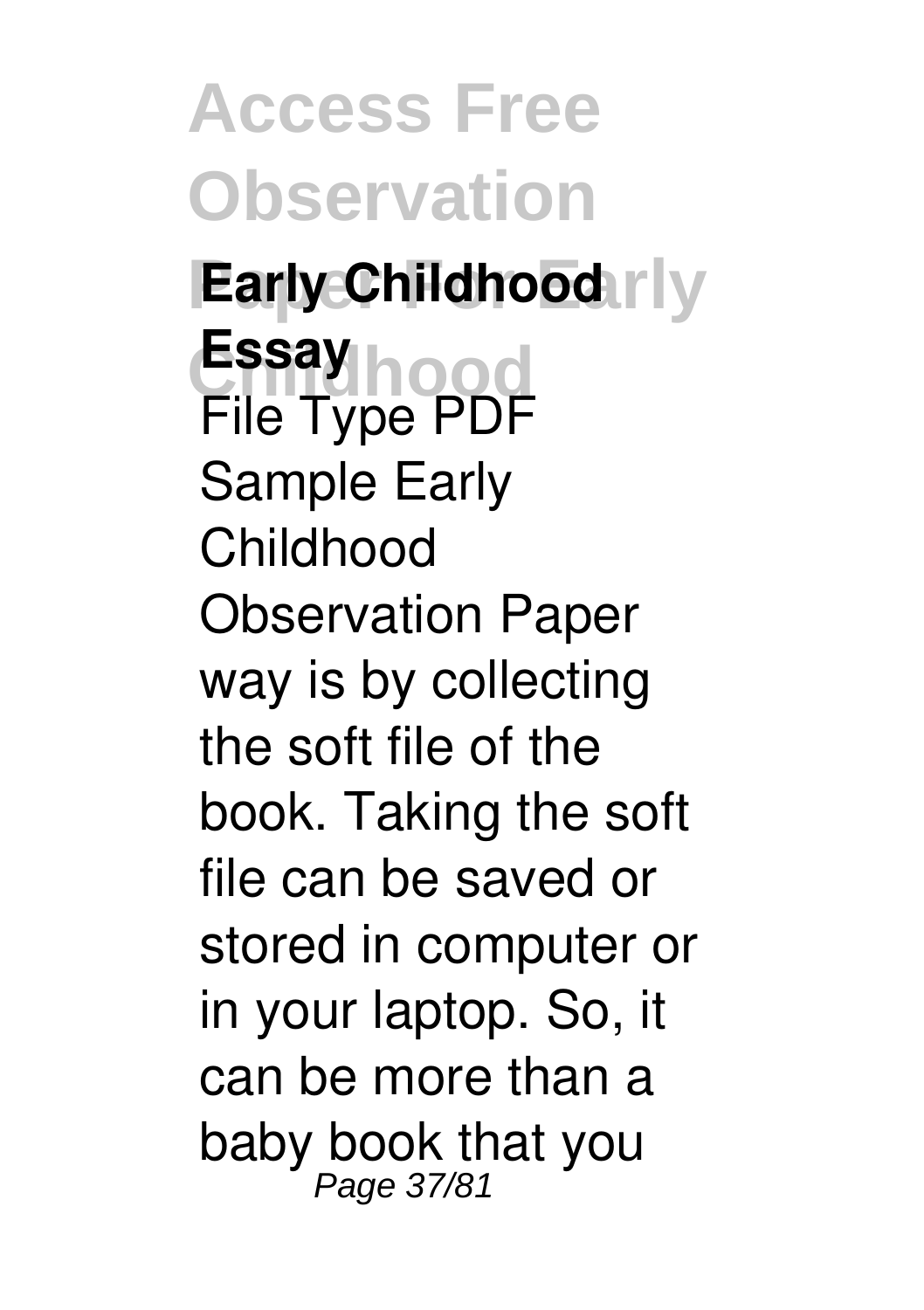# **Access Free Observation** have. The easiest rly quirk to manner is that

you can also save the soft file of sample early childhood observation paper in your

**Sample Early Childhood Observation Paper** Ethnographic Observation Essay Example 733 Words | Page 38/81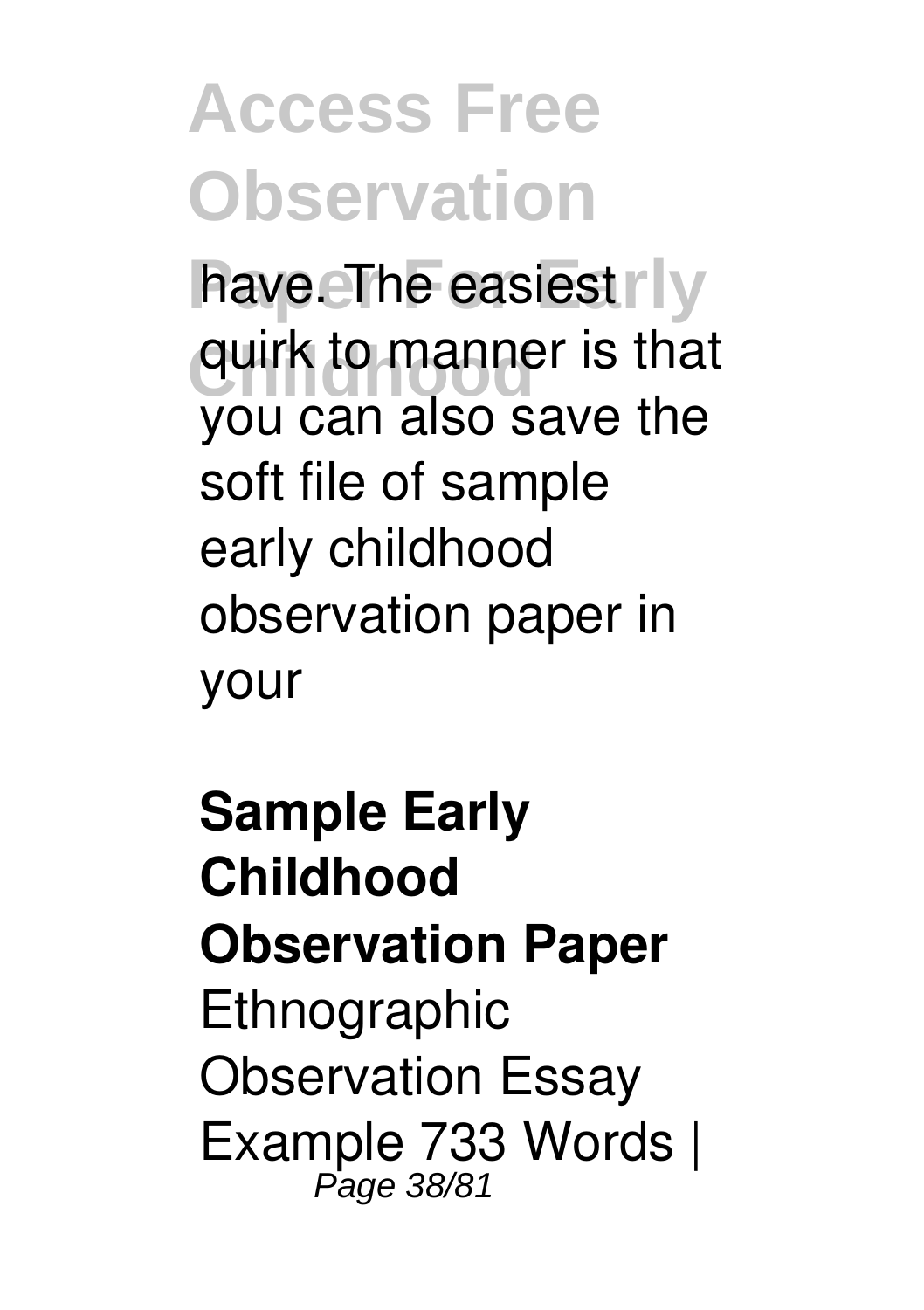# **Access Free Observation**

3 Pages. **F** decided to do my ethnographic observation at Enterprise Elementary School. I went to the preschool on both Monday and Tuesday of SUU's fall break. They have three preschool classes throughout the day that last about an hour and a half each.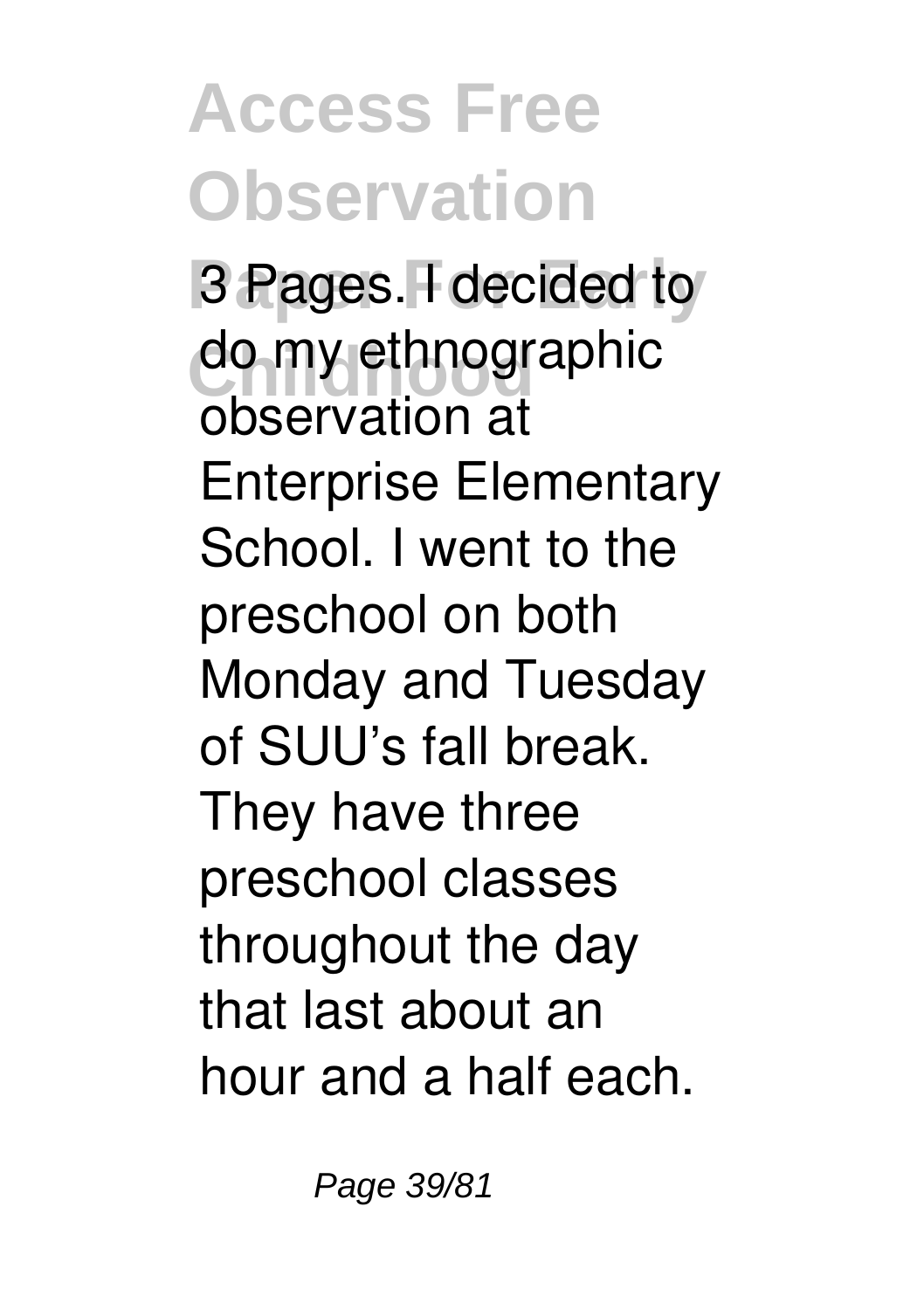**Access Free Observation Paper For Early Childhood** A guide to raising children covers the principles of adapting a parenting style to match a particular child's needs, establishing a structure and limits, and promoting such qualities as honesty, kindness, and independence. Page 40/81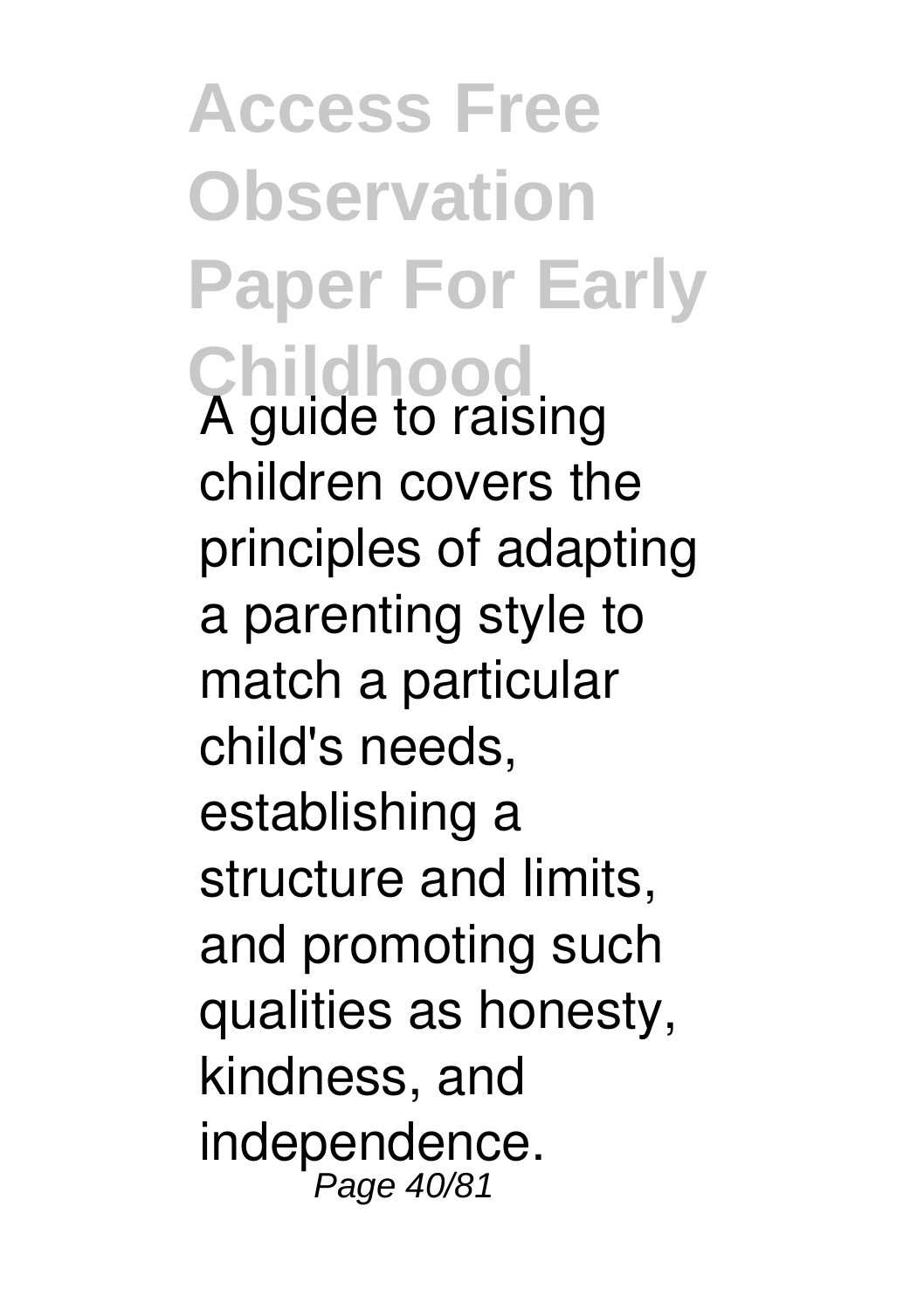**Access Free Observation Paper For Early MP Child Develop+** Pweb+Multimed.

In the Sixth Edition of their classic text, the authors reiterate the critical importance of observing and recording the behavior of young children, especially in the current atmosphere of Page 41/81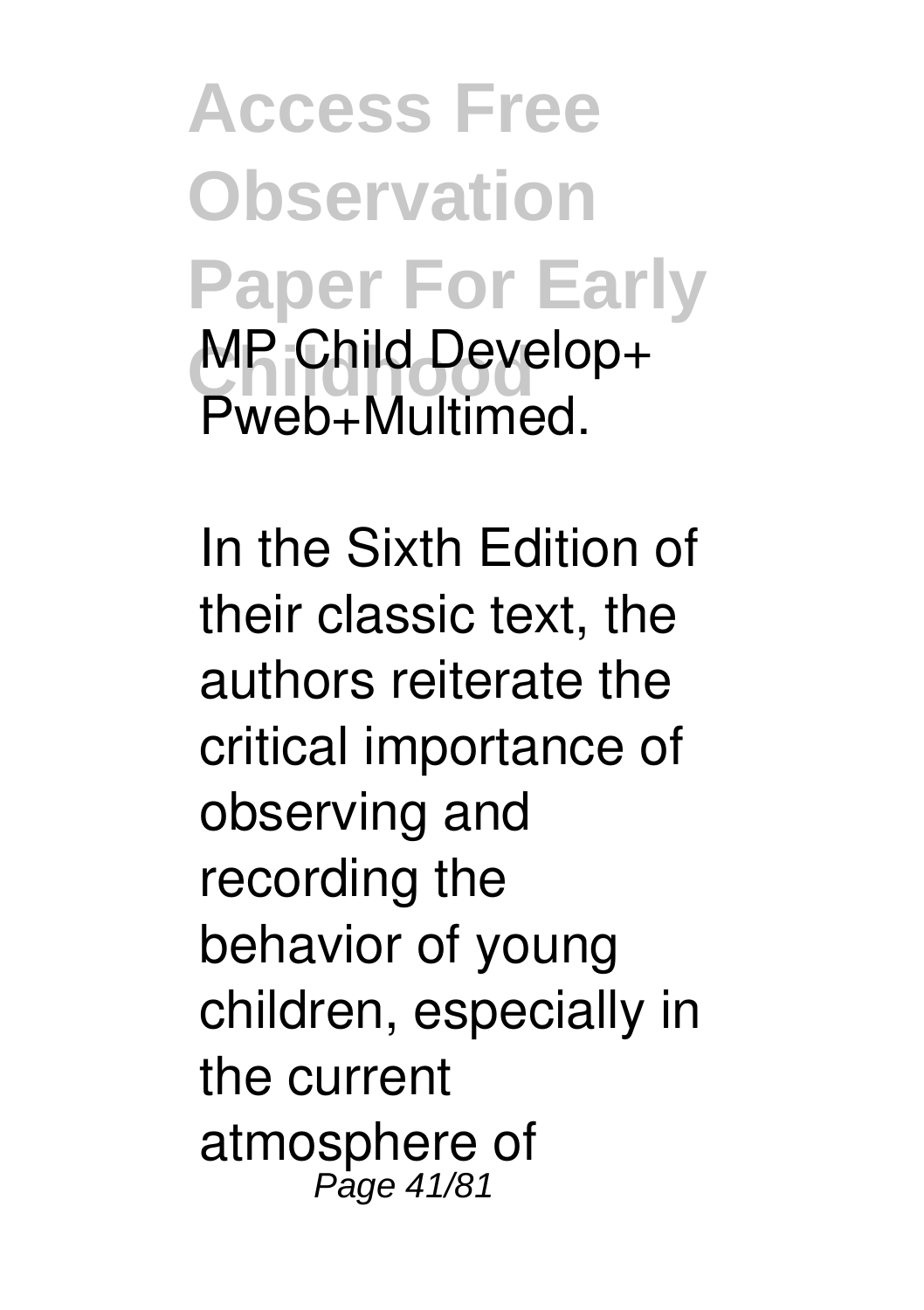## **Access Free Observation**

accountability and **y** testing. In addition, because children with special needs are now widely included in a majority of early childhood classrooms, they have completely rewritten a chapter to focus more broadly on observing behaviors that may be viewed as disquieting. Designed to help Page 42/81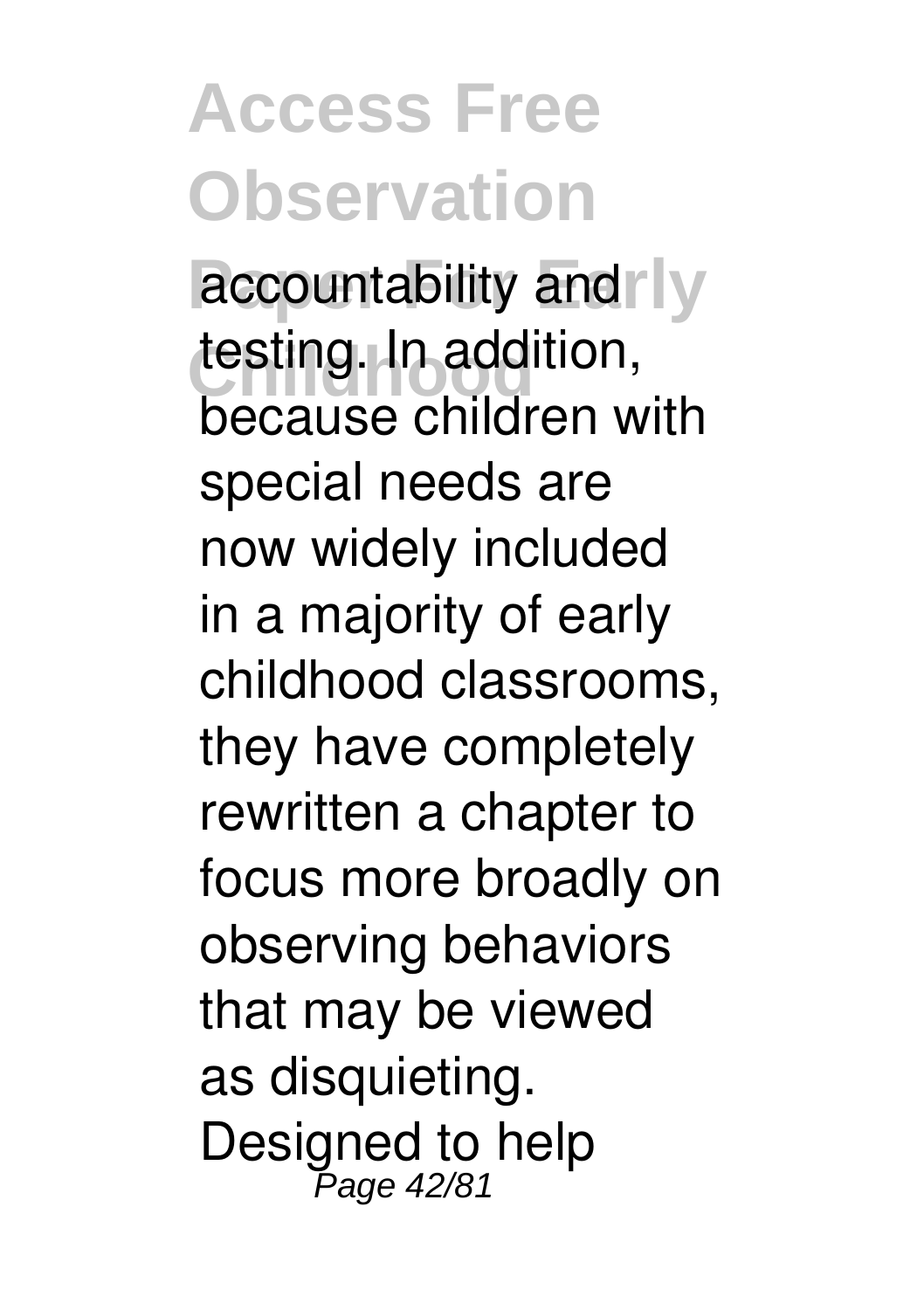**Access Free Observation** teachers better Early understand children's behavior, the book outlines methods for recordkeeping that provide a realistic picture of each child's interactions and experiences in the classroom. Numerous examples of teachers' observations of children from birth to Page 43/81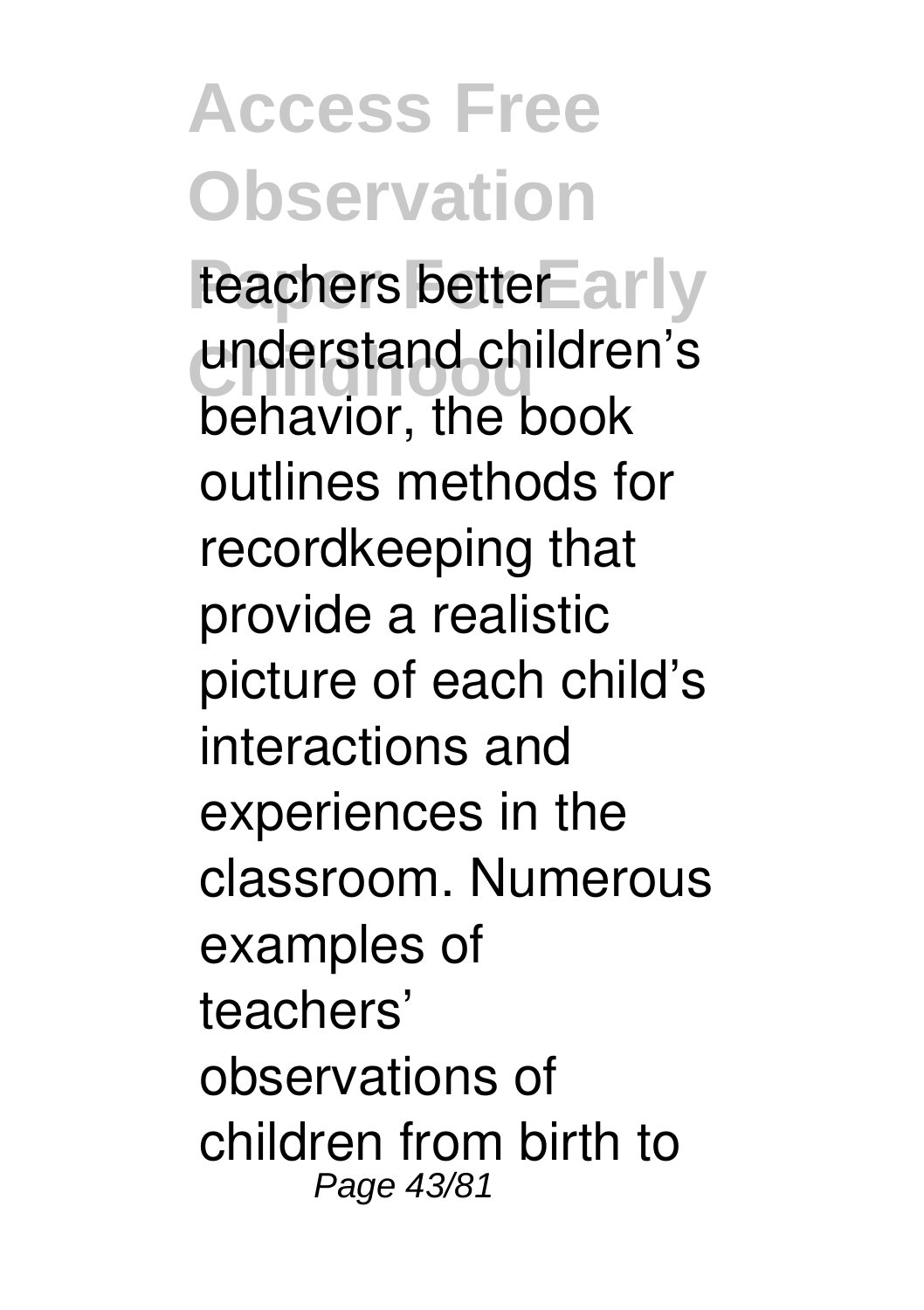**Access Free Observation** age 8 enrich this work and make it do accessible, practical, and enjoyable to read. With more than 130,000 copies in print, this valuable resource for pre- and inservice educators features: Fresh information about how children think and learn, how their language develops,<br>Page 44/81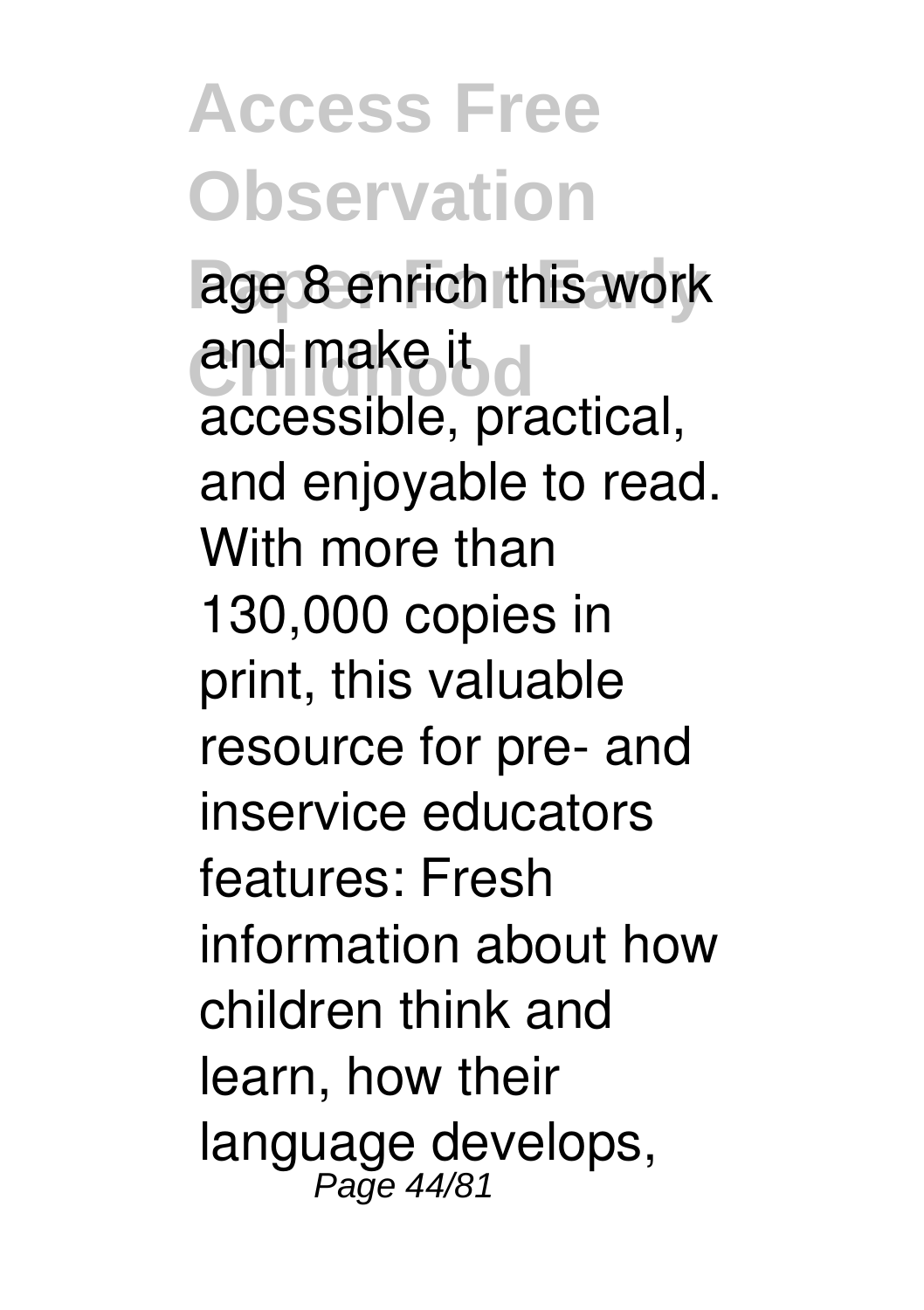### **Access Free Observation** and how their Early families, their culture, and their environment influence and help to shape them. Observations that reflect the increasingly diverse population in contemporary early childhood classrooms. The imperative for teachers to widen their lens in order to

Page 45/81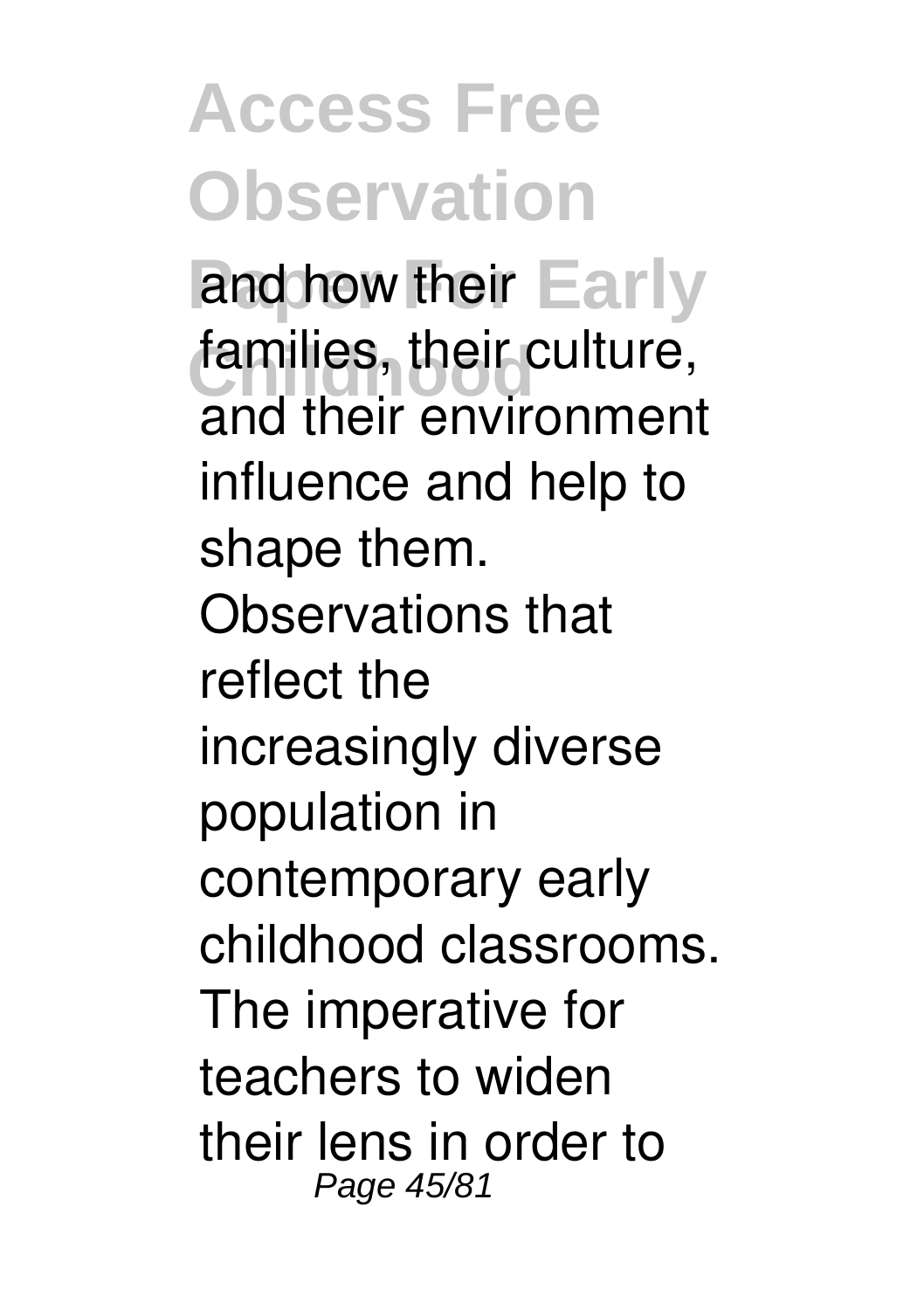**Access Free Observation** meet the needs of **Ny** young children with a range of developmental capacities, abilities, and behaviors. "Responds to new knowledge about how children think, learn and develop language, and about the influences of families, culture, and other environmental Page 46/81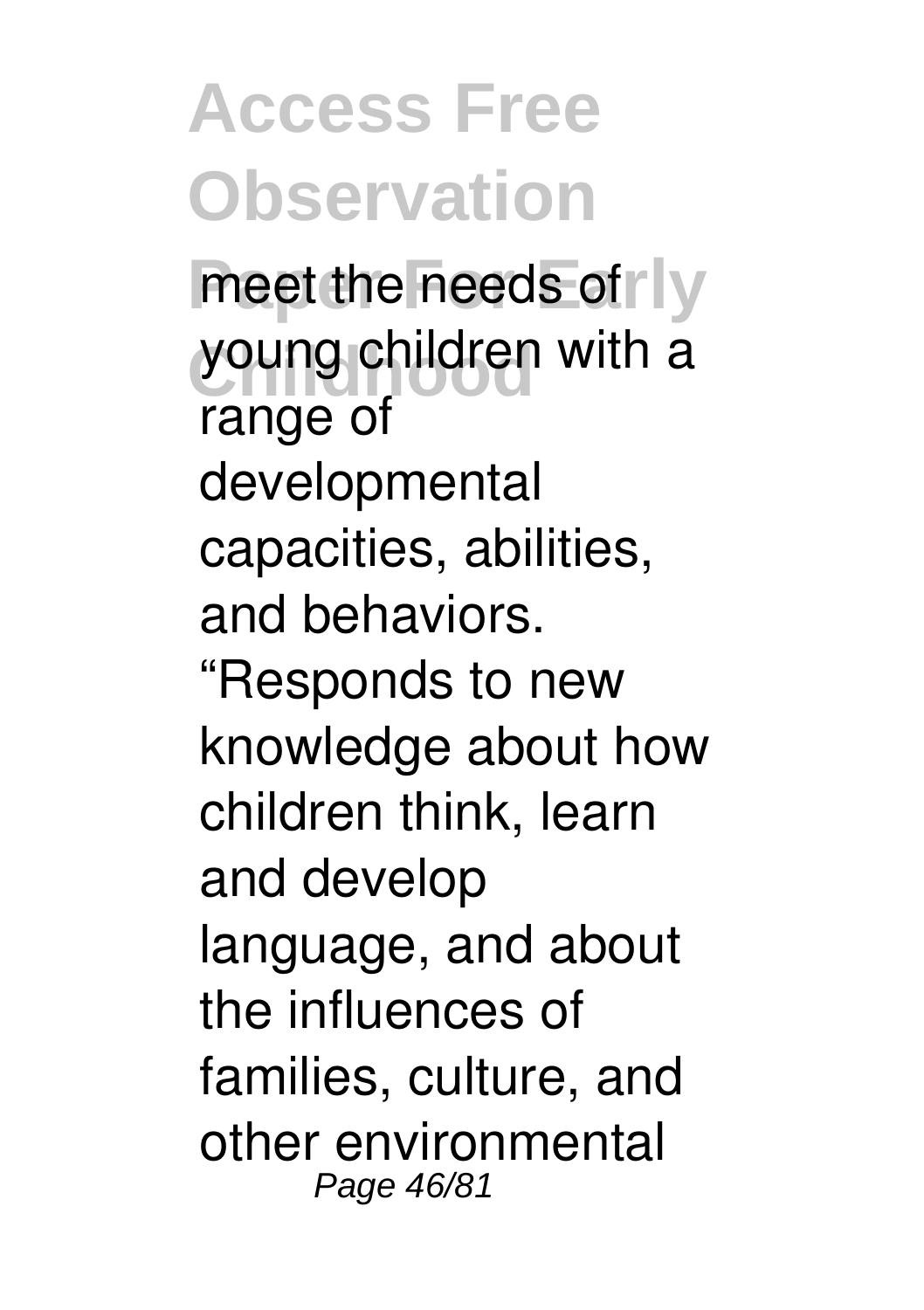**Access Free Observation** influences." - Zero to **Three (previous** edition)

Children are already learning at birth, and they develop and learn at a rapid pace in their early years. This provides a critical foundation for lifelong progress, and the adults who provide for the care and the Page 47/81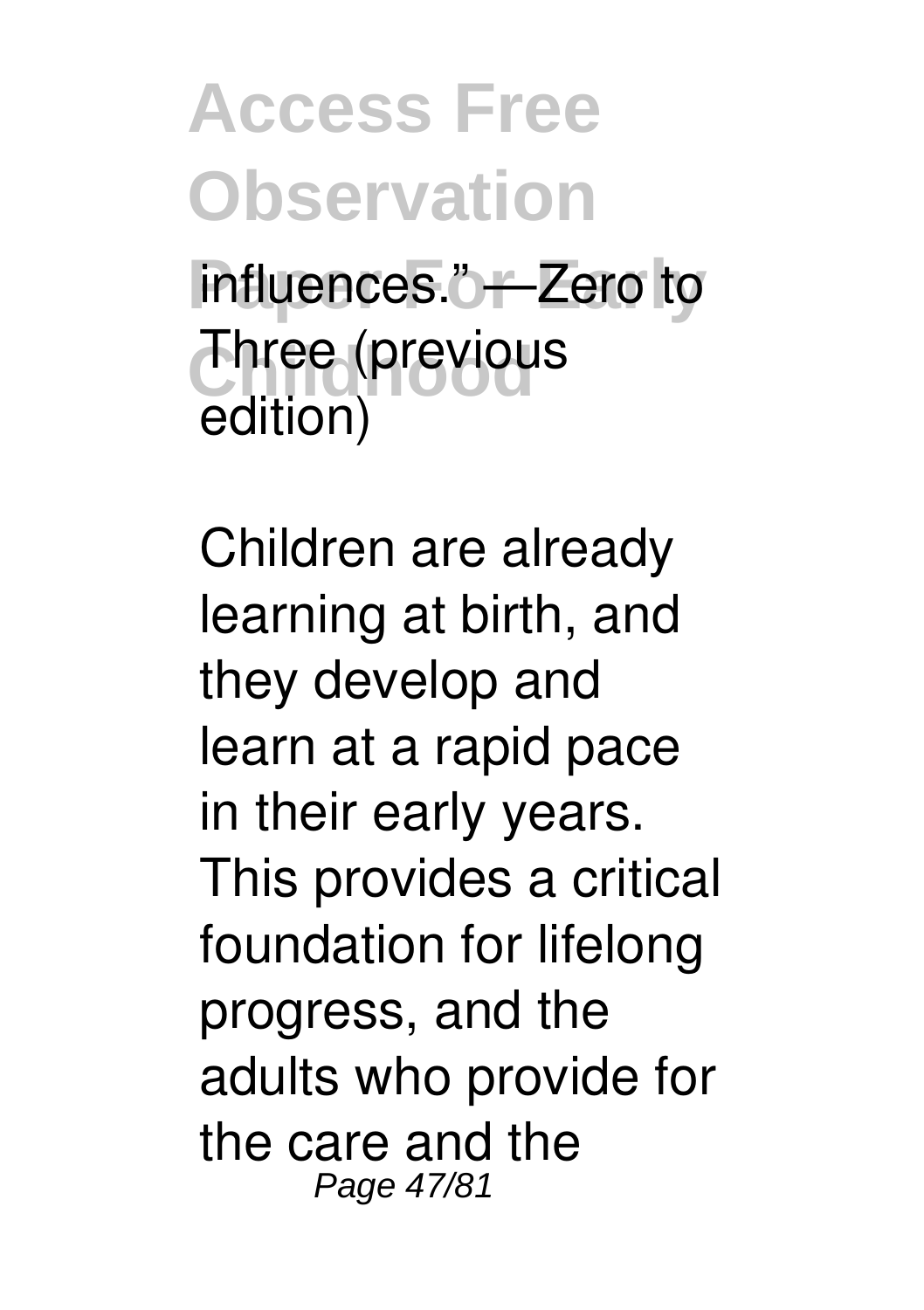# **Access Free Observation**

education of young y **children bear a great** responsibility for their health, development, and learning. Despite the fact that they share the same objective - to nurture young children and secure their future success - the various practitioners who contribute to the care and the education of Page 48/81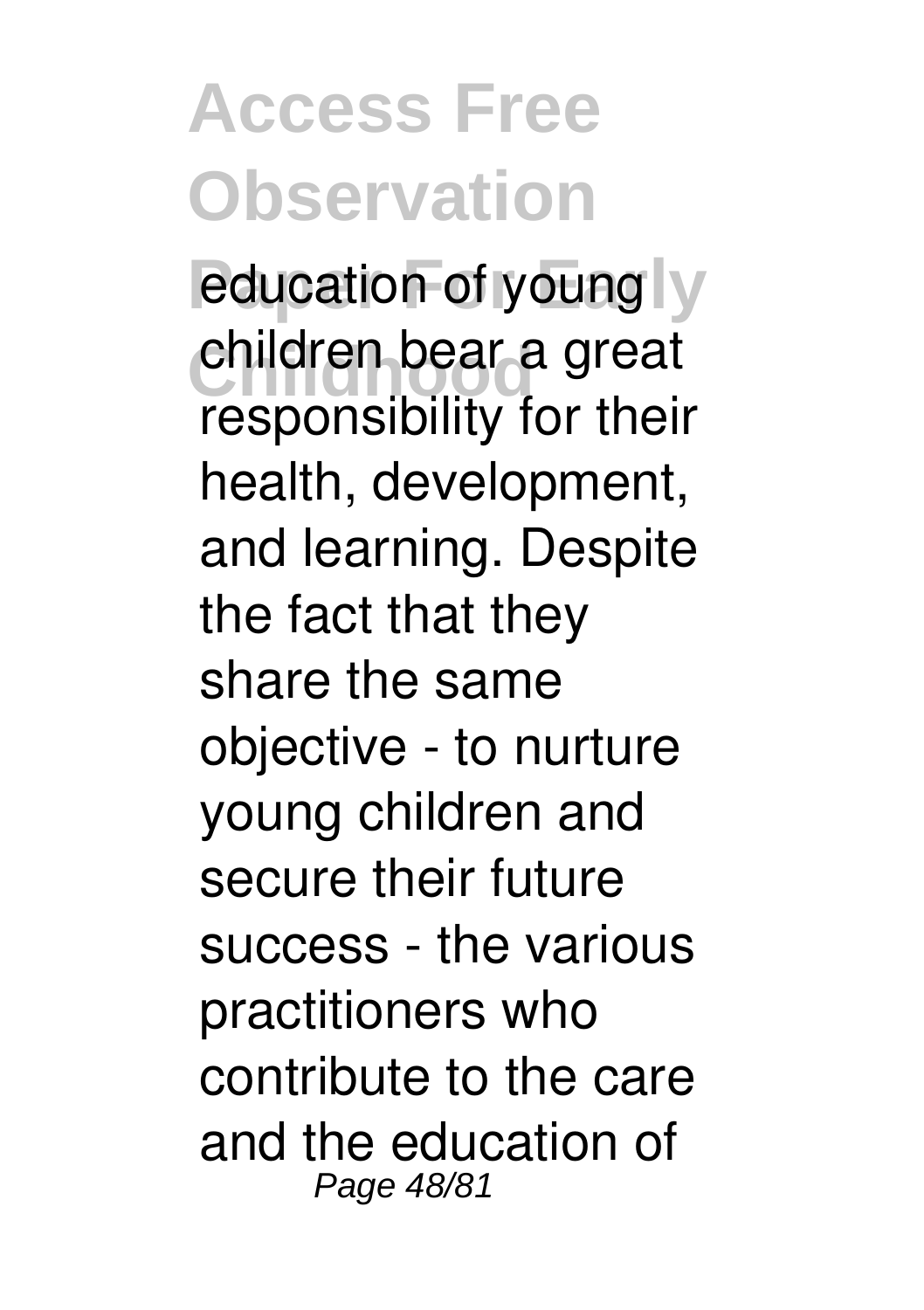**Access Free Observation** children from birth rly through age 8 are not acknowledged as a workforce unified by the common knowledge and competencies needed to do their jobs well. Transforming the Workforce for Children Birth Through Age 8 explores the science of child development, Page 49/81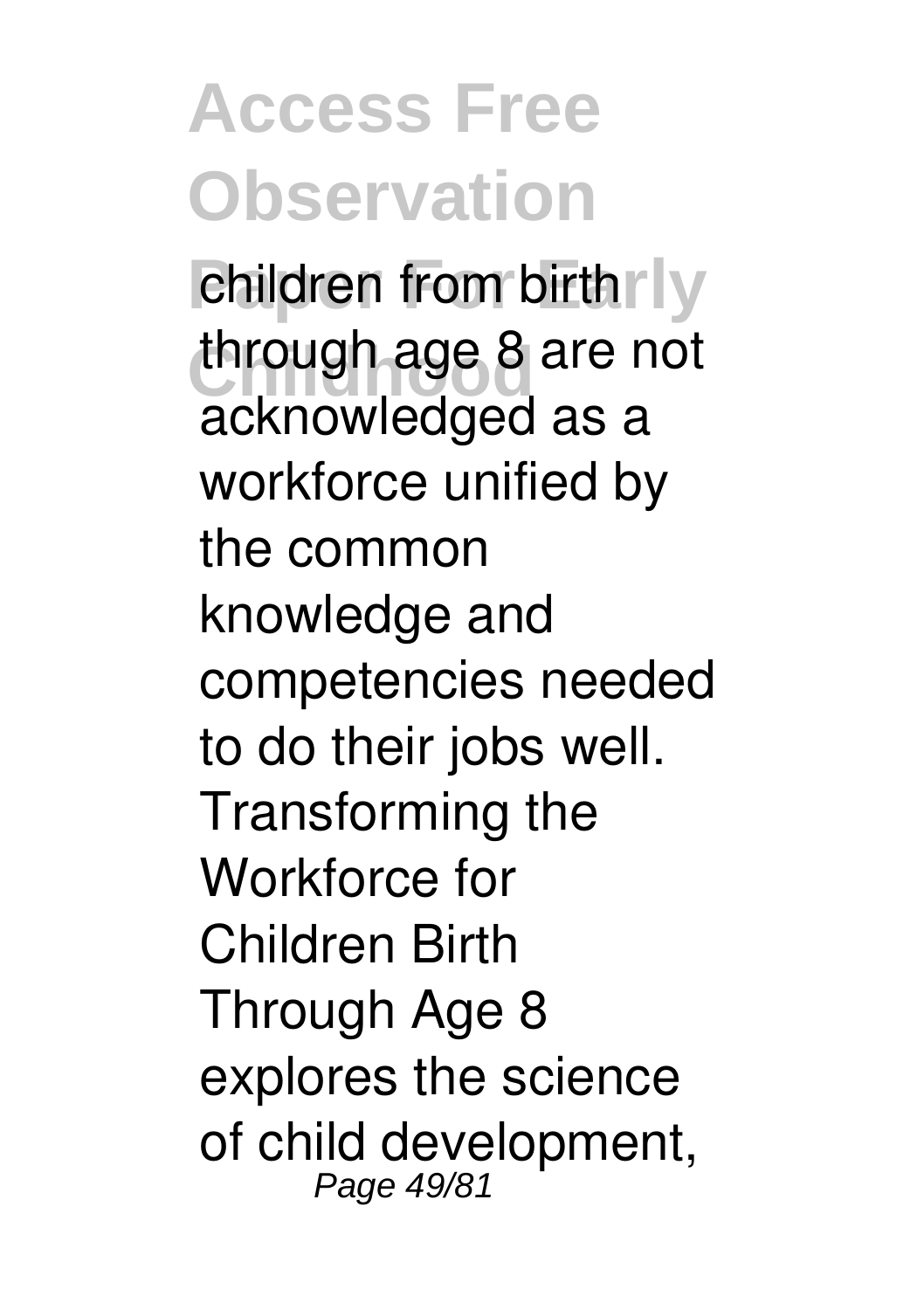## **Access Free Observation**

particularly looking at **implications for the** professionals who work with children. This report examines the current capacities and practices of the workforce, the settings in which they work, the policies and infrastructure that set qualifications and provide professional learning, and the Page 50/81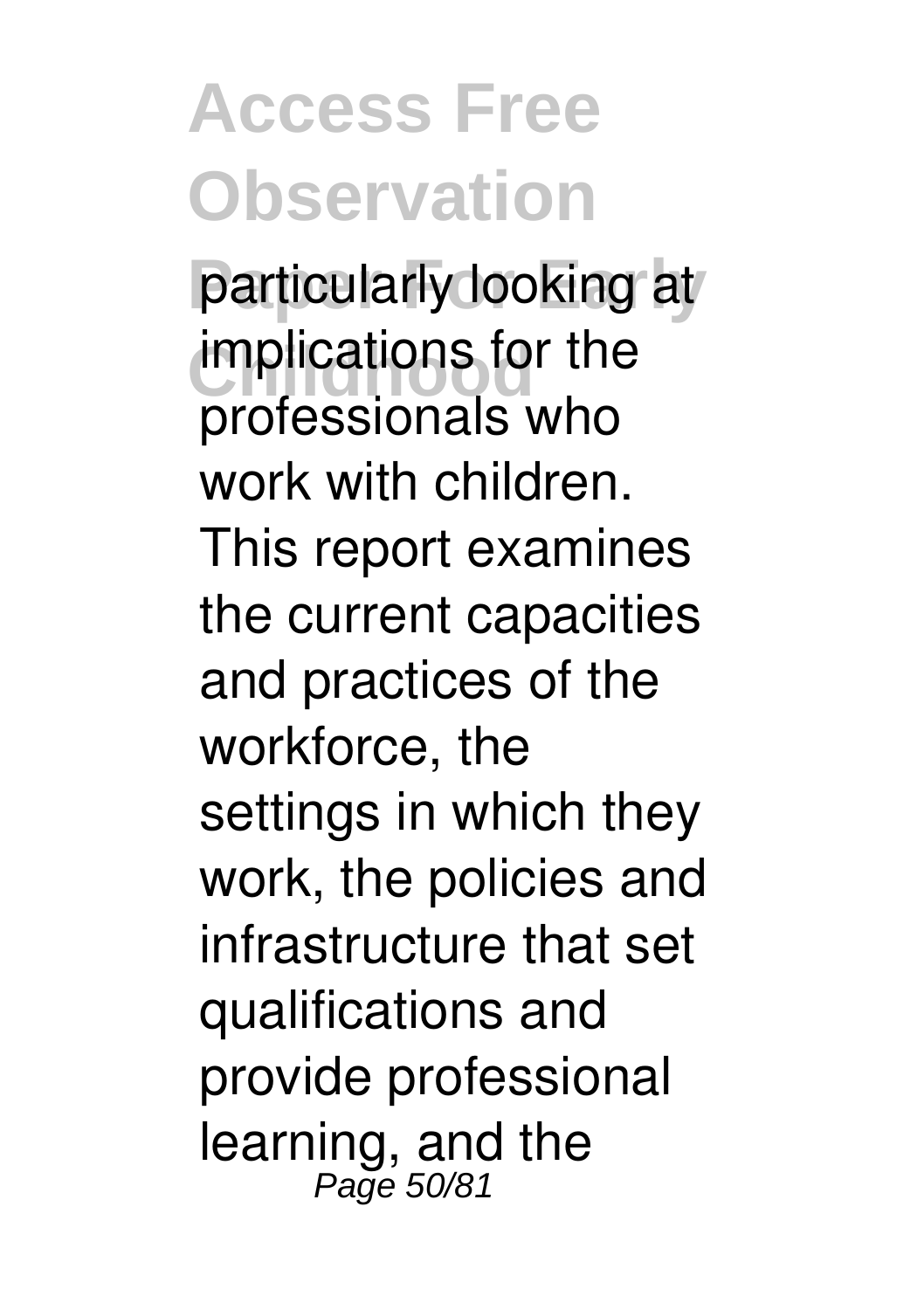**Access Free Observation** government agencies and other funders who support and oversee these systems. This book then makes recommendations to improve the quality of professional practice and the practice environment for care and education professionals. These detailed Page 51/81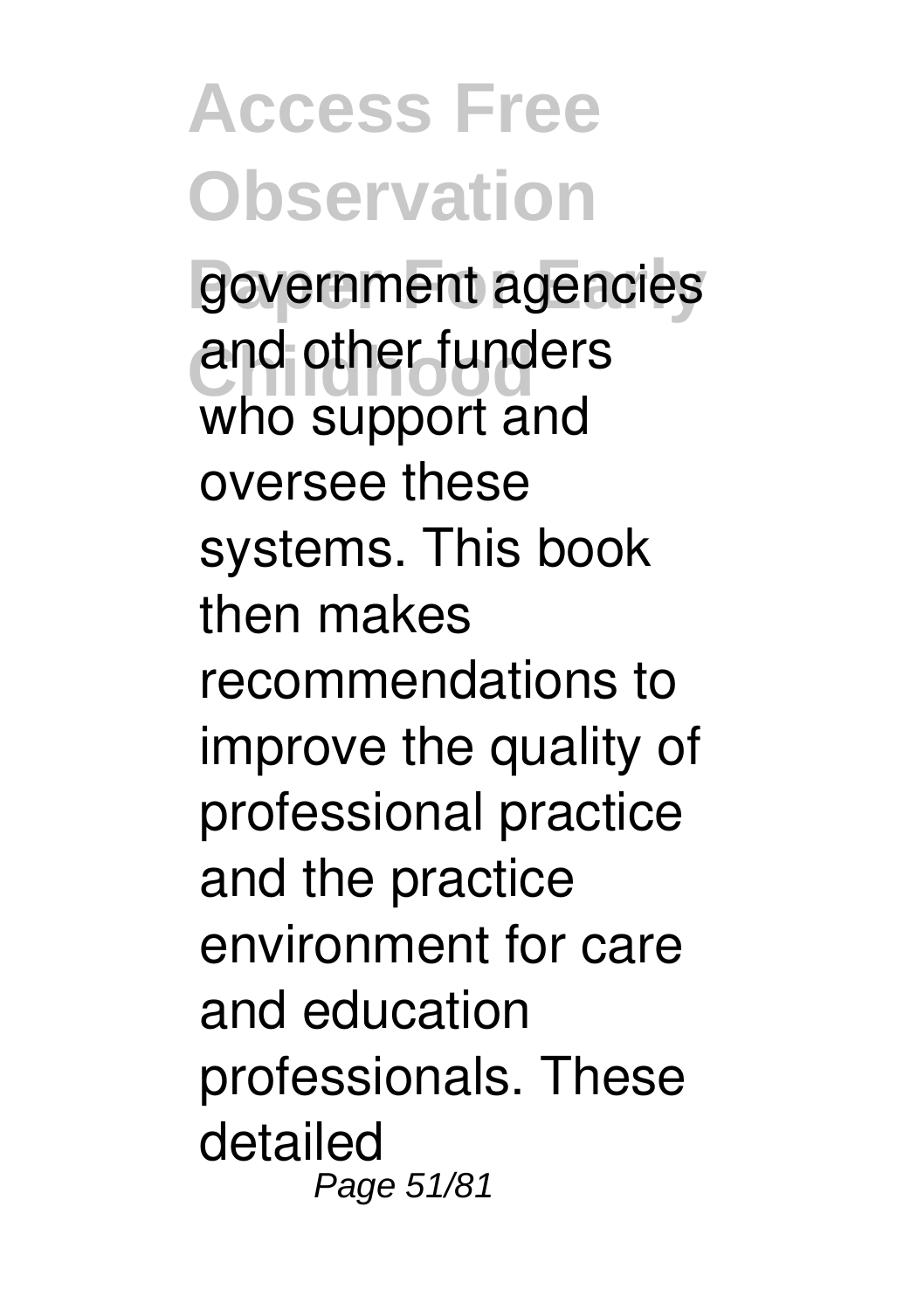#### **Access Free Observation** recommendations<sup>r</sup> **Create a blueprint for** action that builds on a unifying foundation of child development and early learning, shared knowledge and competencies for care and education professionals, and principles for effective professional learning. Young children thrive and learn best when Page 52/81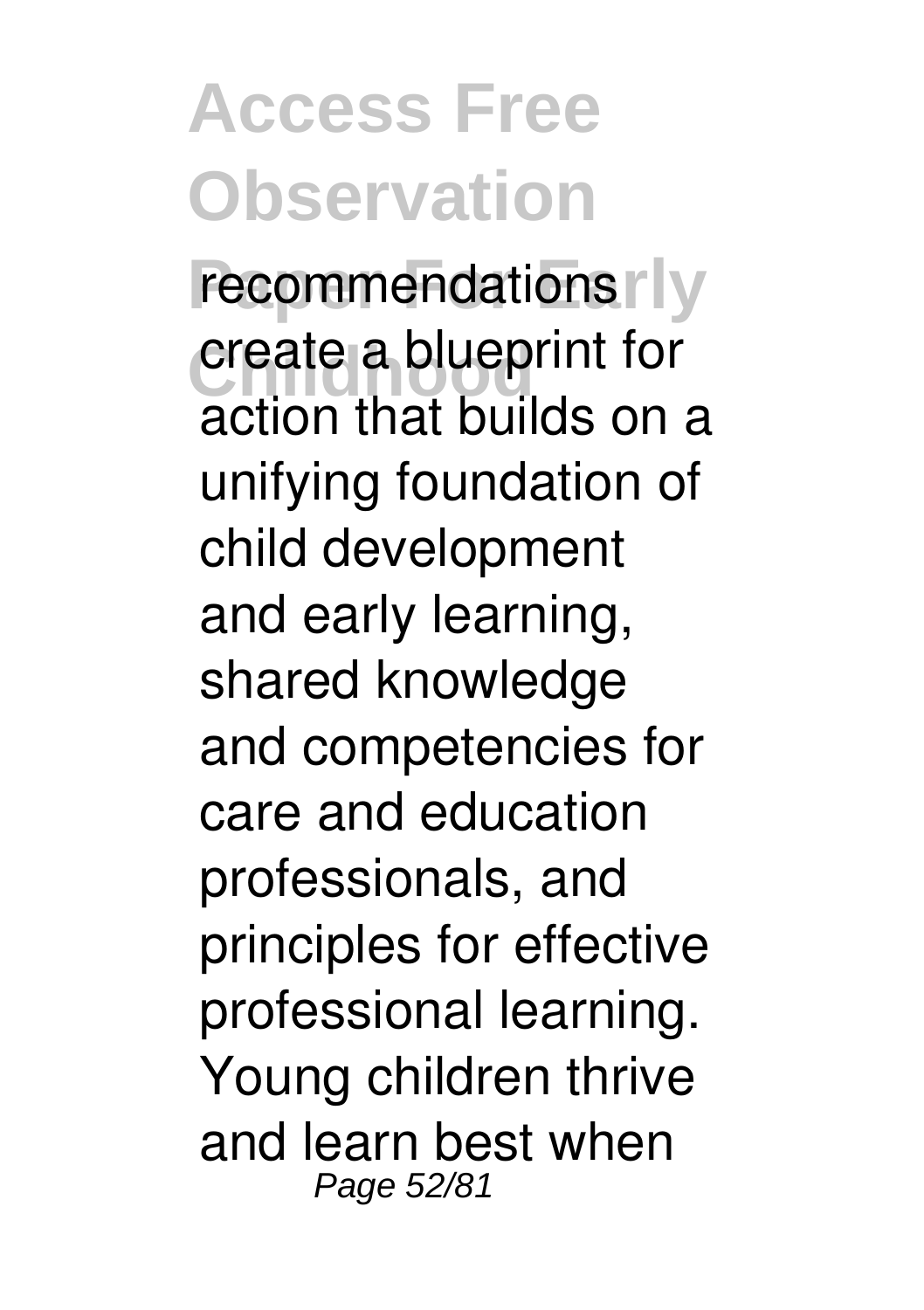#### **Access Free Observation** they have secure, rly positive relationships with adults who are knowledgeable about how to support their development and learning and are responsive to their individual progress. Transforming the Workforce for Children Birth Through Age 8 offers guidance on system Page 53/81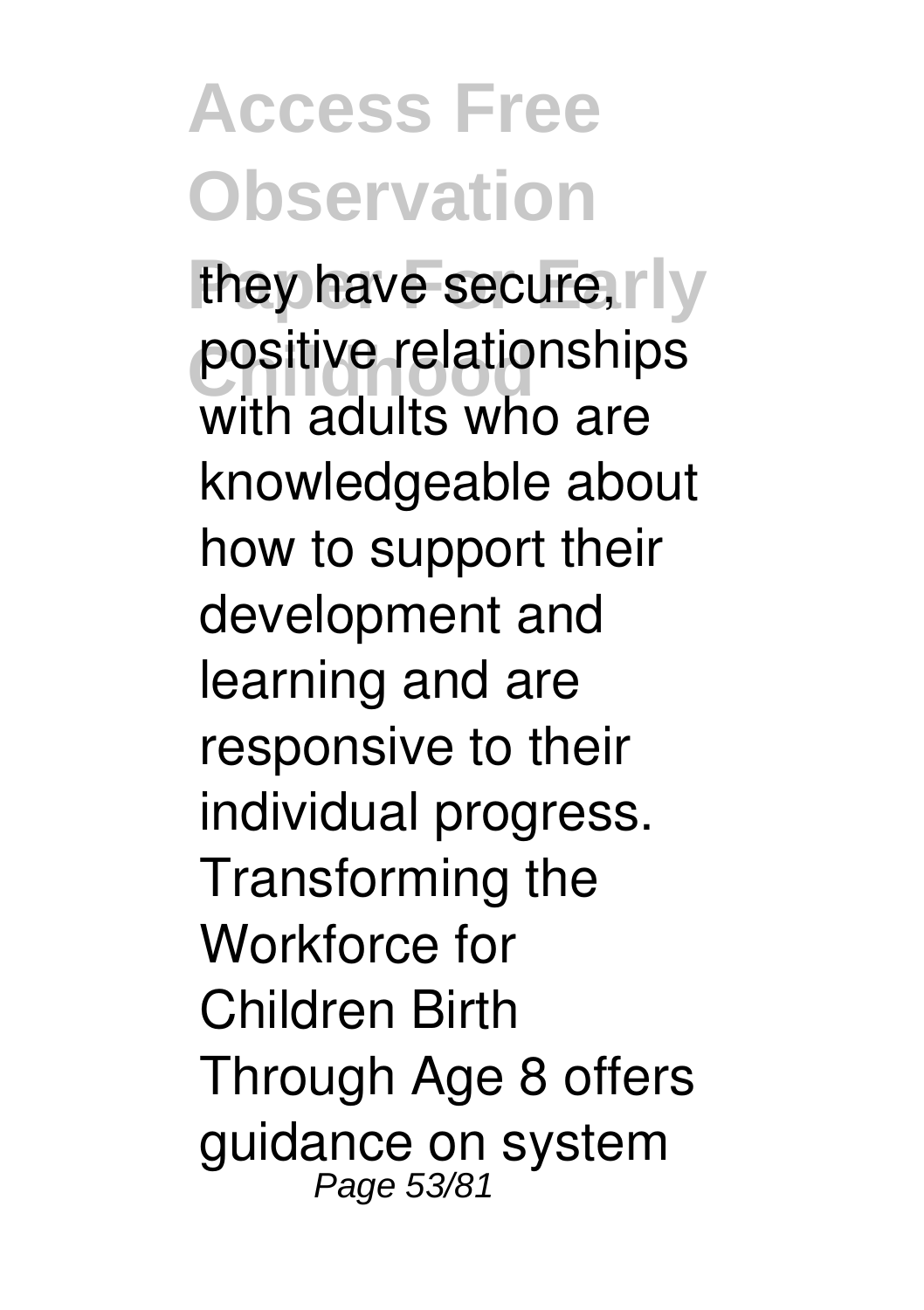**Access Free Observation** changes to improve y the quality of professional practice, specific actions to improve professional learning systems and workforce development, and research to continue to build the knowledge base in ways that will directly advance and inform future actions. The Page 54/81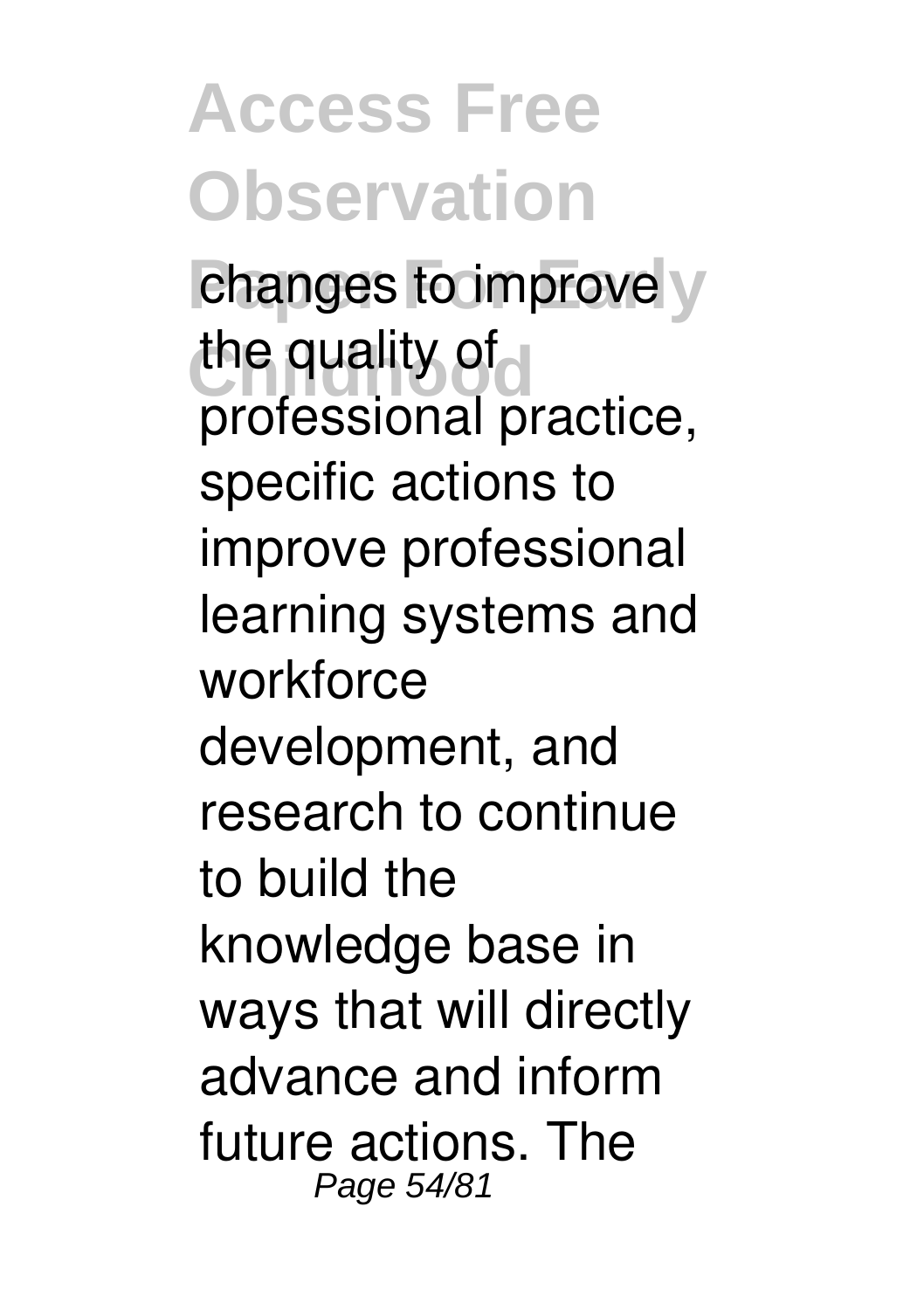# **Access Free Observation**

recommendations of this book provide an opportunity to improve the quality of the care and the education that children receive, and ultimately improve outcomes for children.

Observe and document children's development in systematic, purposeful ways that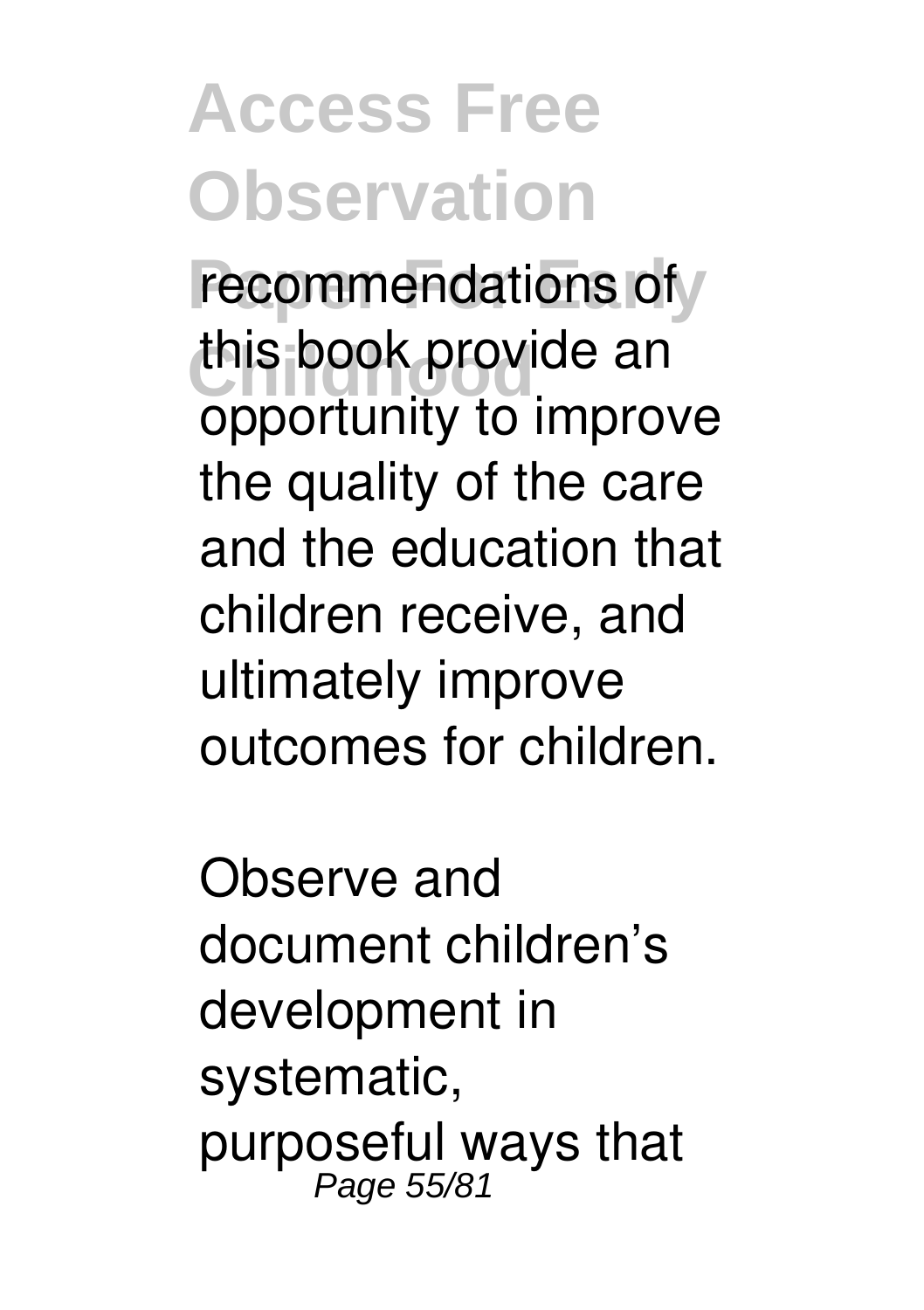**Access Free Observation** provide complete rly pictures of their progress and supports curriculum planning.

Clearly babies come into the world remarkably receptive to its wonders. Their alertness to sights, sounds, and even abstract concepts makes them Page 56/81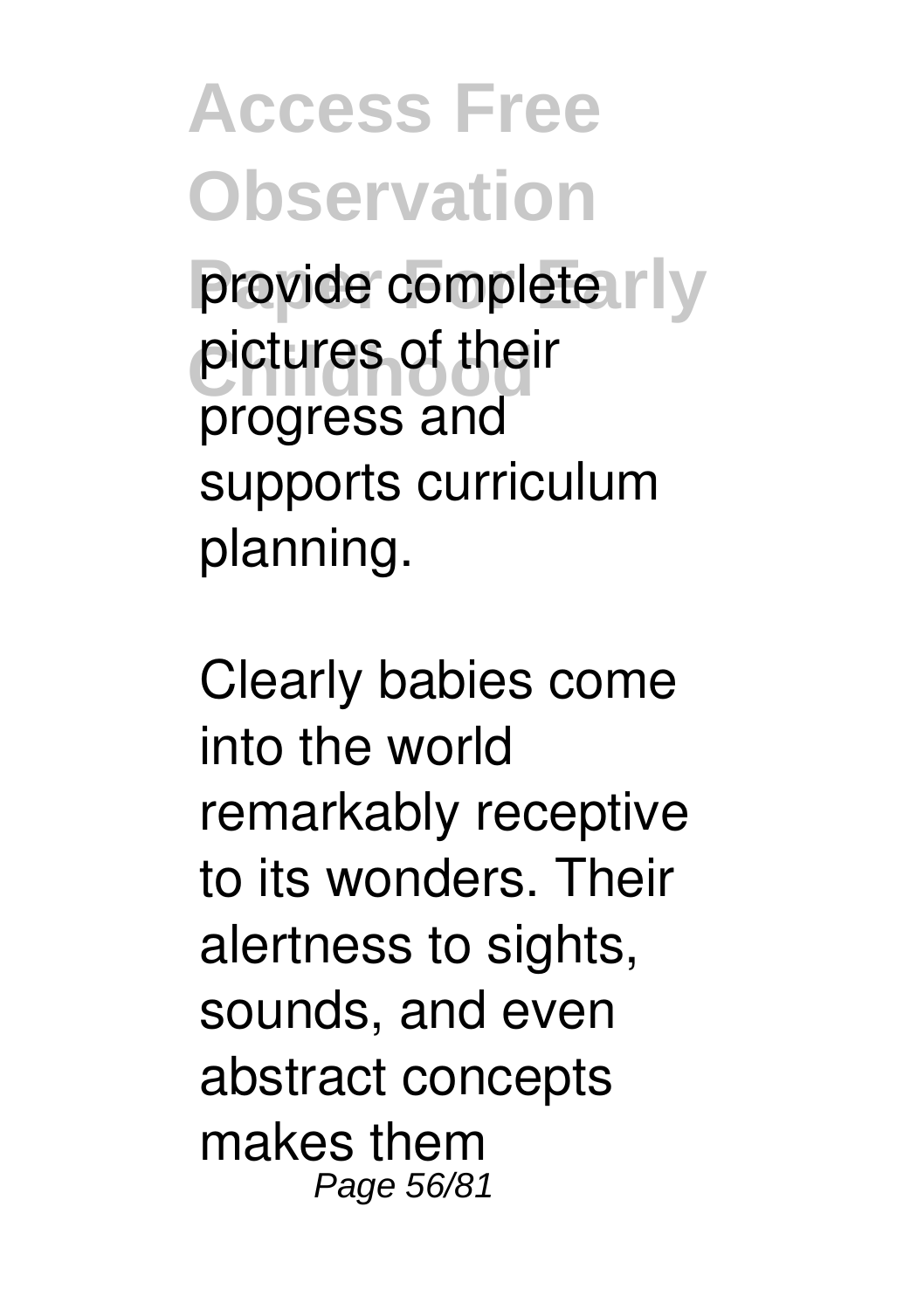**Access Free Observation Inquisitive or Early** explorers--and learners--every waking minute. Well before formal schooling begins, children's early experiences lay the foundations for their later social behavior, emotional regulation, and literacy. Yet, for a variety of reasons, far too little attention is Page 57/81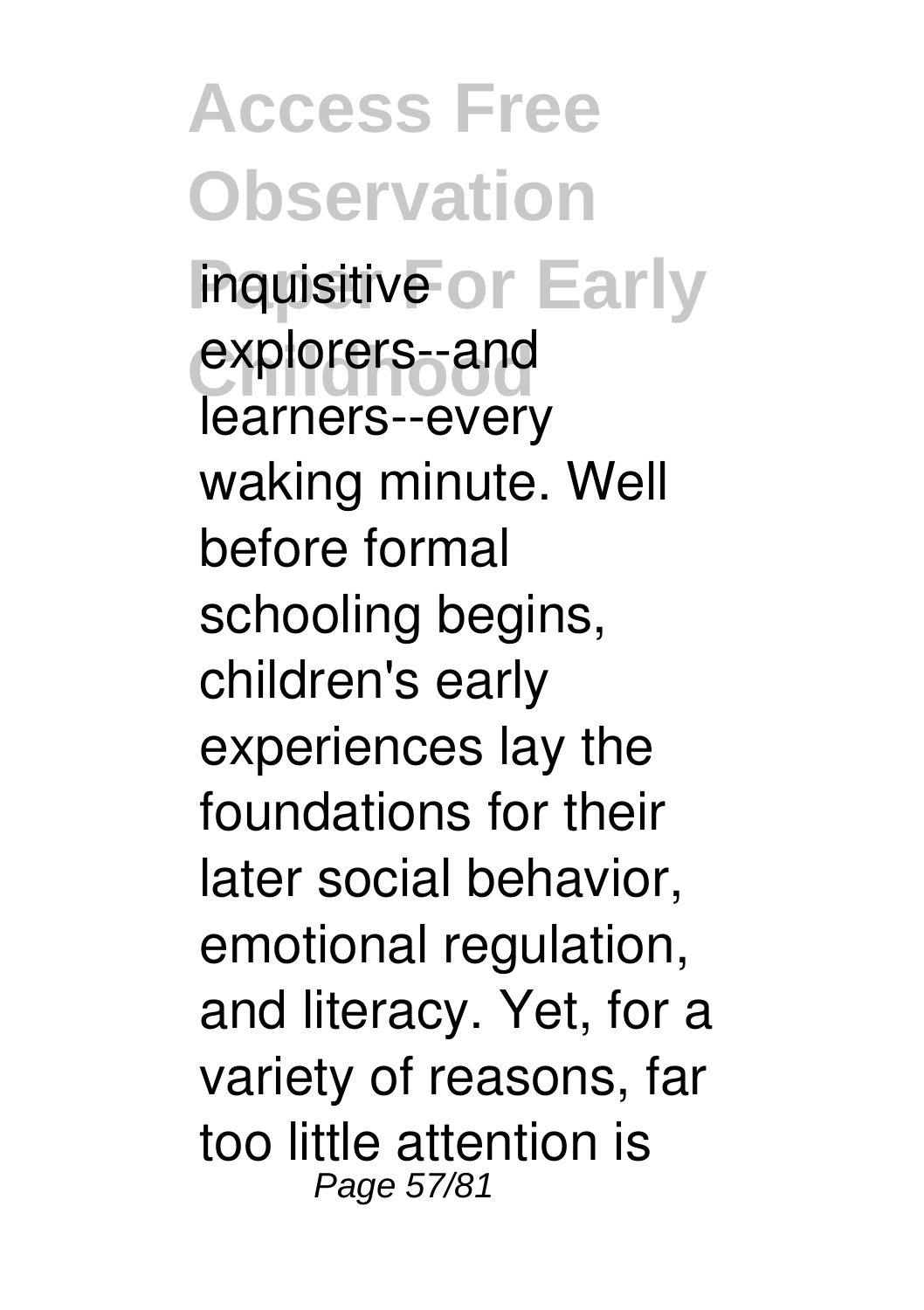**Access Free Observation** given to the quality of these crucial years. Outmoded theories, outdated facts, and undersized budgets all play a part in the uneven quality of early childhood programs throughout our country. What will it take to provide better early education and care for our children between the Page 58/81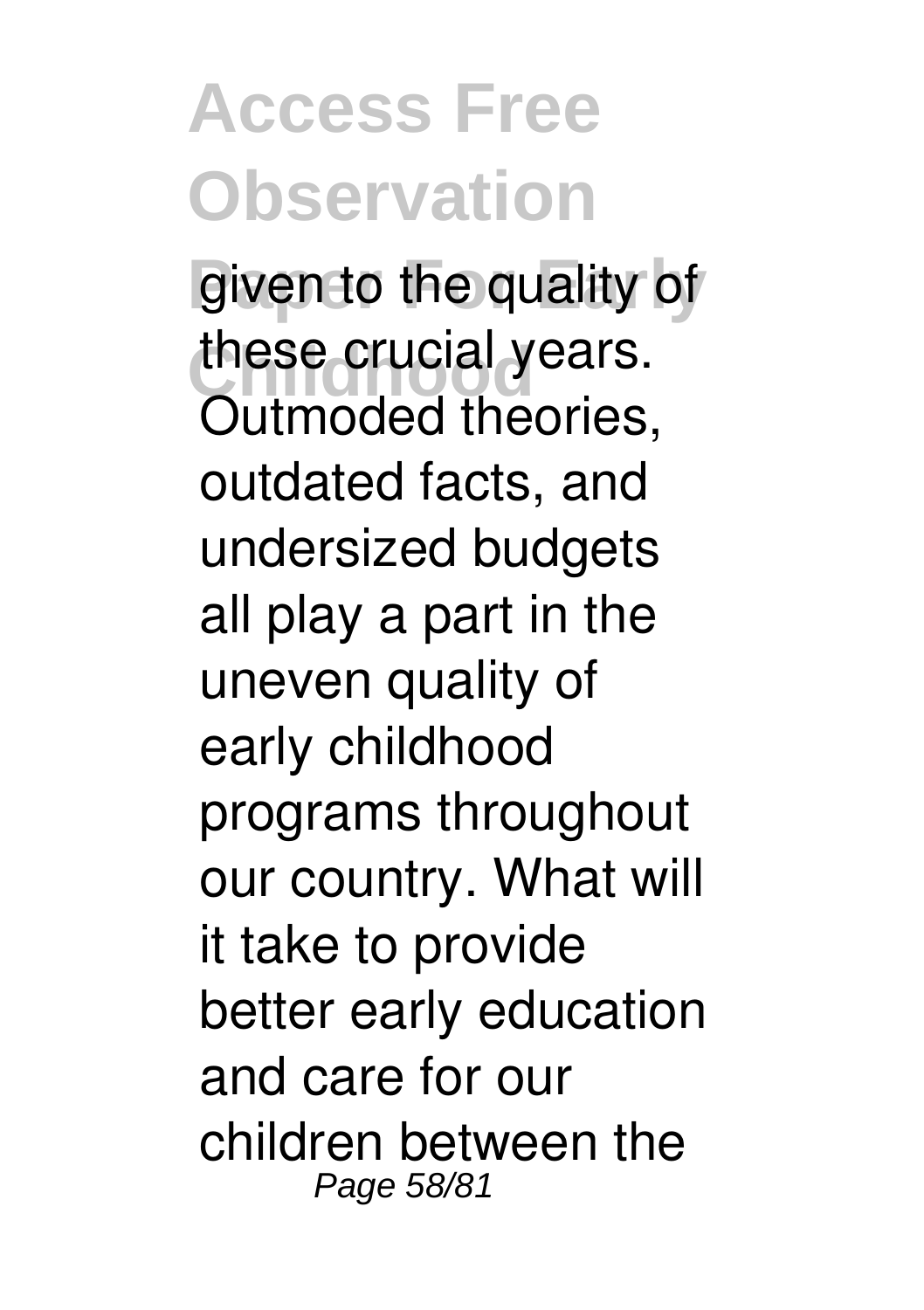**Access Free Observation** ages of two and five? Eager to Learn explores this crucial question, synthesizing the newest research findings on how young children learn and the impact of early learning. Key discoveries in how young children learn are reviewed in language accessible to parents as well as Page 59/81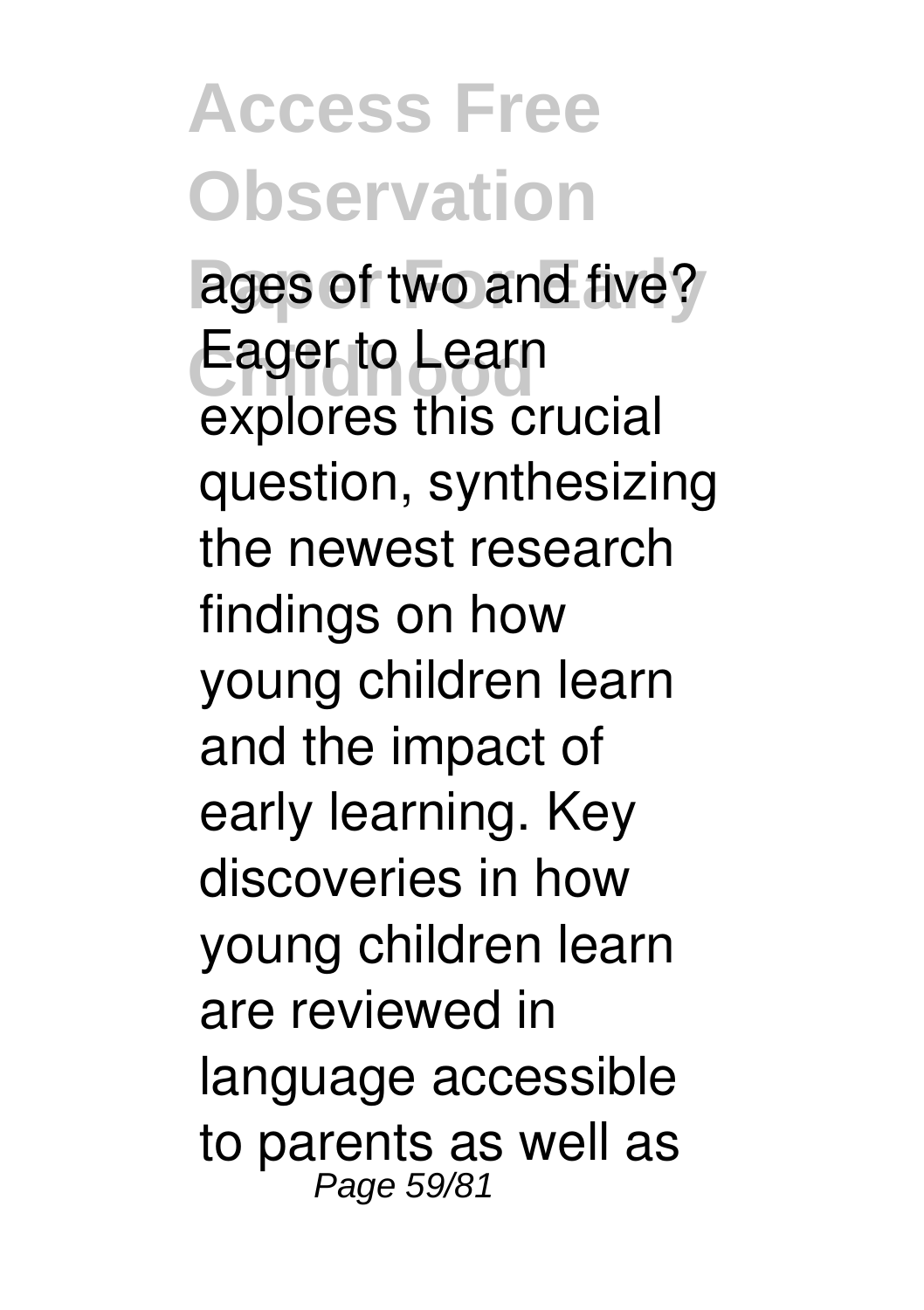**Access Free Observation** educators: findings y about the interplay of biology and environment, variations in learning among individuals and children from different social and economic groups, and the importance of health, safety, nutrition and interpersonal warmth to early learning.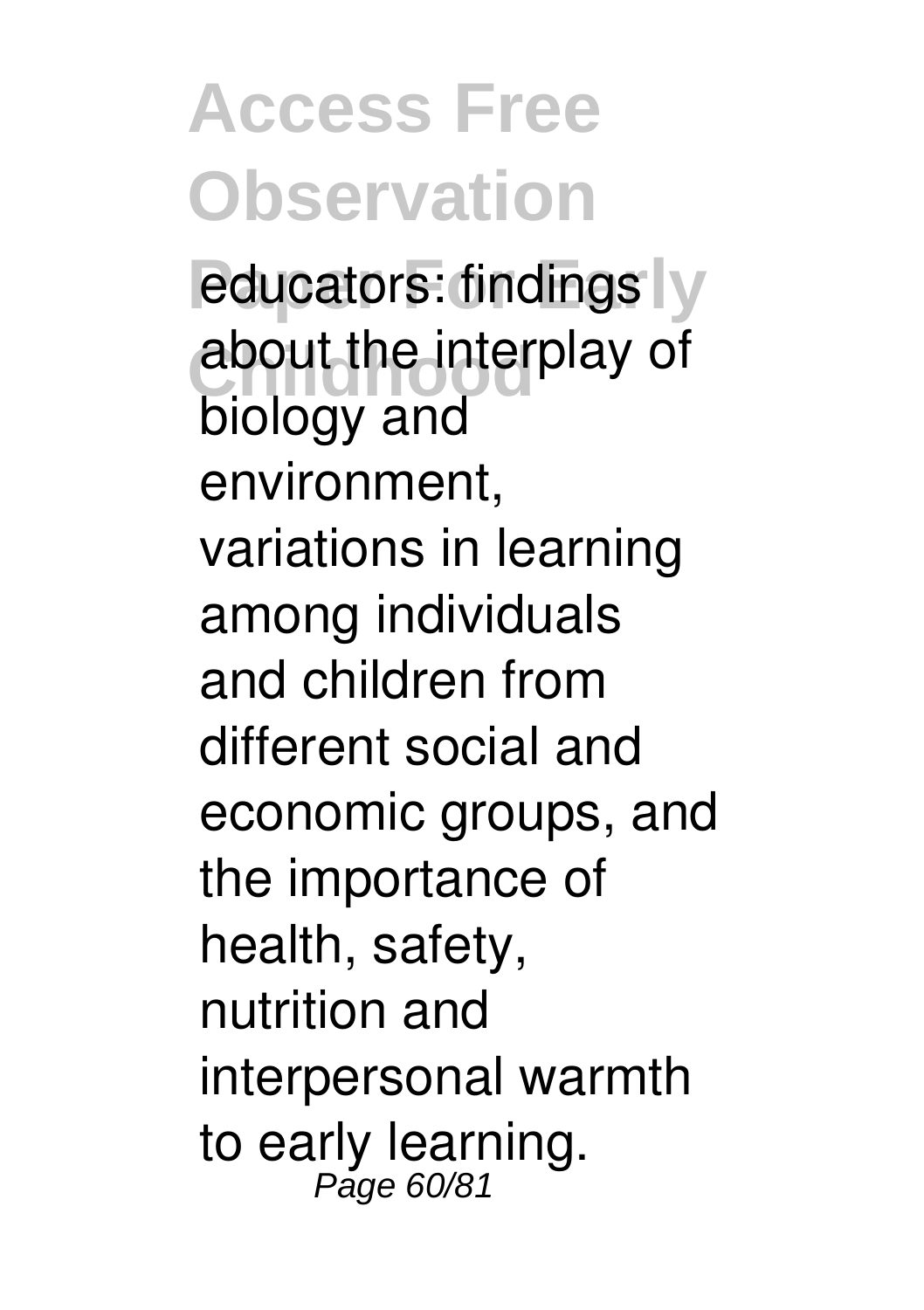**Access Free Observation** Perhaps most Early significant, the book documents how very early in life learning really begins. Valuable conclusions and recommendations are presented in the areas of the teacherchild relationship, the organization and content of curriculum, meeting the needs of those children most at Page 61/81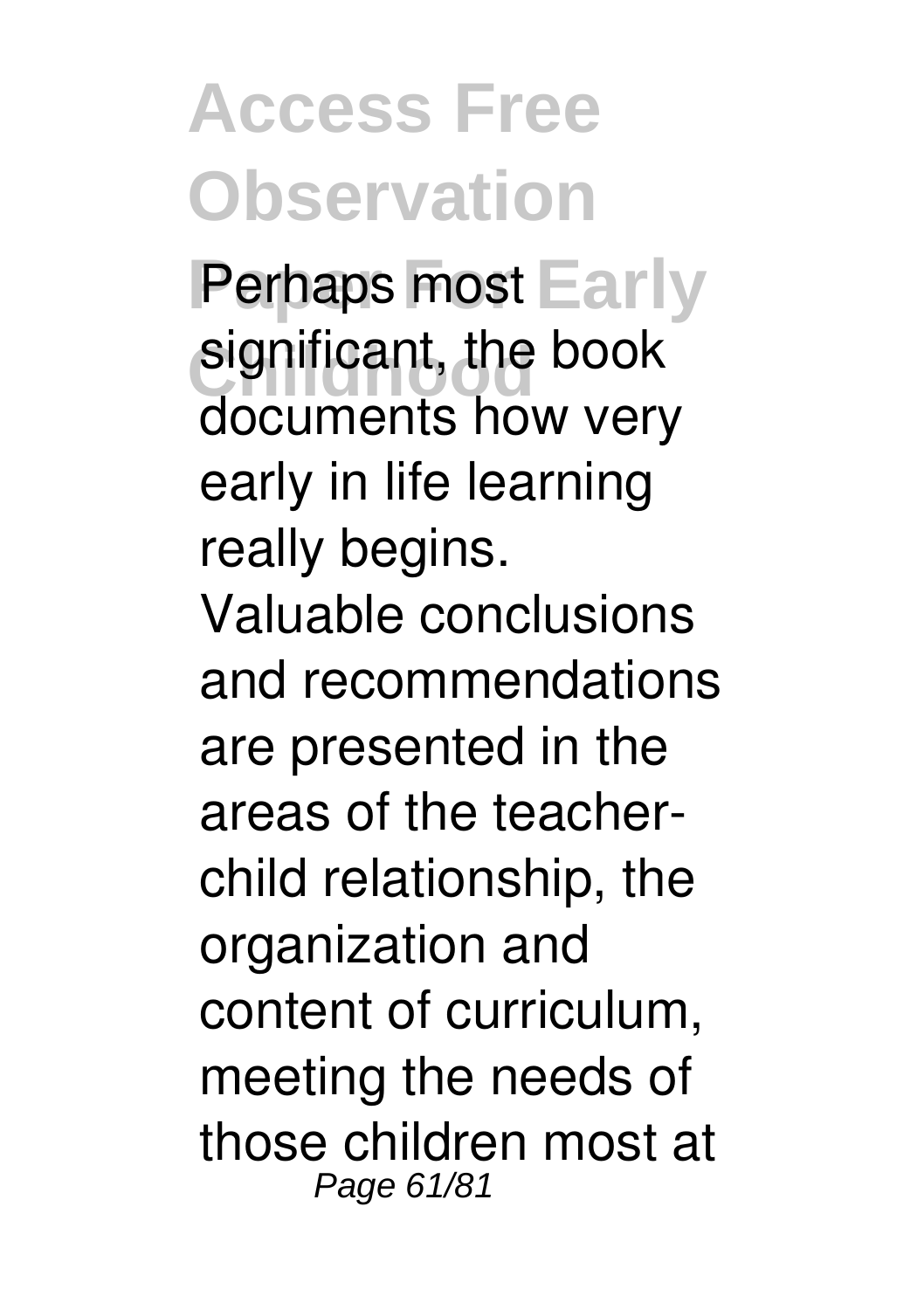### **Access Free Observation** risk of school failure, teacher preparation, assessment of teaching and learning, and more. The book discusses: Evidence for competing theories, models, and approaches in the field and a hard look at some day-to-day practices and activities generally

used in preschool. Page 62/81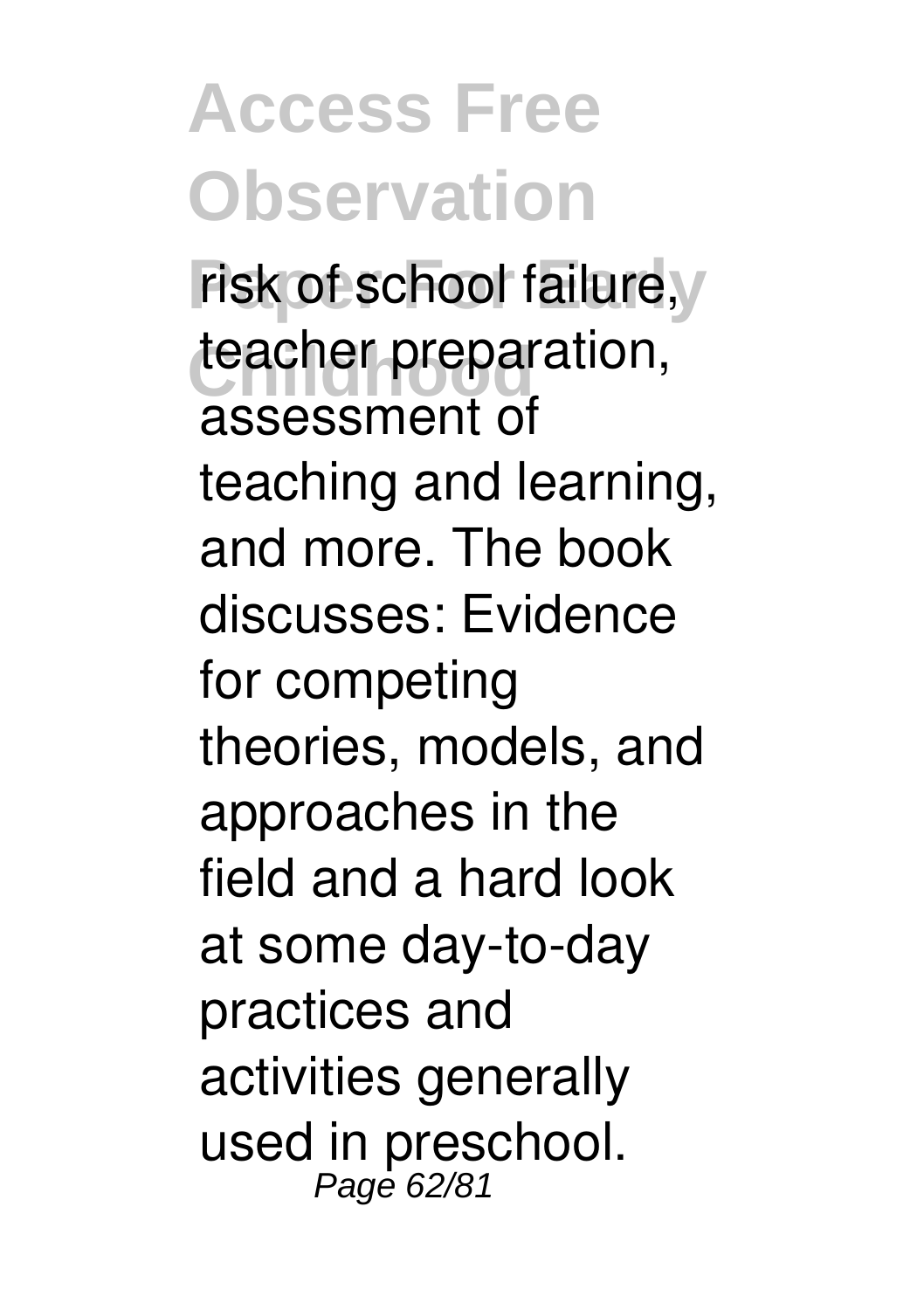**Access Free Observation The role of the Early** teacher, the c importance of peer interactions, and other relationships in the child's life. Learning needs of minority children, children with disabilities, and other special groups. Approaches to assessing young children's learning for the purposes of policy<br> $Page 63/81$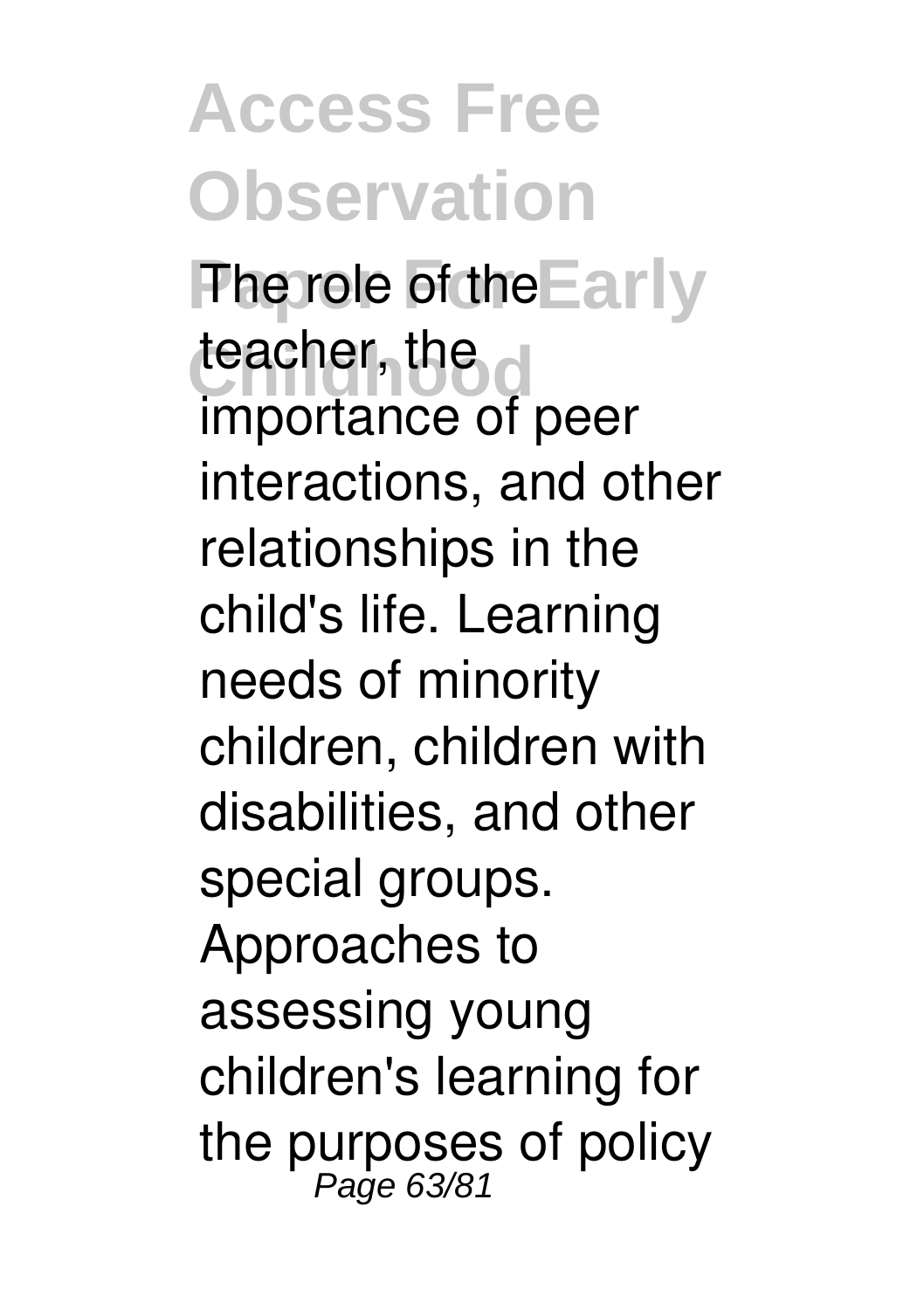**Access Free Observation** decisions, diagnosisy of educational<br>difficulties difficulties, and instructional planning. Preparation and continuing development of teachers. Eager to Learn presents a comprehensive, coherent picture of early childhood learning, along with a clear path toward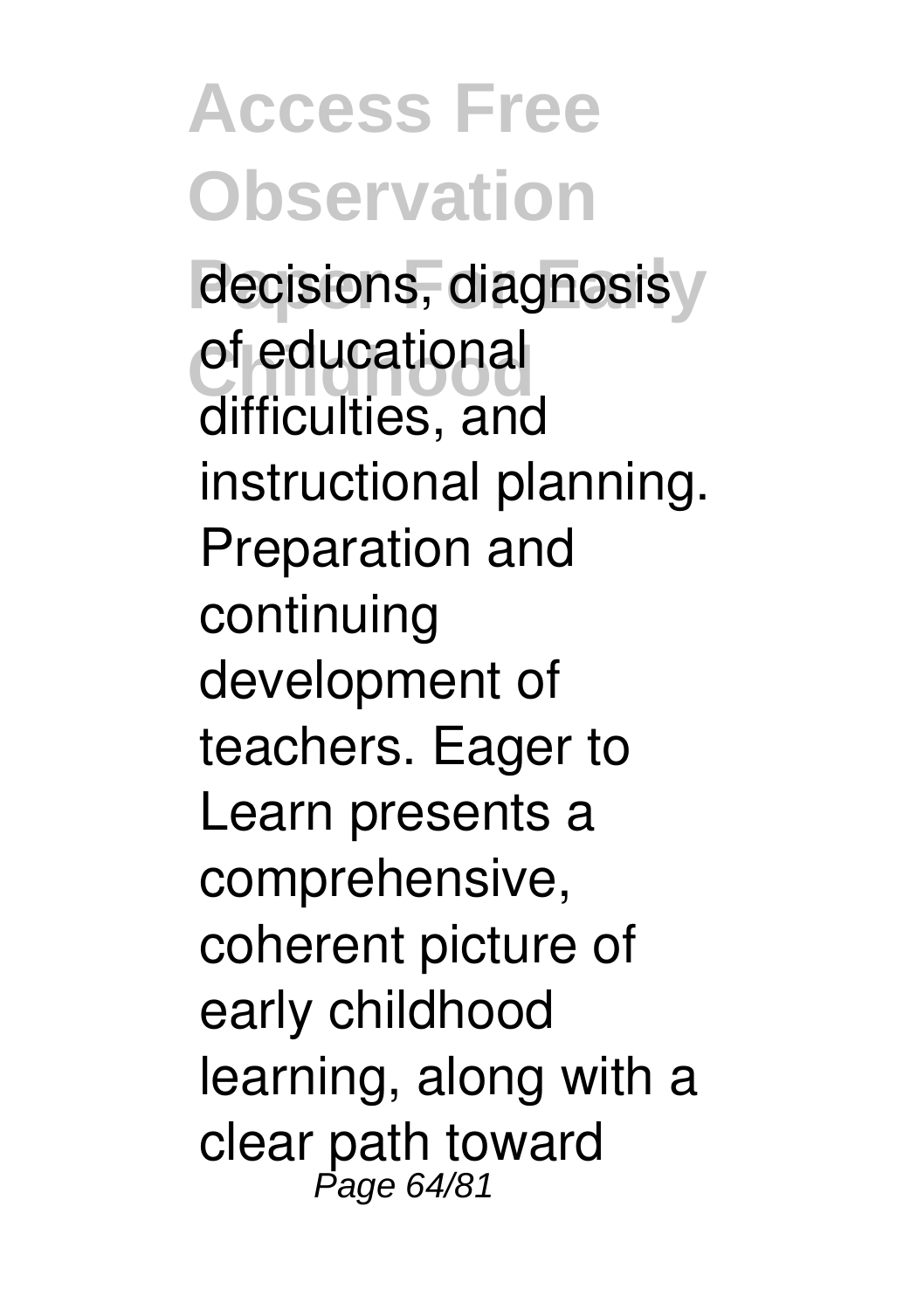**Access Free Observation** improving this Early **important stage of life** for all children.

The debate surrounding testing and accountability in early childhood education continues, but one thing is universally agreed upon: effective observation and assessment of young Page 65/81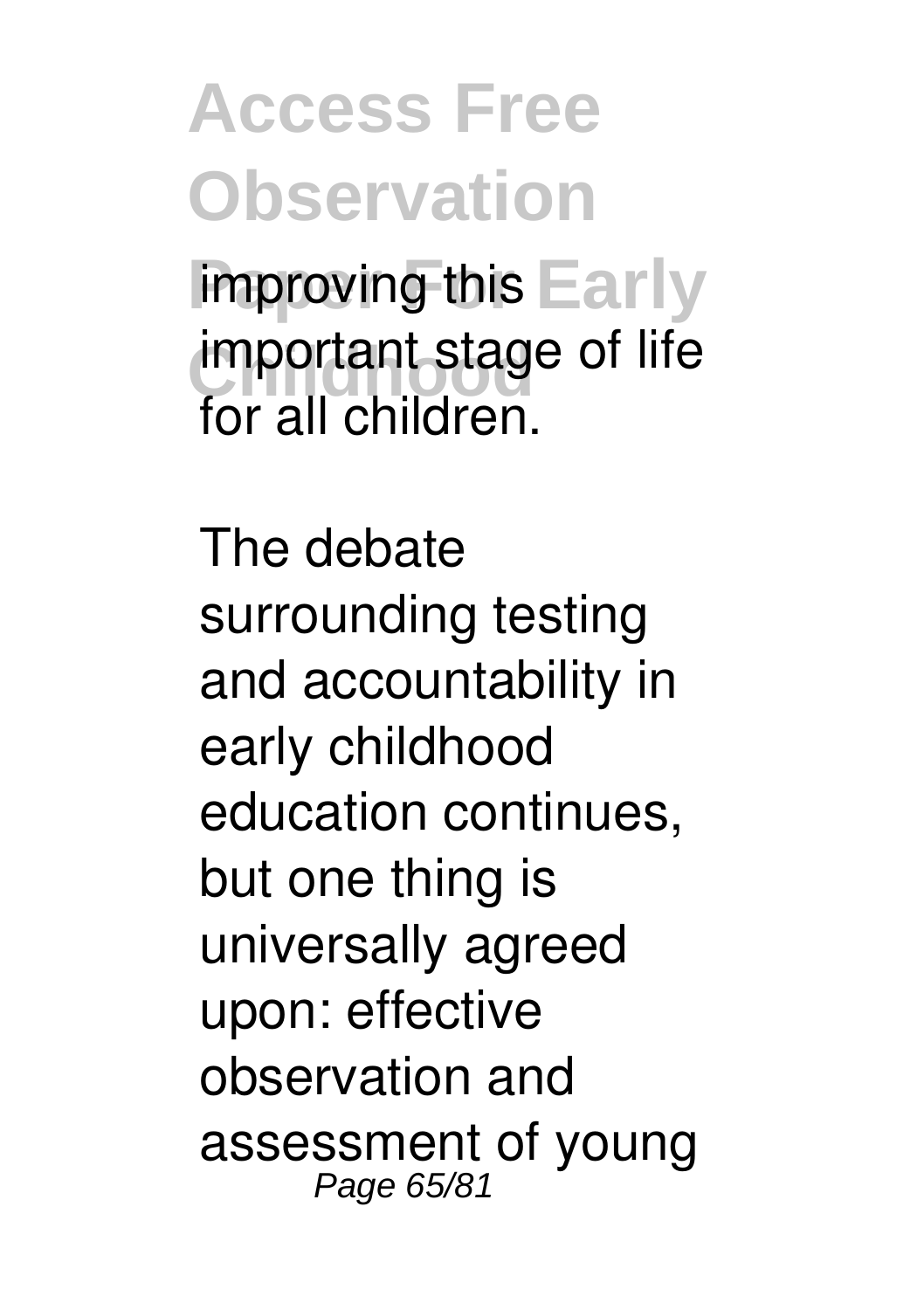# **Access Free Observation**

children's learning are critical to supporting their development. Educators balance what they know about child development with observation and assessment approaches that both inform and improve the curriculum. This foundational resource for all educators of children from birth Page 66/81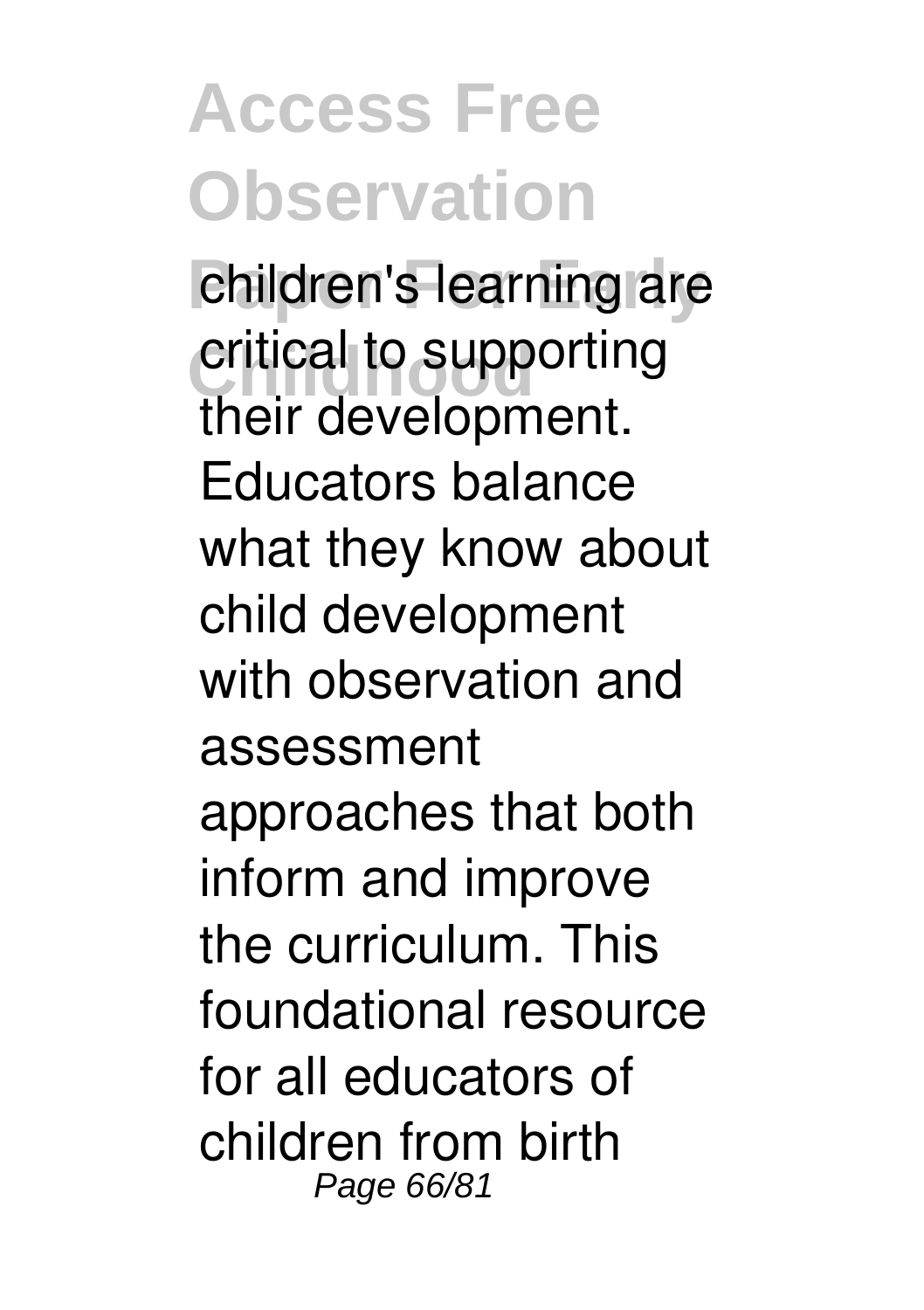**Access Free Observation** through third grade y explores What observation and assessment are, why to use them, and how Ways to integrate documentation, observation, and assessment into the daily routine Practices that are culturally and linguistically responsive Ways to engage families in<br>Page 67/81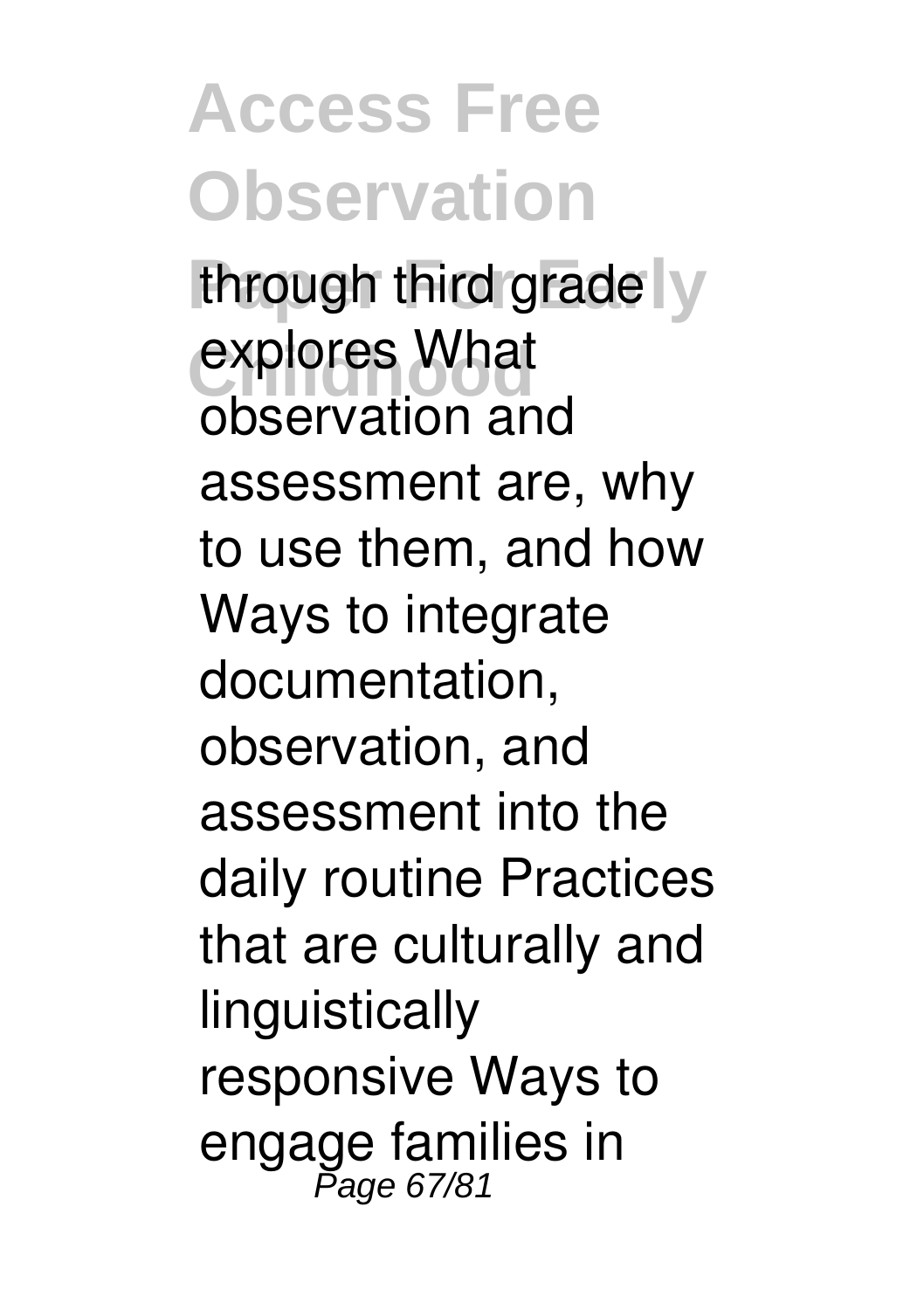**Access Free Observation** observation and arly **assessment** processes How to effectively share children's learning with families, administrators, and others Find inspiration to intentionally develop and implement meaningful, developmentally appropriate Page 68/81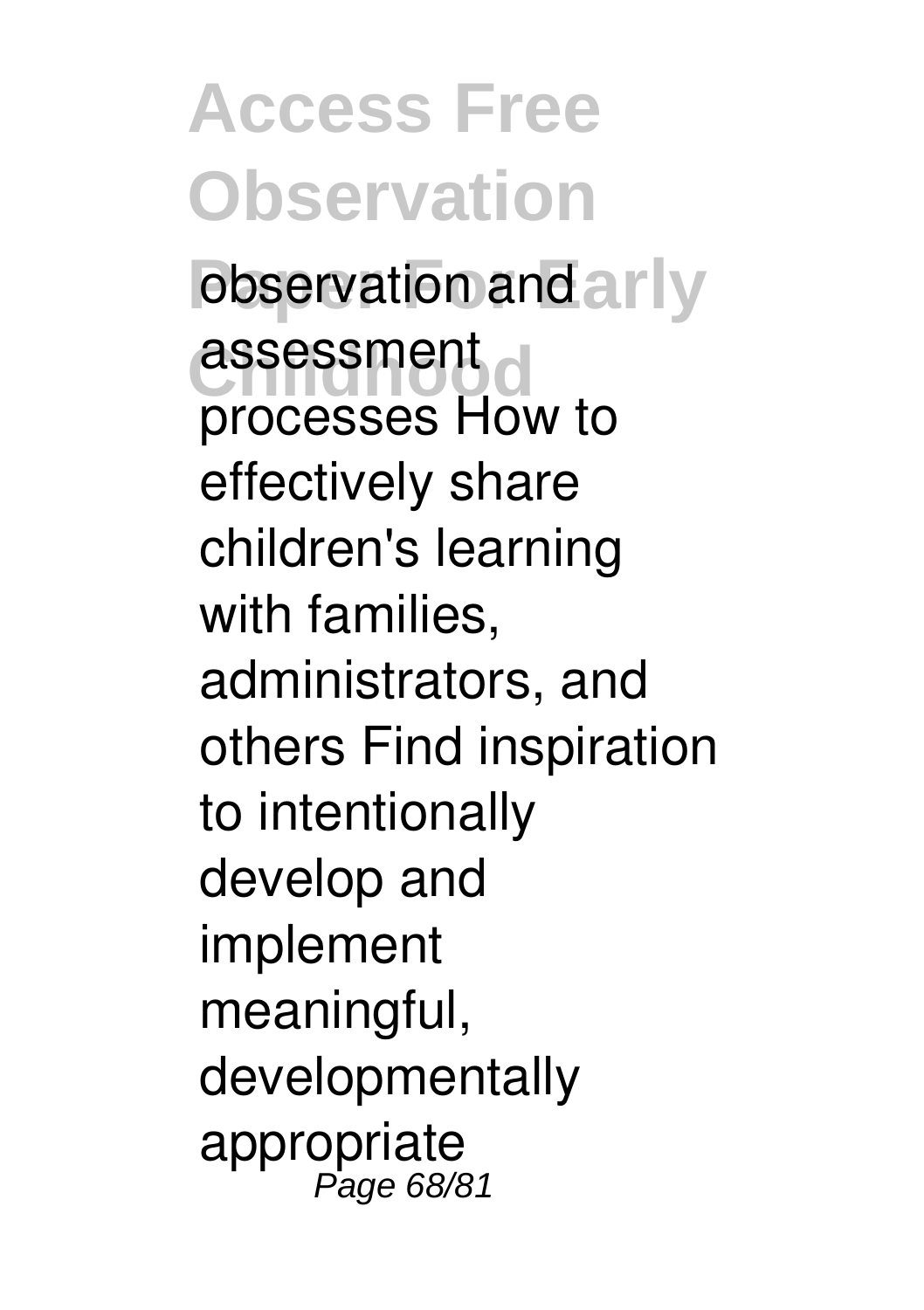**Access Free Observation** observation and arly assessment practices to build responsive, joyful classrooms.

The assessment of young children's development and learning has recently taken on new importance. Private and government organizations are developing programs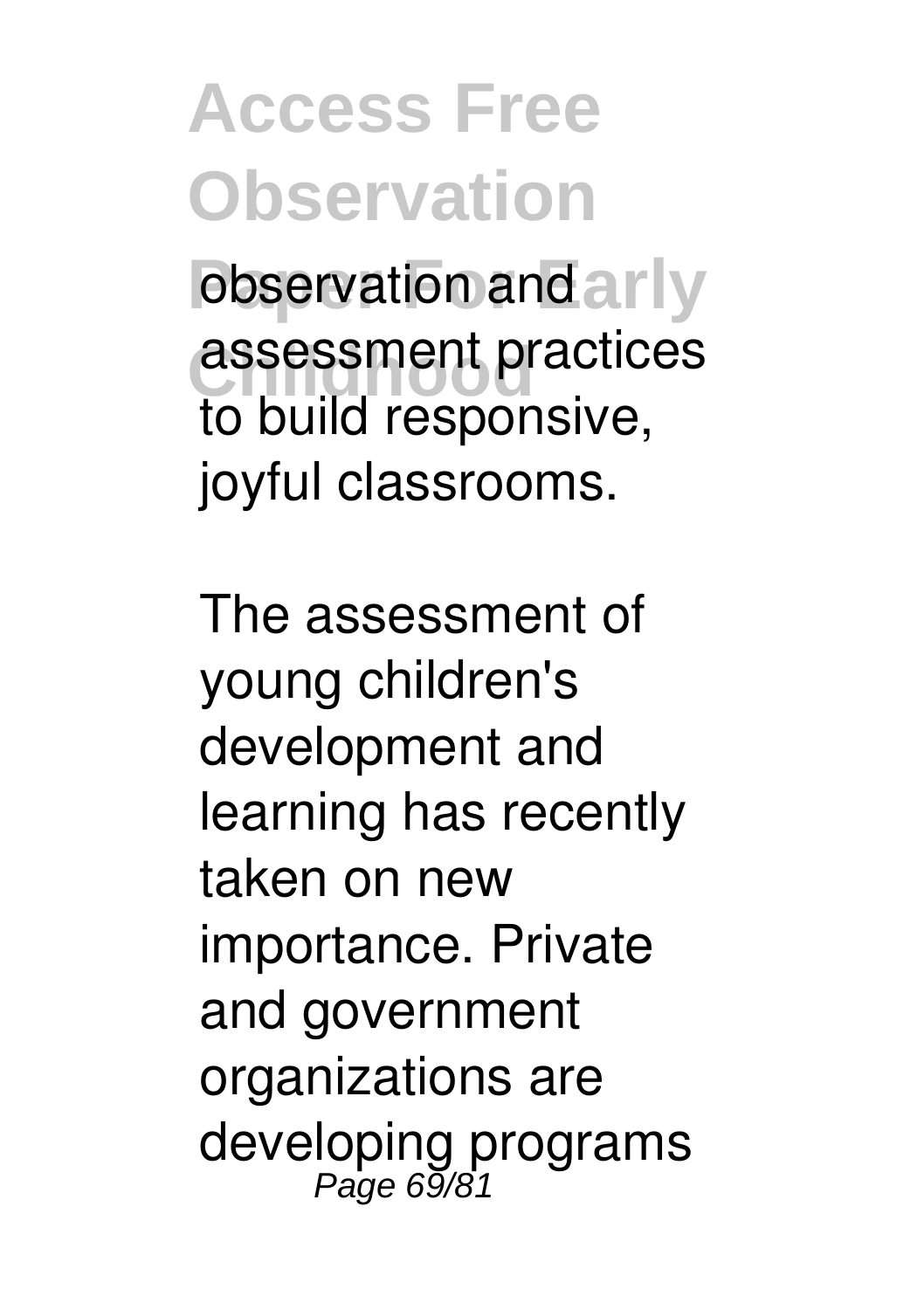# **Access Free Observation**

to enhance the school readiness of all young children, especially children from economically disadvantaged homes and communities and children with special needs. Well-planned and effective assessment can inform teaching and program improvement, and Page 70/81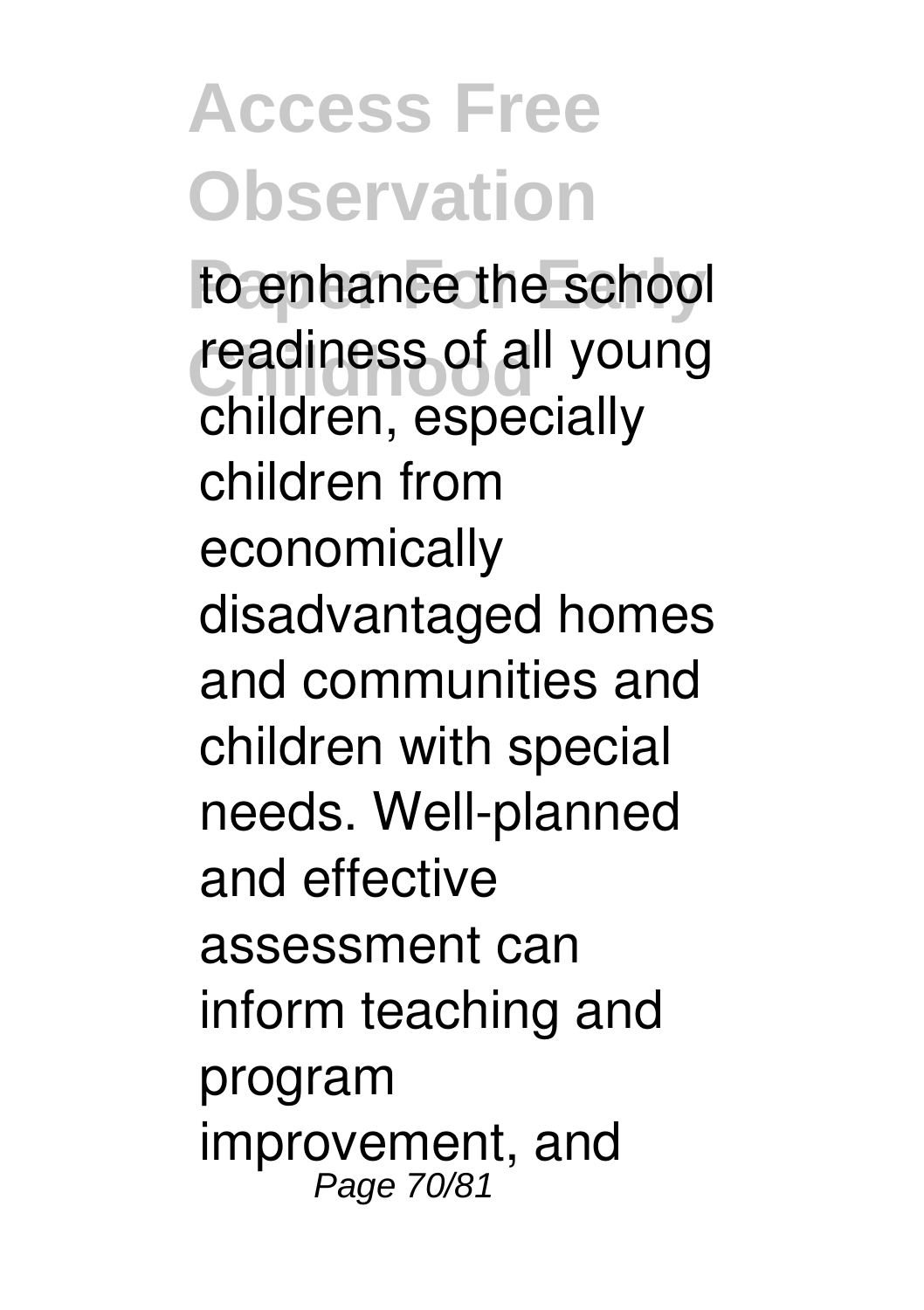**Access Free Observation** contribute to better ly outcomes for children. This book affirms that assessments can make crucial contributions to the improvement of children's well-being, but only if they are well designed, implemented effectively, developed in the context of systematic planning,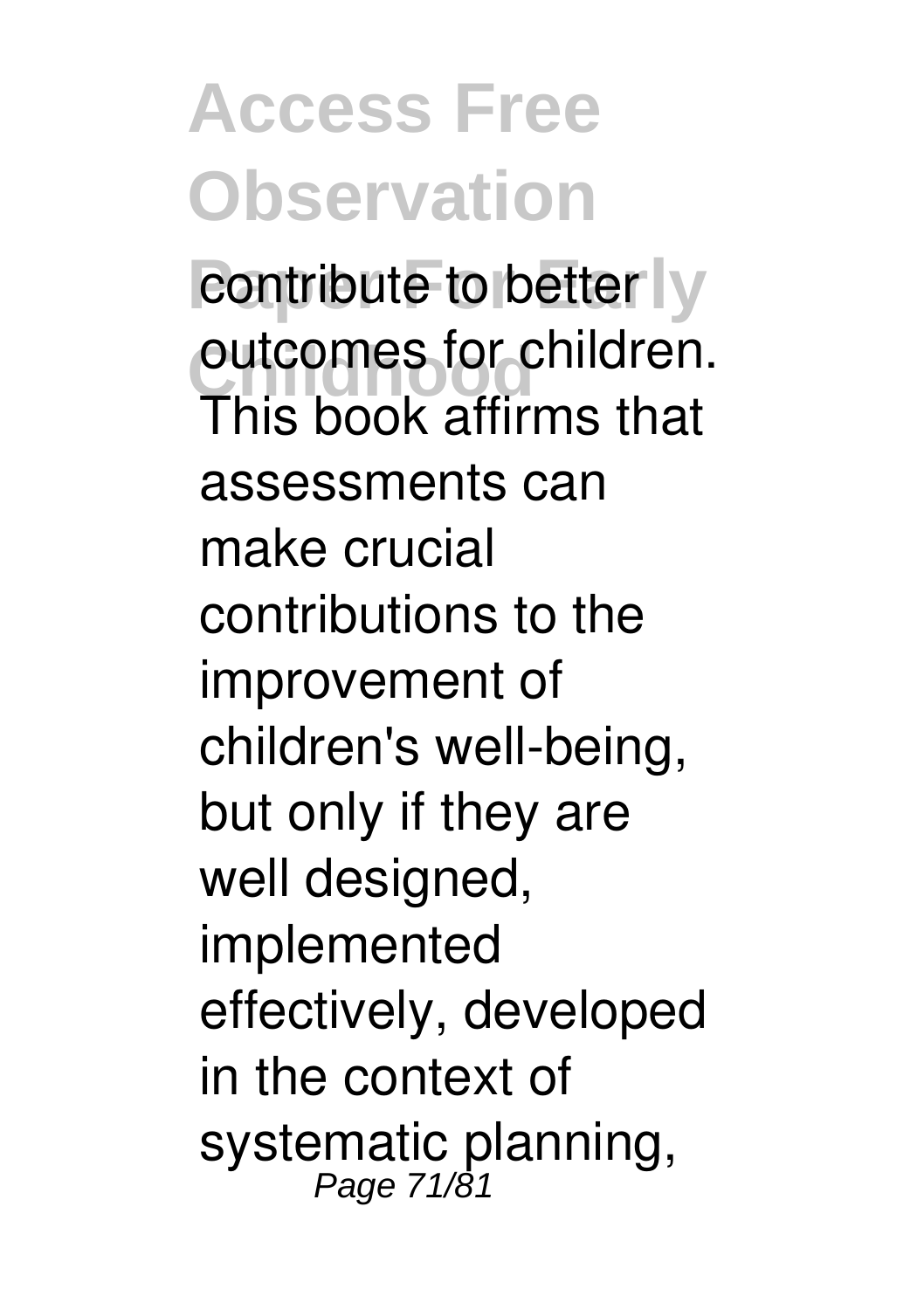**Access Free Observation** and are interpreted y and used<br>
annual used appropriately. Otherwise, assessment of children and programs can have negative consequences for both. The value of assessments therefore requires fundamental attention to their purpose and<br> $P_{\text{age } 72/81}$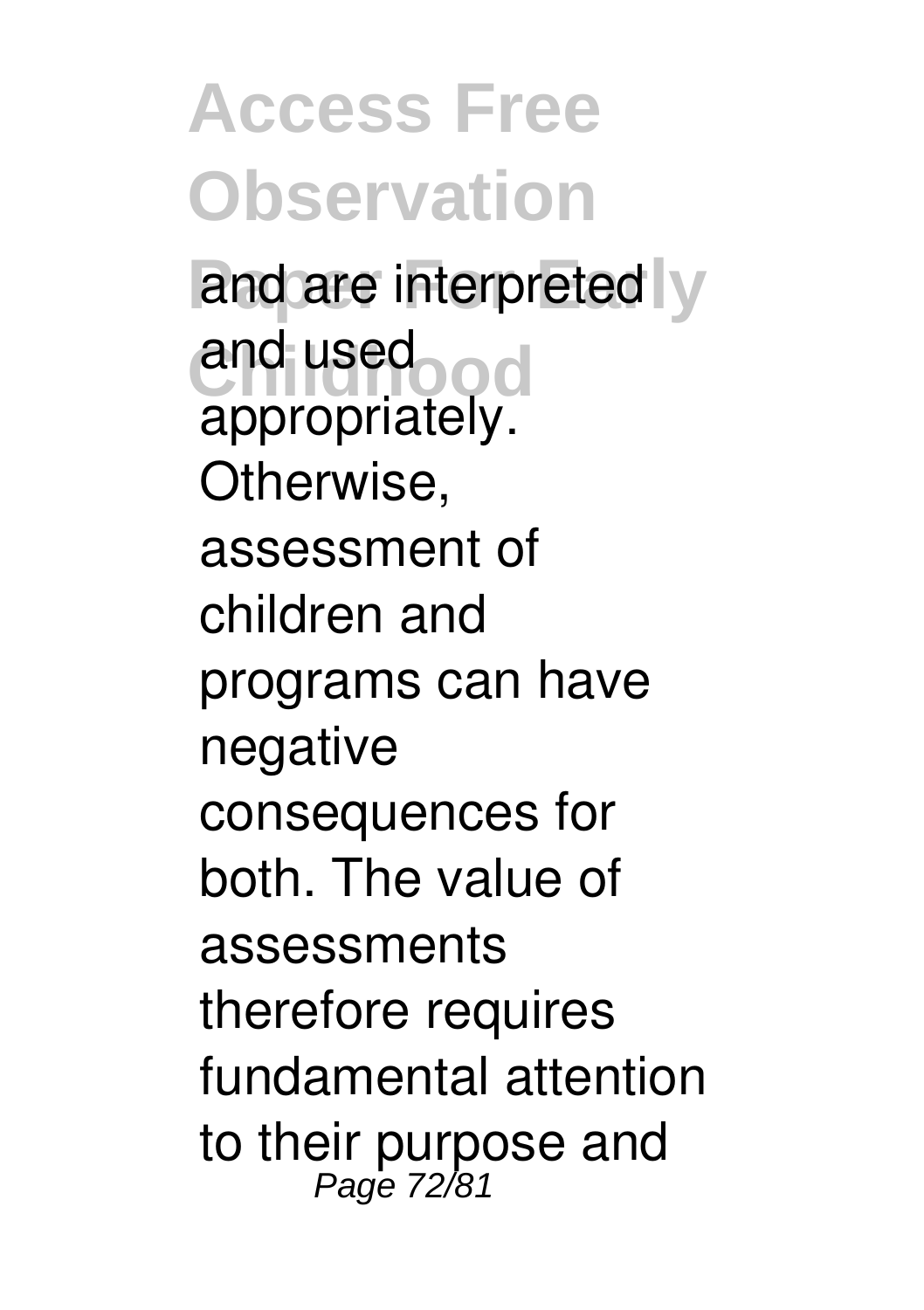**Access Free Observation** the design of the arly larger systems in which they are used. Early Childhood Assessment addresses these issues by identifying the important outcomes for children from birth to age 5 and the quality and purposes of different techniques and instruments for Page 73/81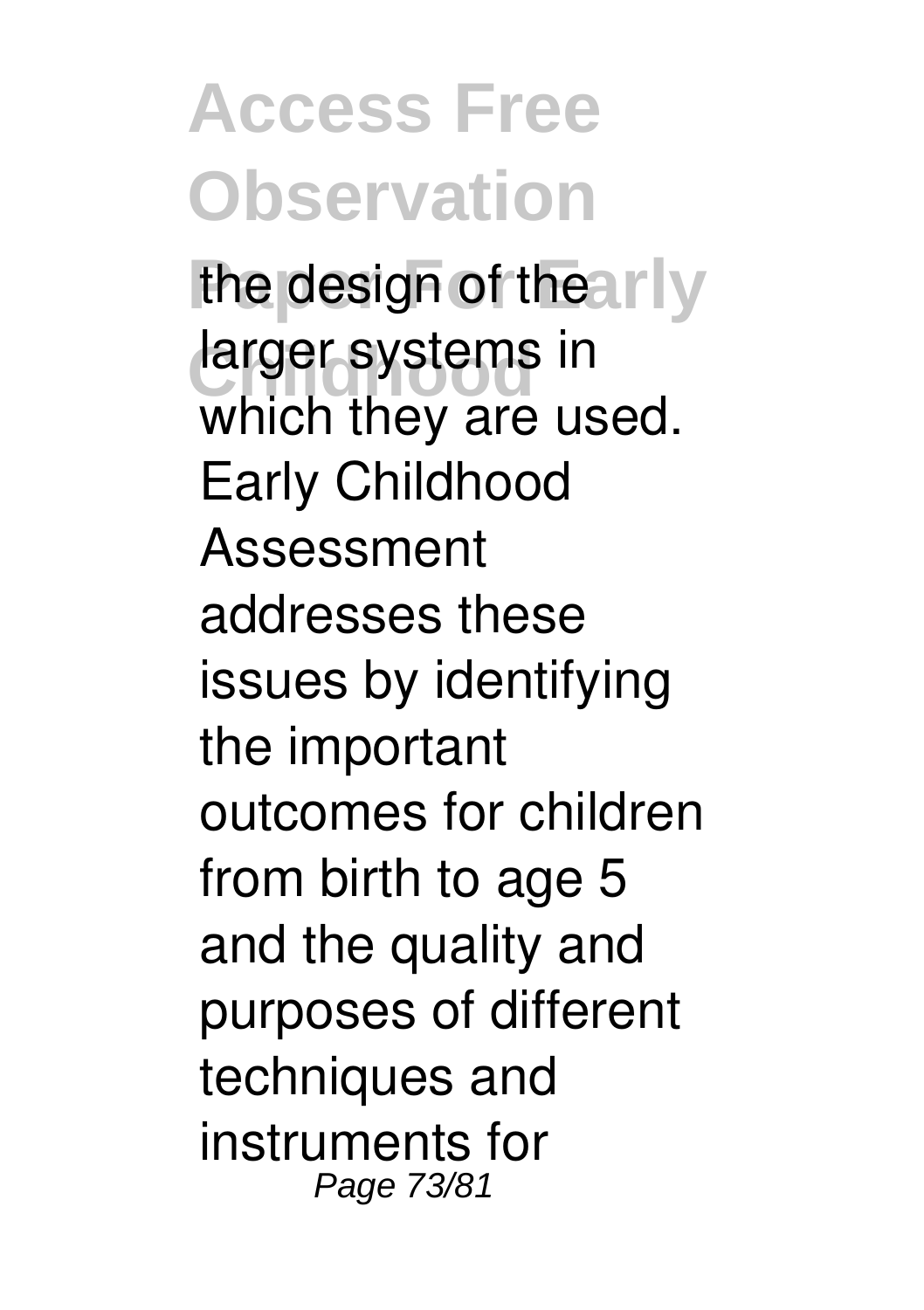**Access Free Observation** developmental<sup>E</sup>arly **Childhood** assessments.

Child Observation for Learning and Research is an exciting new text, providing a thorough grounding in the methodology, practice and interpretation of observing children. The authors draw on their experience and Page 74/81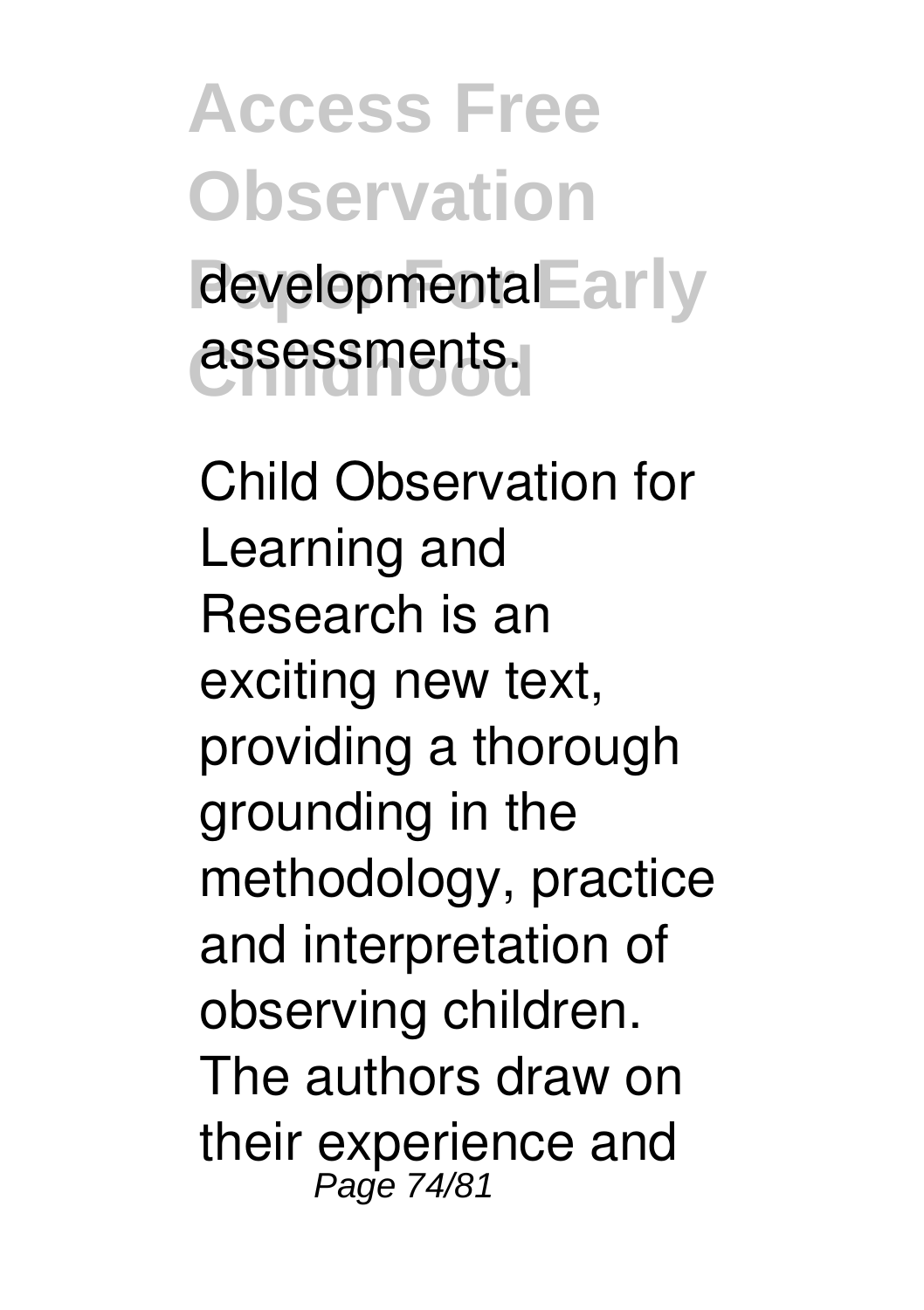## **Access Free Observation**

expertise in childcare, education, social work and research to introduce the fundamental principles and process of observation, preparing you for your first observation and building knowledge and confidence through a wide range of scenarios and Page 75/81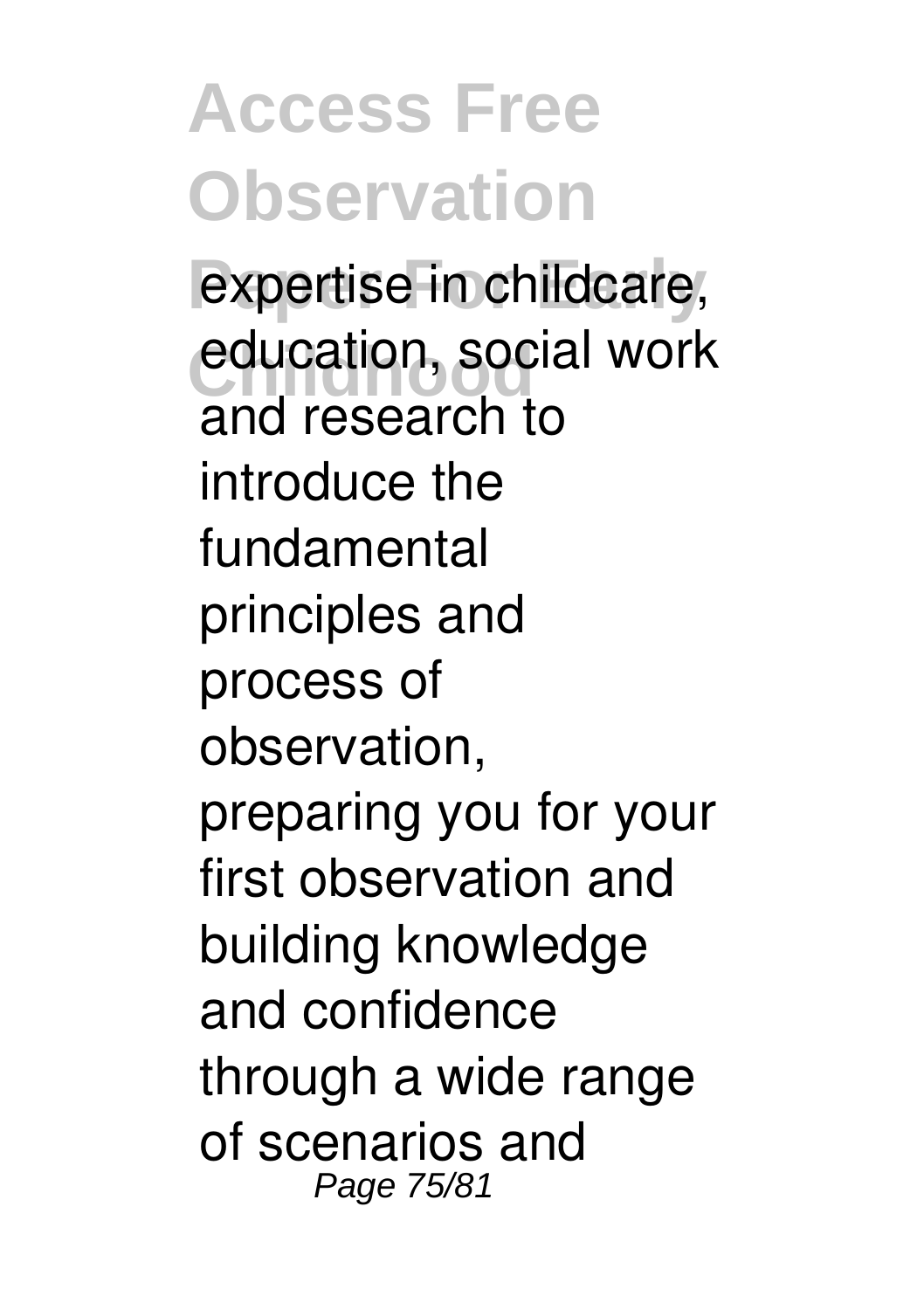**Access Free Observation** activities. The book y takes the unique approach of demonstrating how acquiring observational skills can serve as a key learning tool, not only helping you to understand children, but also to recognise, analyse and question theory, helping you make sense of your Page 76/81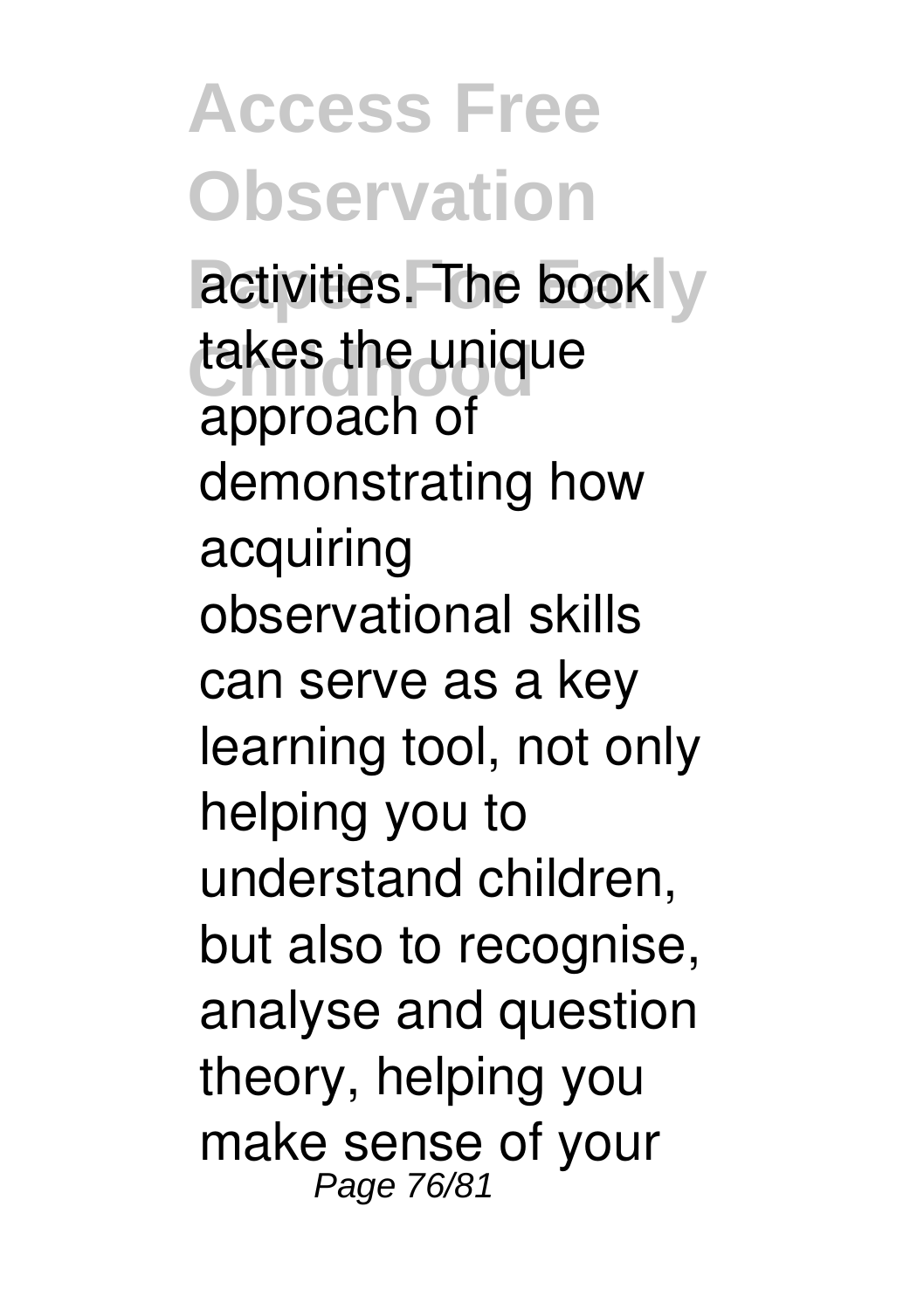**Access Free Observation** own learning. Early **Childhood** BEGINNING ESSENTIALS IN EARLY CHILDHOOD EDUCATION, Third Edition, is a streamlined foundations textbook that introduces early childhood students to the field. This unique text is organized to answer four key Page 77/81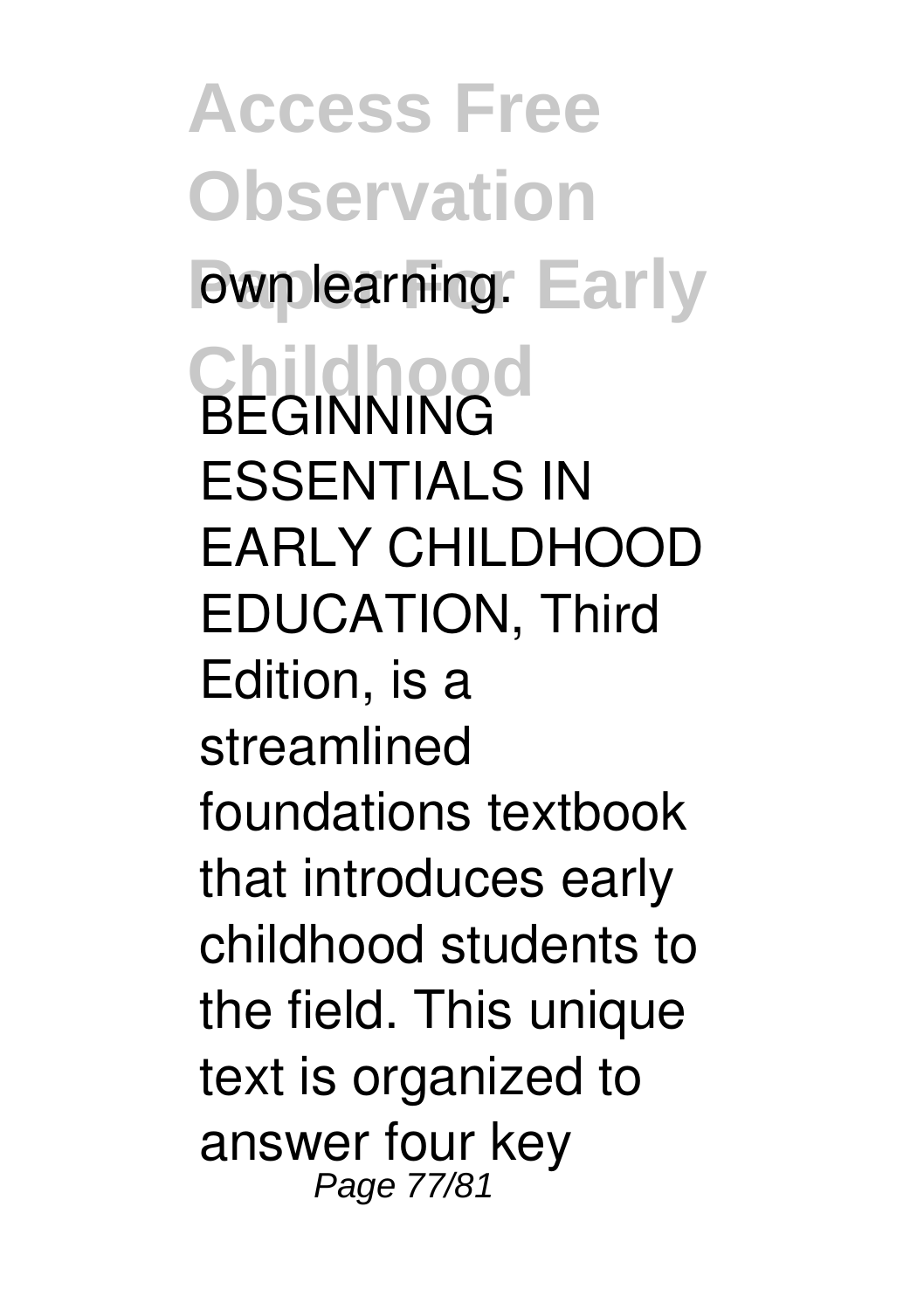**Access Free Observation** questions: What is the field? Who is the child? Who is the teacher? and What is being taught? The four sections address the essentials of early childhood education, emphasizing multiculturalism and developmentally appropriate practice. New to this edition, "Teacher Talk" boxes Page 78/81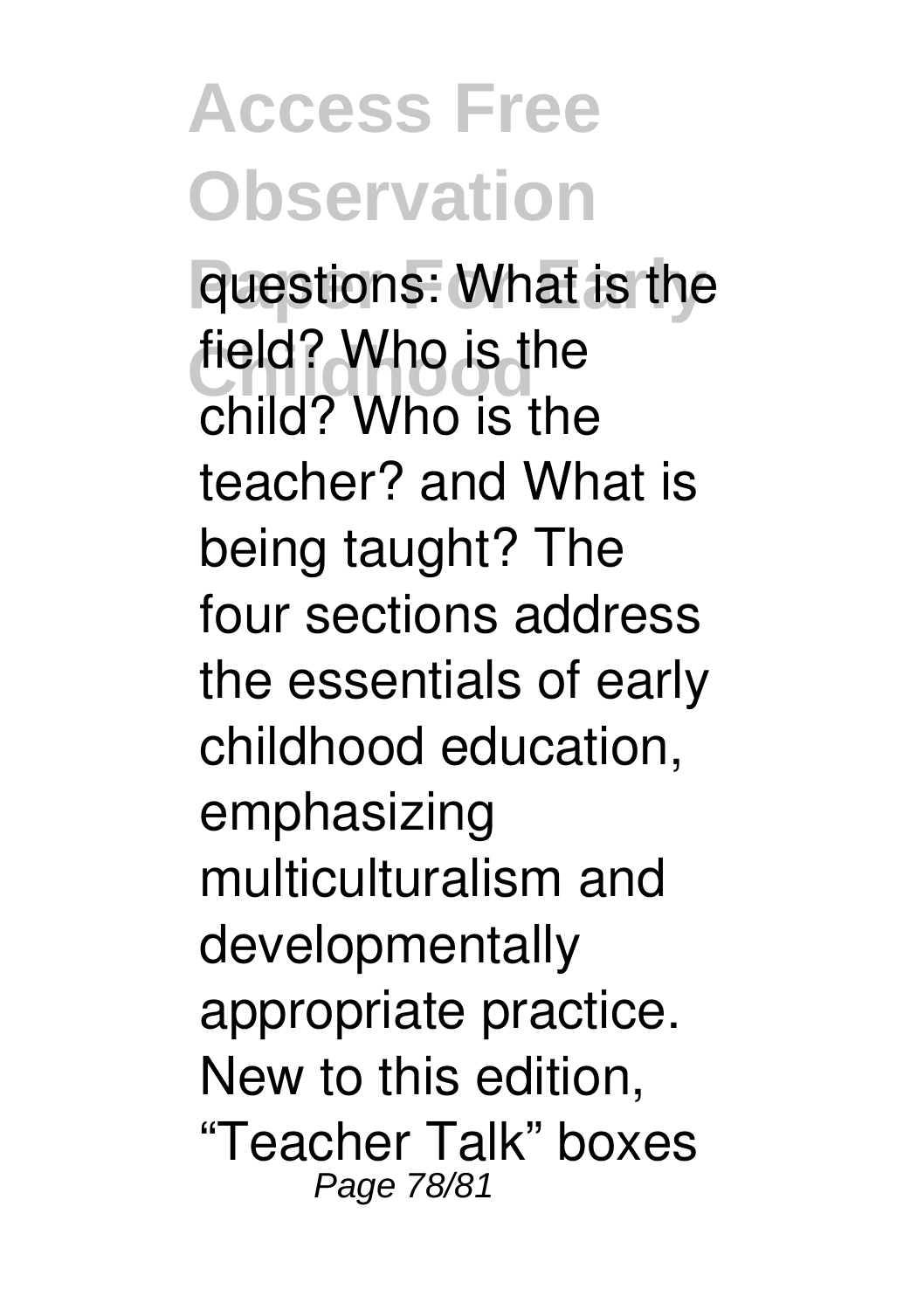**Access Free Observation** are first-person Early **accounts from** teachers who reflect on their experiences in the classroom and provide valuable, applicable advice for those entering the profession. In addition, "Brain Research" boxes showcase some of the most important aspects of brain Page 79/81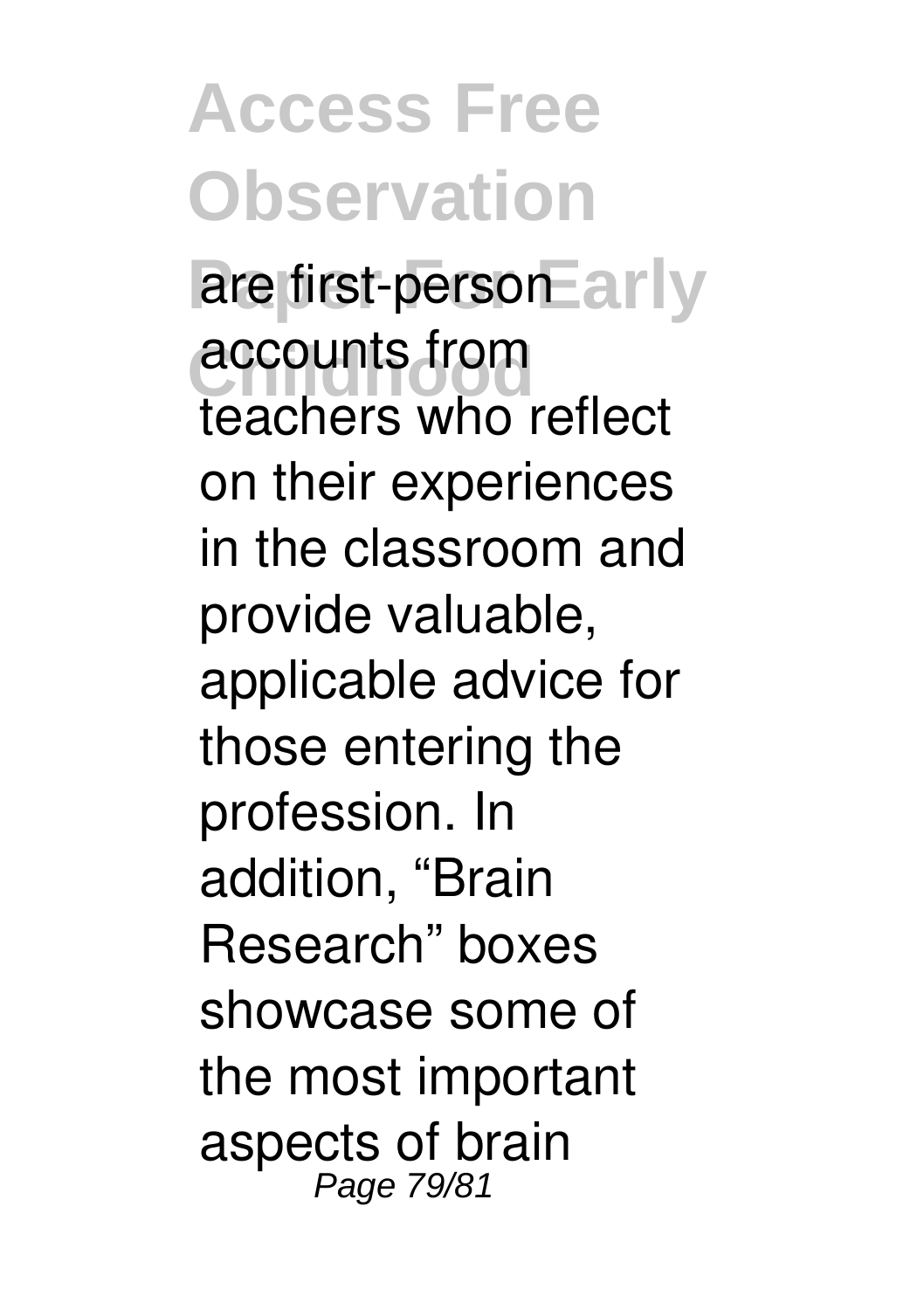**Access Free Observation** research and **Early** development today, connecting it to the classroom. Other features include special boxed material that highlights key issues related to standards, diversity, DAP, professionalism, and ethics. Important Notice: Media content referenced within the Page 80/81